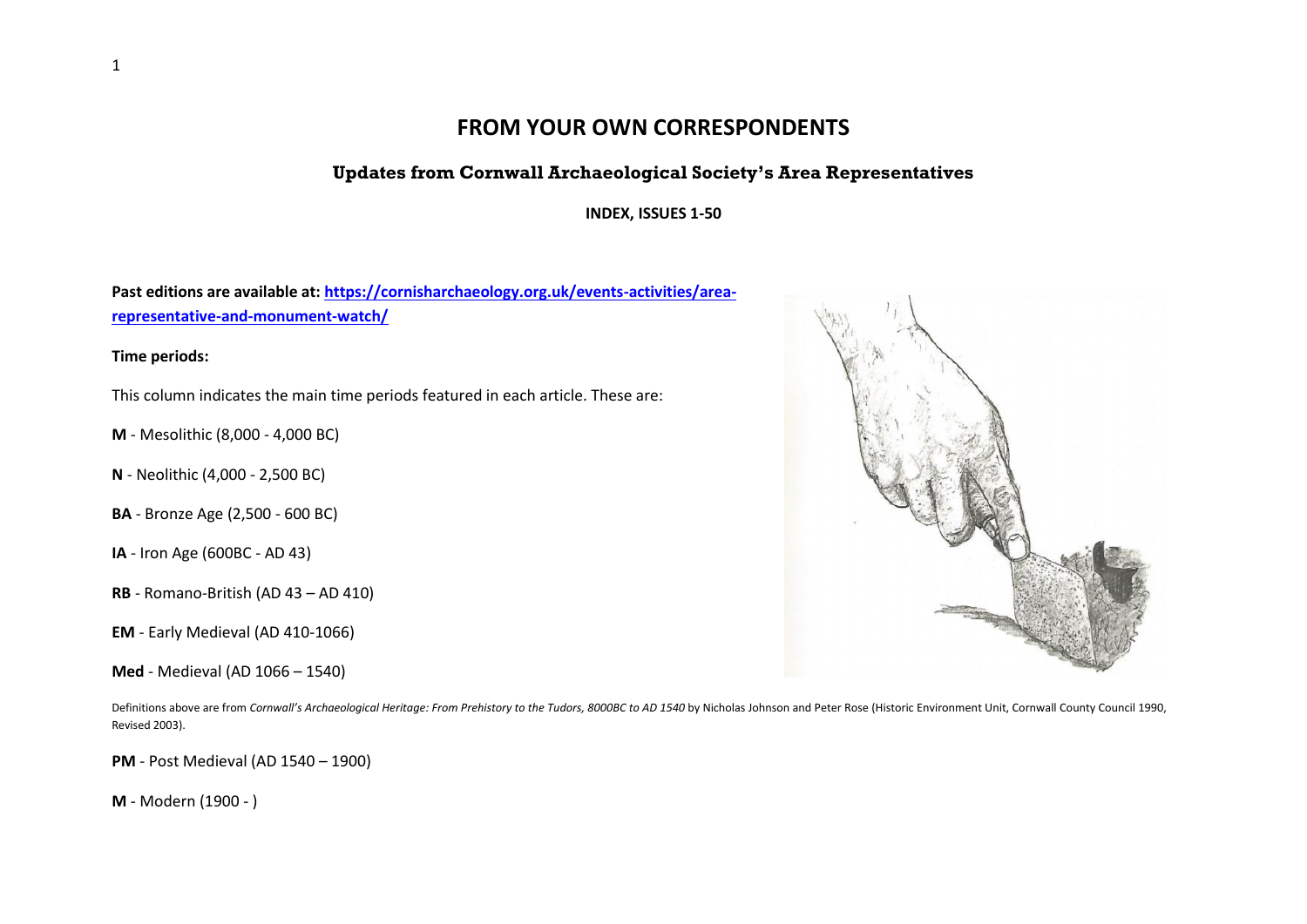## **PART 1: INDEX LISTED BY EDITION**

| <b>ISSUE</b>   | <b>DATE</b>      | <b>ARTICLES &amp; AUTHORS</b>                                        | SITE (PARISH & GRID REFERENCE)                                   | <b>HER</b>    | <b>SITE TYPE</b>   | <b>TIME</b>   |
|----------------|------------------|----------------------------------------------------------------------|------------------------------------------------------------------|---------------|--------------------|---------------|
|                |                  |                                                                      |                                                                  | <b>NUMBER</b> |                    | <b>PERIOD</b> |
| $\mathbf{1}$   | December<br>2016 | A single article mentioning<br>various sites.                        | 1. Old Kea Church (Kea / SW 8442 4169)                           | 18867         | Churchyard         | Med           |
|                |                  | Sources include: Sheila<br>James, Richard Heard, and<br>Sally Ealey. | 2. Binhamy Castle (Bude - Stratton / SS 2192<br>0575)            | 81            | Fortified house    | Med           |
|                |                  |                                                                      | 3. Poldowrian Museum of Prehistory (St Keverne<br>/SW 74851690)  |               | Museum             | $M - IA$      |
|                |                  |                                                                      | 4. Treffry Viaduct (Luxulyan & Lanlivery/SX 0561<br>5721)        | 5062          | Viaduct/Aqueduct   | <b>PM</b>     |
| $\overline{2}$ | January<br>2017  | A single article mentioning<br>various sites.                        | 1. Craddock Moor (St Cleer/SX 2466 7254)                         | 1363?         | Cultivation ridges | ?             |
|                |                  | Sources include: Iain Rowe,<br>Brian Oldham, Sheila James,           | 2. Killboy Cross (Braddock / SX 1648 6228)                       | 6626          | Cross              | Med           |
|                |                  | Richard Heard, and Diana<br>Sutherland.                              | 3. Roundwood Fort (Feock/SW 8371 4039)                           | 18864         | Fort               | IA            |
|                |                  |                                                                      | 4. Kit Hill enclosure and mine (Stoke<br>Climsland/SX 3751 7131) | 15064         | Enclosure & mine   | <b>PM</b>     |
|                |                  |                                                                      | Duckpool (Morwenstow/SS 2008 1164)<br>5.                         | 4533          | Industrial site    | <b>RB</b>     |
|                |                  |                                                                      | Warning about possible thefts from Churches<br>6.                |               |                    |               |
|                |                  |                                                                      | Leskernick Hill (Altarnun/SX 1824 8026)<br>7.                    | 165792        | Propped stone      | <b>N? BA?</b> |
| 3              | February<br>2017 | A single article mentioning<br>various sites.                        | 1. East Taphouse (St Pinnock/SX 1784 6335)                       | 173186        | Missing milestone  | <b>PM</b>     |
|                |                  | Sources include: Rosy Hanns,<br>Sheila James.                        | 2. Respryn Bridge (Lanhydrock/ St Winnow/ SX<br>0993 6349)       | 21385         | <b>Bridge</b>      | Med           |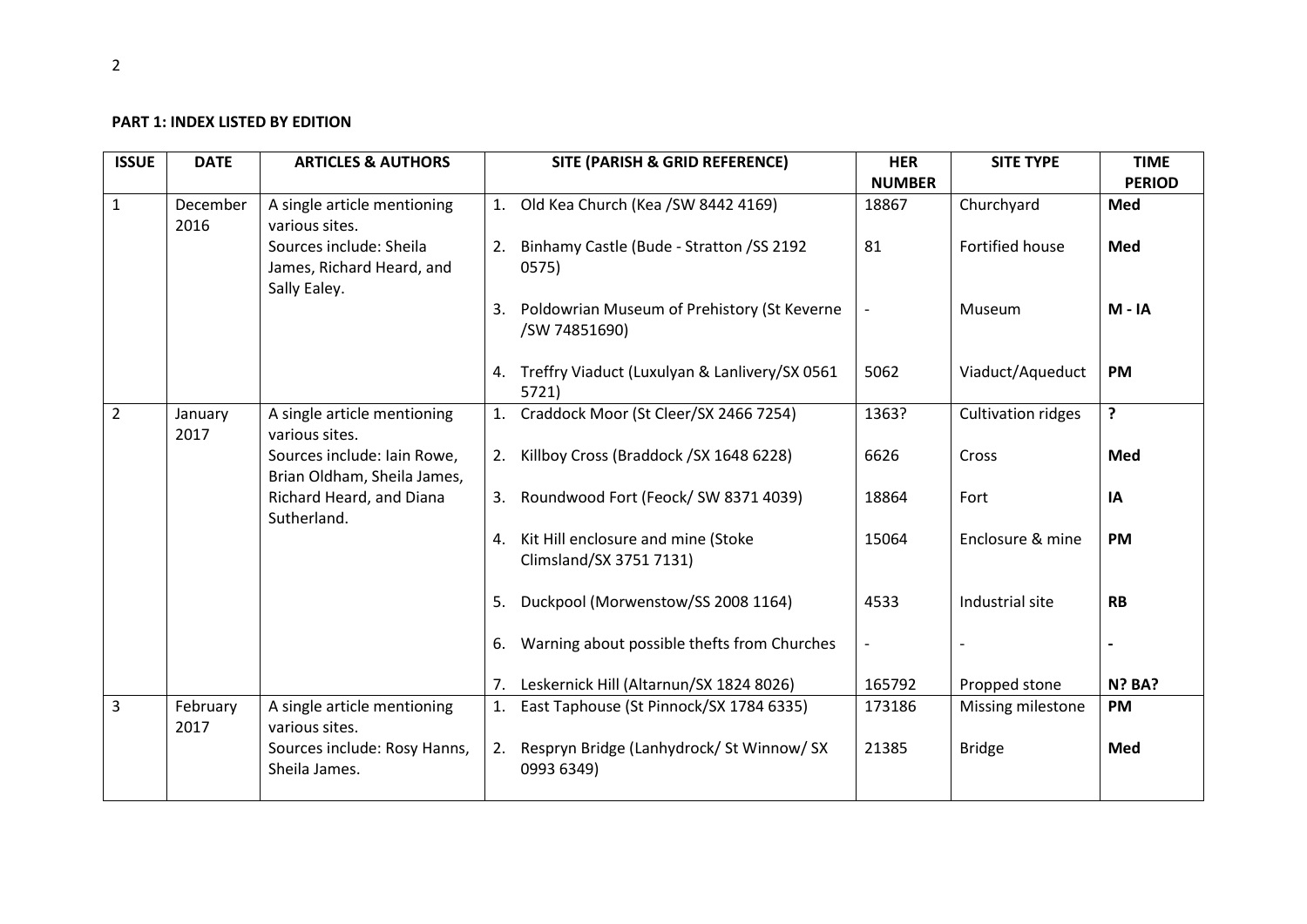|                |               |                                                                                |    | 3. St Breock Downs (St Wenn/SW 9678 6823)                                                | 26105    | Chambered tomb         | $\mathbf N$    |
|----------------|---------------|--------------------------------------------------------------------------------|----|------------------------------------------------------------------------------------------|----------|------------------------|----------------|
|                |               |                                                                                | 4. | Restronguet Barton (Mylor/ SW 8136 3644)                                                 | 24375.10 | Horse whim and<br>barn | <b>PM</b>      |
|                |               |                                                                                | 5. | Flying through the Past website and National<br>Library of Scotland maps                 |          |                        |                |
| $\overline{4}$ | March<br>2017 | A single article mentioning<br>various sites.                                  | 1. | Kestle Field, Roundwood (Mylor/SW 82 40)                                                 |          | Fieldwalking           | <b>Various</b> |
|                |               | Sources include: Adrian<br>Rodda.                                              |    | 2. Wheal Grey, Tresowes Green (Germoe/ SW<br>5934 2902)                                  | 29229    | China clay works       | <b>PM</b>      |
|                |               |                                                                                | 3. | Black Bridge (Hayle/SW 5666 3812)                                                        | 31974    | <b>Bridge</b>          | <b>PM</b>      |
|                |               |                                                                                | 4. | Local elections                                                                          |          |                        |                |
| 5              | April 2017    | A single article mentioning<br>various sites.<br>Sources include: Joe Parsons, |    | 1. Trewithick (St Stephens By Launceston Rural<br>/SX 2955 8543)                         | MCO55722 | Granary                | <b>PM</b>      |
|                |               | Richard Heard,<br>Brian Oldham.                                                |    | 2. Penwith Landscape Partnership                                                         |          | Landscape              | All            |
|                |               |                                                                                | 3. | Cornwall & Scilly HER Coastal Access Survey                                              |          |                        | All            |
|                |               |                                                                                | 4. | Old Melorn excavation (Forrabury and<br>Minster/SX 1074 8559)                            | 2239     | Settlement             | Med            |
|                |               |                                                                                | 5. | Lady Falmouth's Garden excavation,<br>Worthyvale (Forrabury and Minster/SX 1081<br>8582) | MCO55674 | Walled garden          | <b>PM</b>      |
|                |               |                                                                                | 6. | Binhamy Castle (Bude - Stratton/SS 2192 0575)                                            | 81       | Fortified house        | Med            |
|                |               |                                                                                | 7. | Lamellion Cottage (Liskeard)                                                             |          | Window squint          | Med            |
|                |               |                                                                                |    | 8. Hall Chapel (Lanteglos-by-Fowey/ SX 1331                                              | 26721.10 | Chapel                 | Med            |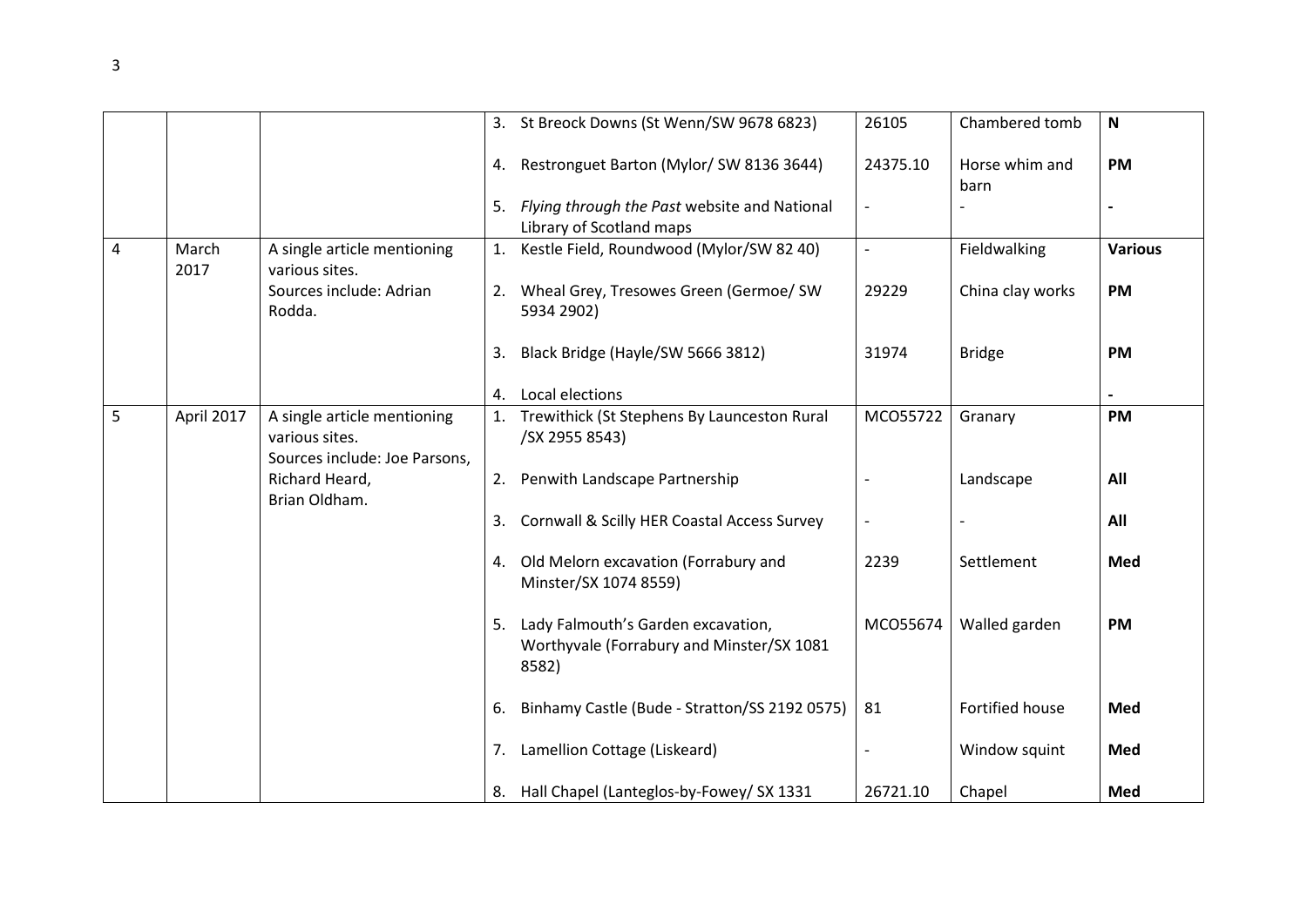|                |                  |                                                                 | 5209)                                                                        |                          |                          |                |
|----------------|------------------|-----------------------------------------------------------------|------------------------------------------------------------------------------|--------------------------|--------------------------|----------------|
| 6              | May 2017         | A single article mentioning<br>various sites.                   | 1. Respryn Bridge (Lanhydrock/ St Winnow SX<br>0993 6349)                    | 21385                    | <b>Bridge</b>            | <b>Med</b>     |
|                |                  | Sources include: Val Jacob,<br>Brian Oldham, Sally Ealey.       | 2. Menacuddle Well (Treverbyn/SX 0119 5325)                                  | 20301                    | Holy well, chapel        | Med            |
|                |                  |                                                                 | 3. Liskeard Beating the Bounds and Liskeard and<br><b>District Museum</b>    |                          |                          |                |
|                |                  |                                                                 | 4. Bronze Age pottery find (near Godrevy)                                    |                          |                          | BA             |
| $\overline{7}$ | June 2017        | A single article mentioning<br>various sites.                   | 1. Stone-stacking, Stowe's Hill (Linkinhorne/ SX<br>2578 7247)               | 1401                     | Hilltop enclosure        | $\mathsf{N}$   |
|                |                  | Sources include: Iain Rowe;<br>Diana Sutherland.                | 2. Ancient Penwith strand of the Penwith<br>Landscape Partnership programme  |                          |                          |                |
|                |                  |                                                                 | 3.<br>Emma Trevarthen leaving HER                                            |                          |                          |                |
|                |                  |                                                                 | 4. Trekelland Bridge (Lewannick/ SX 3004 7984)                               | 6940                     | <b>Bridge</b>            | Med            |
|                |                  |                                                                 | 5. Ruthern Bridge (Lanivet, SX 0129 6682)                                    | 2603                     | <b>Bridge</b>            | Med            |
|                |                  |                                                                 | 6. Kresen Kernow Documents and Archaeological<br>Finds Roadshow, Tywardreath |                          |                          |                |
| 8              | <b>July 2017</b> | A single article mentioning<br>various sites.                   | 1. Heritage Kernow (Ertach Kernow)                                           | $\overline{\phantom{a}}$ | $\overline{\phantom{a}}$ | $\overline{a}$ |
|                |                  | Sources include: Sheila<br>James, Brian Oldham, Joe<br>Parsons. | 2. Coastal access survey Porthcurnick (Gerrans/<br>SW 8786 3601)             | 168939                   | Peat deposit             | Preh.          |
|                |                  |                                                                 | 3. Liskeard. Unidentified mileposts.                                         |                          |                          | <b>PM</b>      |
|                |                  |                                                                 | 4. Proposed footbridge at Tintagel Castle<br>(Tintagel/ SX 0506 8905)        | 23165.30                 | Castle                   | Med            |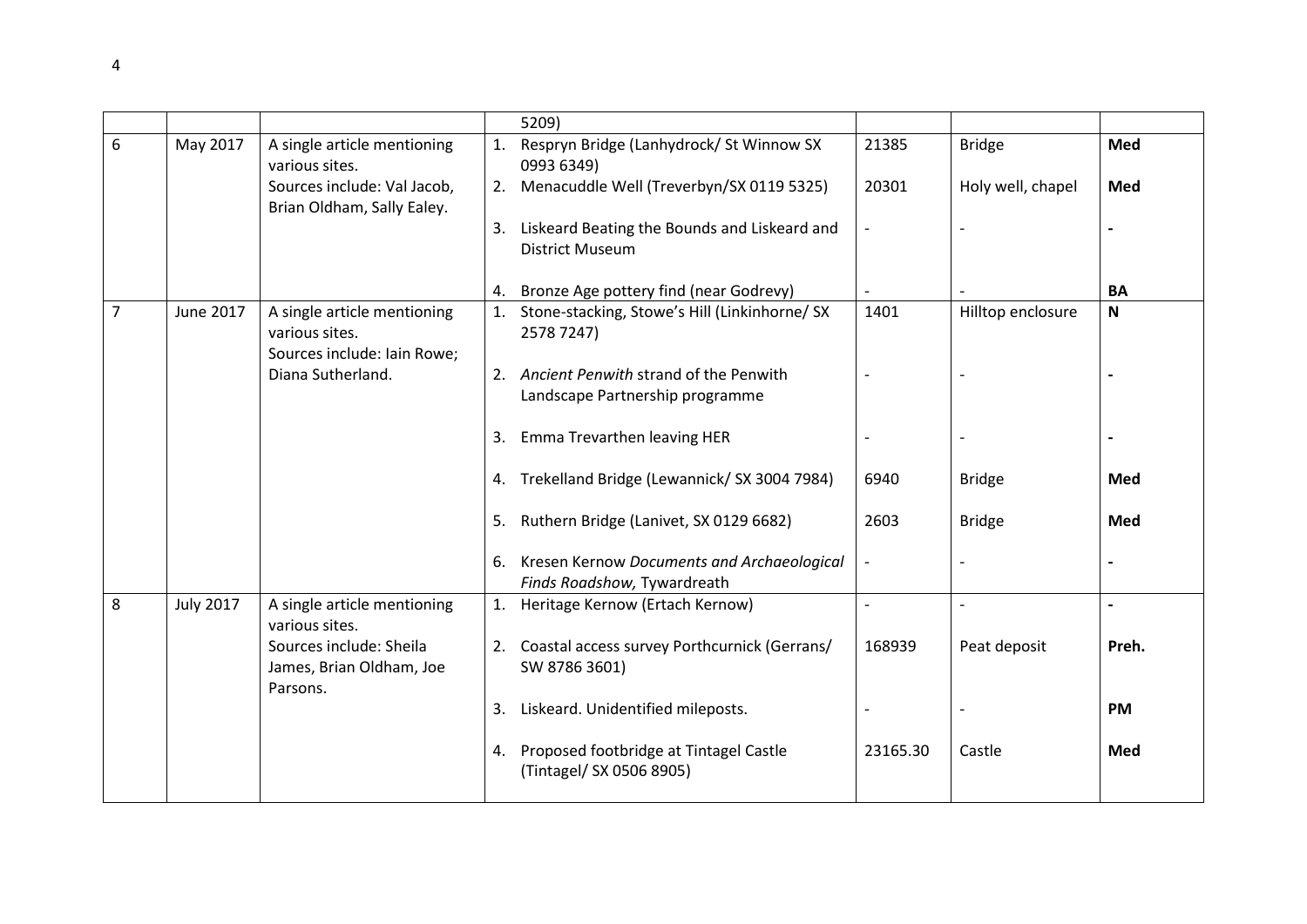|    |                   |                                                                                                                                                | 5. | Respryn Bridge (Lanhydrock/ St Winnow SX<br>0993 6349)                                                                                                                                                                                                                                                                | 21385                                            | <b>Bridge</b>                                                 | Med                                    |
|----|-------------------|------------------------------------------------------------------------------------------------------------------------------------------------|----|-----------------------------------------------------------------------------------------------------------------------------------------------------------------------------------------------------------------------------------------------------------------------------------------------------------------------|--------------------------------------------------|---------------------------------------------------------------|----------------------------------------|
|    |                   |                                                                                                                                                |    | 6. Luxulyan Valley (Luxulyan & Lanlivery/SX 0561<br>5721) Restoration Project Stage 2 HLF Bid                                                                                                                                                                                                                         | Various                                          | Industrial (WHS)<br>site                                      | <b>PM</b>                              |
| 9  | August<br>2017    | 1. HISTORIC ENGLAND<br><b>QUICKLY ON THE SCENE</b><br>TO DEAL WITH<br><b>DAMAGED ST BURYAN</b><br>CROSS (Andrew Langdon,<br>Ann Preston-Jones) |    | 1. Boskenna Gate Cross (St Buryan/SW 4202<br>2407)                                                                                                                                                                                                                                                                    | 28183                                            | Cross                                                         | Med                                    |
|    |                   | 2. PROTECTION AT LAST<br><b>FOR HISTORIC</b><br><b>CAMBORNE CHAPEL</b><br>(Adrian Rodda)                                                       |    | 2. Chapel and cell of St Ia, Reen Rocks, near<br>Troon (Camborne/SW 6583 3816)                                                                                                                                                                                                                                        | 26681                                            | Chapel and cell                                               | EM, Med                                |
|    |                   | 3. NEGLECTED FALMOUTH<br><b>GRAVEYARD GAINS</b><br>FRIENDS (Ann Preston-<br>Jones)                                                             |    | 3. Ponsharden Jewish & Congregationalist<br>cemeteries (Falmouth/ SW 7945 3386)                                                                                                                                                                                                                                       | 38921                                            | Cemeteries                                                    | <b>PM</b>                              |
|    |                   | 4. HOW HEALTHY ARE OUR<br><b>HILLFORTS?</b>                                                                                                    |    | 4. Online atlas; Castle Dore (St Sampson/ SX 1034<br>5482) and Prideaux (Luxulyan/ SX 0591 5567)                                                                                                                                                                                                                      | 26690<br>5001                                    | <b>Hillforts</b>                                              | IA                                     |
| 10 | September<br>2017 | 1. VANDALISM AT STOWE'S<br><b>POUND</b>                                                                                                        |    | 1. Stone-stacking, Stowe's Hill (Linkinhorne/ SX<br>2578 7247)                                                                                                                                                                                                                                                        | 1401                                             | Hilltop enclosure                                             | $\boldsymbol{\mathsf{N}}$              |
|    |                   | 2.<br>MINDING THE MEDIEVAL<br>3.<br><b>RESPRYN BRIDGE - IS AN</b>                                                                              |    | 2. Area Representatives' training day: Wydeyeat<br>Cross (Cardinham/ SX 1305 6885); Cardinham<br>Castle (Cardinham/ SX 1261 6803); Callywith<br>Cross (Bodmin/ SX 0856 6794); Priory House<br>(Bodmin/ SX 0740 6694); St Thomas's Chapel,<br>Bodmin (Bodmin/ SX 0736 6702); Ruthern<br>Bridge (Lanivet/ SX 0129 6682) | 1545<br>2958<br>4324<br>4356.01<br>4348<br>26032 | Cross<br>Castle<br>Cross<br>Priory<br>Chapel<br><b>Bridge</b> | Med<br>Med<br>Med<br>Med<br>Med<br>Med |
|    |                   | <b>ANSWER IN SIGHT?</b>                                                                                                                        | 3. | Respryn Bridge (Lanhydrock/ St Winnow SX                                                                                                                                                                                                                                                                              | 21385                                            | <b>Bridge</b>                                                 | Med                                    |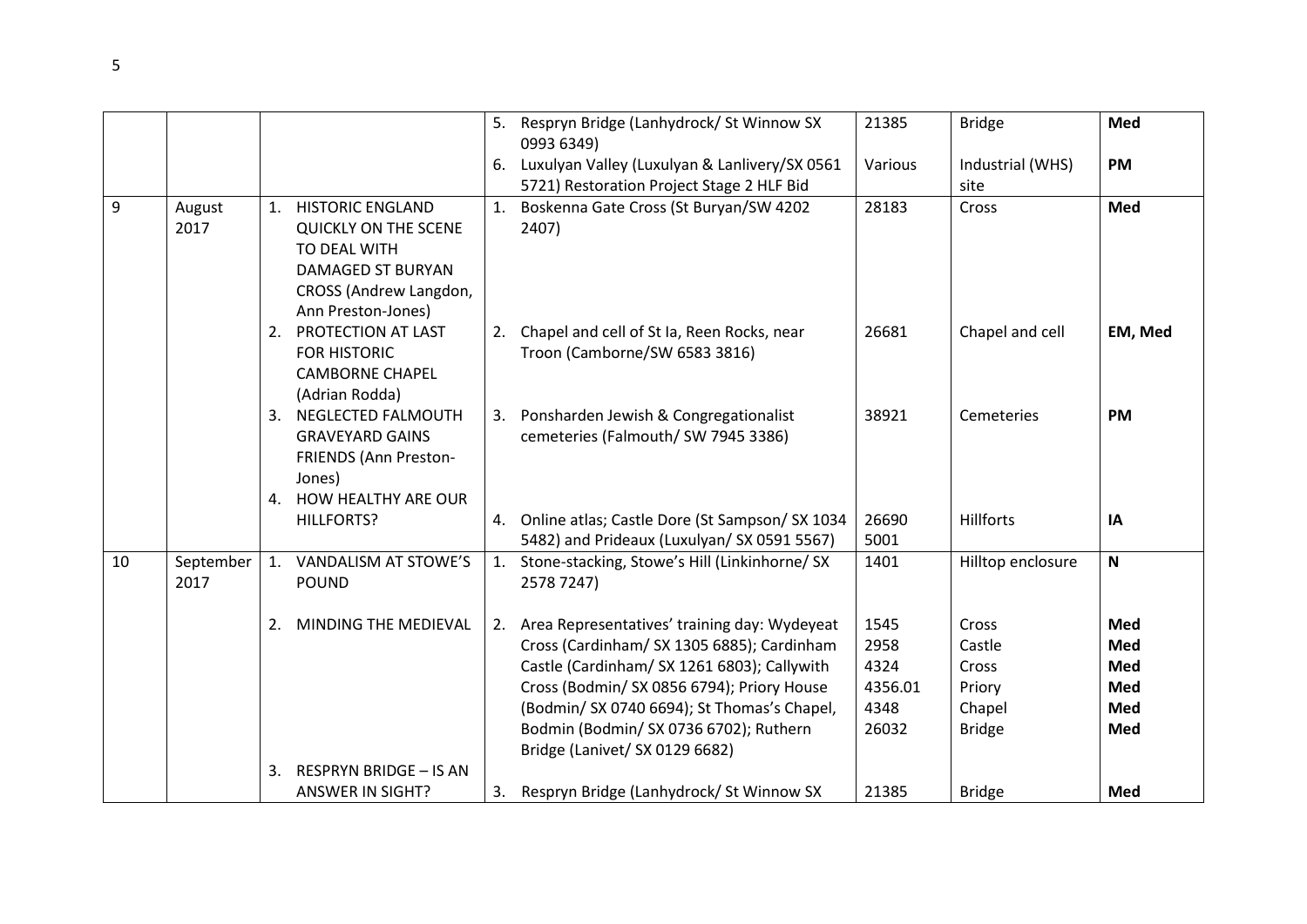|    |                  |                                                                                 | 0993 6349)                                                                                                                                   |                  |                  |                        |
|----|------------------|---------------------------------------------------------------------------------|----------------------------------------------------------------------------------------------------------------------------------------------|------------------|------------------|------------------------|
| 11 | October<br>2017  | <b>CORNWALL'S HERITAGE</b><br>1.<br><b>AT RISK</b>                              | 1. Historic England Heritage at Risk Register 2017                                                                                           |                  |                  |                        |
|    |                  | 2. A TALE OF TWO CHAPELS                                                        | 2. Gunwen Chapel (Luxulyan/ SX 0525 6123);<br>Charlestown Chapel (St Austell Bay/ SX 0376<br>5180)                                           | 138758<br>138789 | Chapel<br>Chapel | <b>PM</b><br><b>PM</b> |
|    |                  | ANCIENT BRIDGE ADDED<br>3.                                                      |                                                                                                                                              |                  |                  |                        |
|    |                  | TO H.E.R. (Sheila James)                                                        | 3. Treloggas clapper bridge (Kea/SW 8256 4127)                                                                                               | MCO58723         | <b>Bridge</b>    | <b>PM</b>              |
|    |                  | AREA REPS UNDER NEW<br>4.<br>MANAGEMENT                                         | 4. Area Representatives' meeting. Peter Cornall<br>retired as Convenor and Jain Rowe took over.                                              |                  |                  |                        |
| 12 | November<br>2017 | 1.<br><b>MAJOR BOOST FOR</b><br><b>WORLD HERITAGE SITE</b>                      | 1. HLF grant of £3.6 million offered to Luxulyan<br>Valley WHS, including Treffry<br>Viaduct/Aqueduct (Luxulyan & Lanlivery/SX<br>0561 5721) | 5062             | Viaduct/Aqueduct | <b>PM</b>              |
|    |                  | <b>NEW AREA</b><br>2.<br>REPRESENTATIVE FINDS<br>'LOST' FEATURE (Rosy<br>Hanns) | Milestone near Torr Farm in Menheniot<br>2.<br>(Menheniot/ SX 2775 6147)                                                                     | 178423           | Milestone        | <b>PM</b>              |
|    |                  | ROADSIDE ASSISTANCE<br>3.<br>(Linda & David Edyvean)                            | 3. Tredethy Farm milestone (St Mabyn/SX 0551<br>7164)                                                                                        | 173127           | Milestone        | <b>PM</b>              |
|    |                  | <b>MORE HERITAGE</b><br>4.<br><b>DESTRUCTION CAUSED</b><br><b>BY VEHICLES</b>   | Lorry crash in Launceston; and<br>4.<br>Clapper Bridge (Quethiock/SX 3517 6525)                                                              | MCO56962         | <b>Bridge</b>    | Med                    |
|    |                  | A PATHWAY TO THE PAST<br>5.                                                     | Criggan Moor, Luxulyan FP 10<br>5.<br>(Luxulyan/SX00989 61244)                                                                               |                  | Footpath         |                        |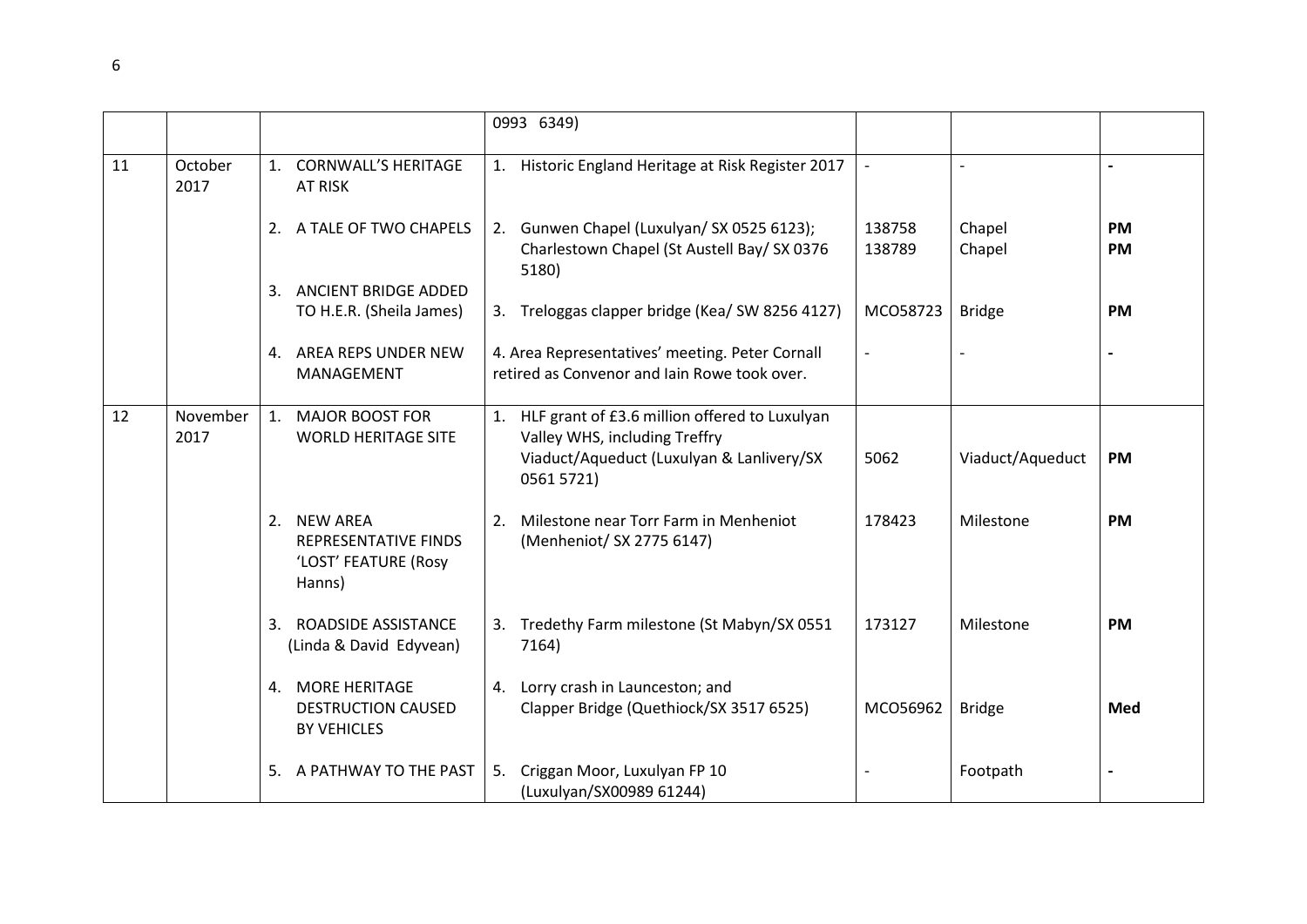| 13 | December<br>2017 | 1. U.F.O. UNEARTHED IN ST<br><b>AUSTELL</b>                                              |    | 1. Stone bowl found at Grants Walk, St Austell (St<br>Austell/SX01245 52475)                                                         |                  | Stone bowl                                           | Med? PM?               |
|----|------------------|------------------------------------------------------------------------------------------|----|--------------------------------------------------------------------------------------------------------------------------------------|------------------|------------------------------------------------------|------------------------|
|    |                  | <b>RARE RELIGIOUS OBJECTS</b><br>2.<br><b>DISCOVERED NEAR</b><br>LISKEARD (Brian Oldham) |    | 2. Treworgey Manor (Liskeard/SX23991 66579)                                                                                          |                  | Mass dial                                            | <b>Med</b>             |
|    |                  | <b>CONCERN IGNITED OVER</b><br>3.<br><b>FUSE WORKS (Brian</b><br>Oldham)                 |    | 3. Safety-fuse manufactory, Tremar Coombe (St<br>Cleer/SX 2544 6876)                                                                 | MCO58896         | Safety-fuse<br>manufactory                           | <b>PM</b>              |
|    |                  | 4. THREE CROSSES<br><b>IDENTIFIED (Andrew</b>                                            | 4. | Oldhay Farm cross-base (Altarnun/SX 2350<br>8204)                                                                                    | MCO58797         | Cross-base                                           | Med                    |
|    |                  | Langdon)                                                                                 |    | St Columb Major cross-shaft (Bank Street, St<br>Columb Major)                                                                        |                  | Cross-shaft                                          | Med                    |
|    |                  |                                                                                          |    | St Columb Major cross-base (Bridge Hill, St<br>Columb Major (orig.)/SW 9141 6389; since<br>moved to Trekenning Road/SW 9089 6273)    | MCO61220         | Cross-base                                           | Med                    |
|    |                  | 5. TORR FARM MILEPOST<br>DIRECTED TO NEW HOME<br>(Ian Thompson)                          |    | 5. Milestone near Torr Farm in Menheniot<br>(Menheniot/ SX 2775 6147)                                                                | 178423           | Milestone                                            | <b>PM</b>              |
| 14 | January<br>2018  | 1. PLANNING MATTERS IN<br><b>CORNWALL - OR DOES</b><br>IT?                               |    | 1. Rock Mill, Luxulyan Valley WHS (Lanlivery/ SX<br>0568 5699);<br>Safety-fuse manufactory, Tremar Coombe (St<br>Cleer/SX 2544 6876) | 9703<br>MCO58896 | <b>Ruined building</b><br>Safety-fuse<br>manufactory | <b>PM</b><br><b>PM</b> |
|    |                  |                                                                                          |    | Priory House, Bodmin (Bodmin/SX 0738 6695<br>& SX 0740 6694)                                                                         | 4351<br>4356.01  | House<br>Priory                                      | <b>PM</b><br>Med       |
|    |                  | <b>ROLLING STONES IN</b><br>2.<br>HAYLE AND ST COLUMB                                    | 2  | Cunaide Stone (Hayle/SW 5565 3716; now<br>Hayle Heritage Centre/SW 5582 3716);                                                       | 31978            | Inscribed stone                                      | <b>EM</b>              |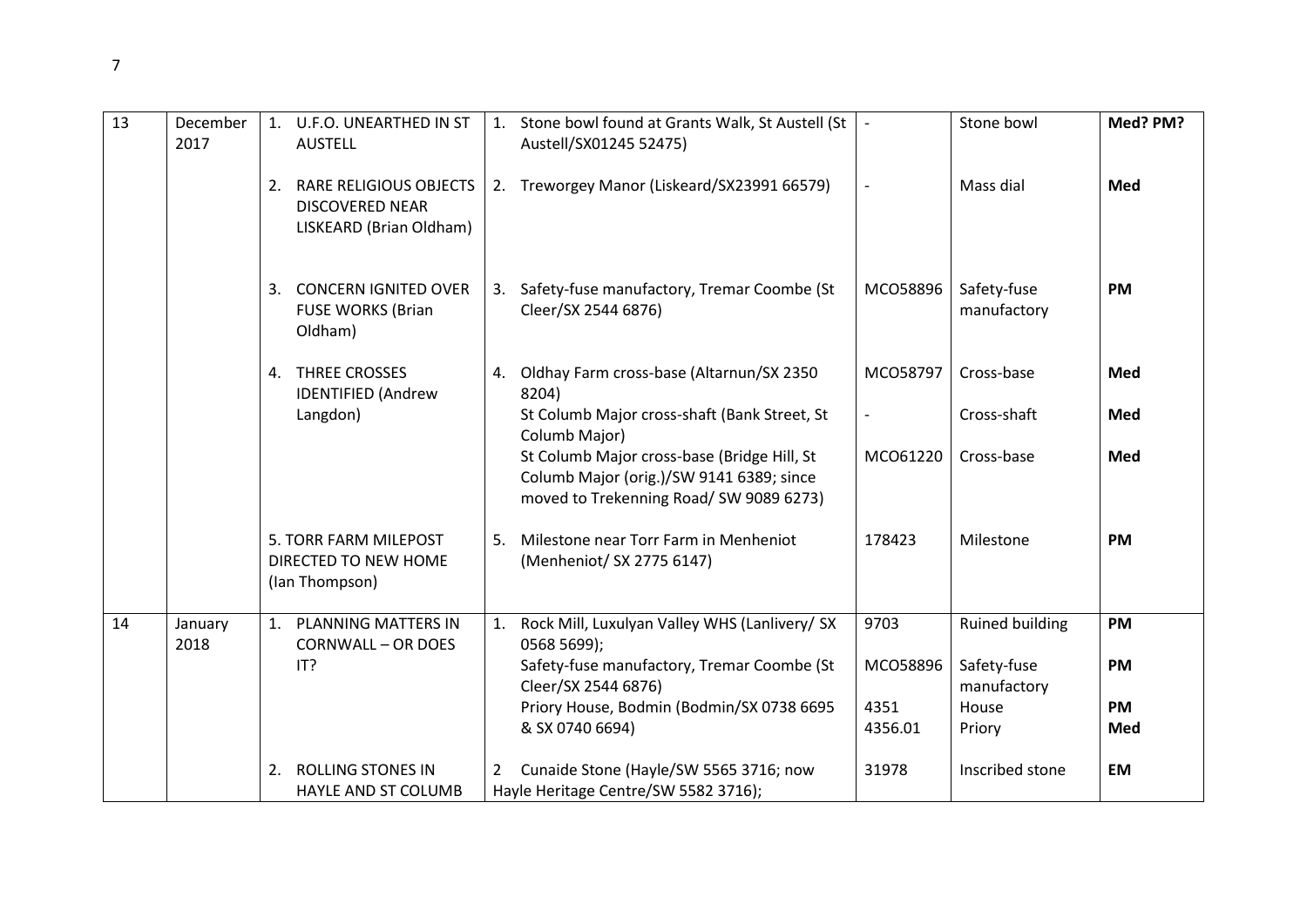|    |                  |                | (Adrian Rodda; Andrew<br>Langdon)                                    |                | St Columb Major cross-base (Bridge Hill, St<br>Columb Major (orig.)/SW 9141 6389; since<br>moved to Trekenning Road/ SW 9089 6273) | MCO61220         | Cross-base                          | Med            |
|----|------------------|----------------|----------------------------------------------------------------------|----------------|------------------------------------------------------------------------------------------------------------------------------------|------------------|-------------------------------------|----------------|
|    |                  |                | 3. STONE PUZZLES (Joe<br>Parsons; Iain Rowe)                         | 3              | Worthyvale Stone (Forrabury and Minster/SX<br>1091 8568);<br>Great Whitstone (St Cleer/SX 2361 6779)                               | 2240<br>MCO61219 | Inscribed stone<br>Undated standing | <b>EM</b><br>? |
|    |                  |                | 4. UPDATE FROM THE<br>LIZARD (Sally Ealey)                           |                | 4 Poldowrian Museum; Bart O'Farrell.                                                                                               |                  | stone                               |                |
|    |                  | 5.             | A MUTE STONE SPEAKS                                                  |                | 5 Inch's Cross (Withiel/SW 9951 6370)                                                                                              | 21485            | Cross                               | Med            |
| 15 | February<br>2018 | $\mathbf{1}$ . | <b>NOMADS AND EARLY</b><br><b>FARMERS IN WITHIEL</b><br>(Mike Blake) | 1              | Flints found near Retire (Withiel/SX 00304<br>64111)                                                                               | $\blacksquare$   | Flint artefacts                     | M, N, BA       |
|    |                  | 2.             | <b>BOXING CLEVER (Andrew</b><br>Langdon)                             | $2^{\circ}$    | Ignioc Stone (St Clement/SW 8506 4386)                                                                                             | 22622.10         | Inscribed stone                     | <b>EM</b>      |
|    |                  | 3.             | WELL DONE BODMIN<br><b>TOWN COUNCIL!</b>                             | 3              | Clearance at St Thomas's Chapel, Bodmin<br>(Bodmin/ SX 0736 6702)                                                                  | 4348             | Chapel                              | Med            |
|    |                  |                | 4. SCHOOLBOY<br><b>SCRIBBLINGS</b>                                   | 4              | Nineteenth century graffiti at St Thomas's<br>Chapel, Bodmin (Bodmin/ SX 0736 6702)                                                | 4348             | School                              | <b>PM</b>      |
|    |                  |                | 5. TIME TEAM SITE IN NEED<br>OF CLEAN-UP (Ian Rowe)                  | 5 <sub>1</sub> | St Michael's Chapel, Lammana (Looe/SX 2504<br>5218)                                                                                | 111299           | Chapel                              | Med            |
|    |                  | 6.             | <b>UPDATES AND DIARY</b><br><b>DATES</b>                             | $6 -$          |                                                                                                                                    |                  |                                     |                |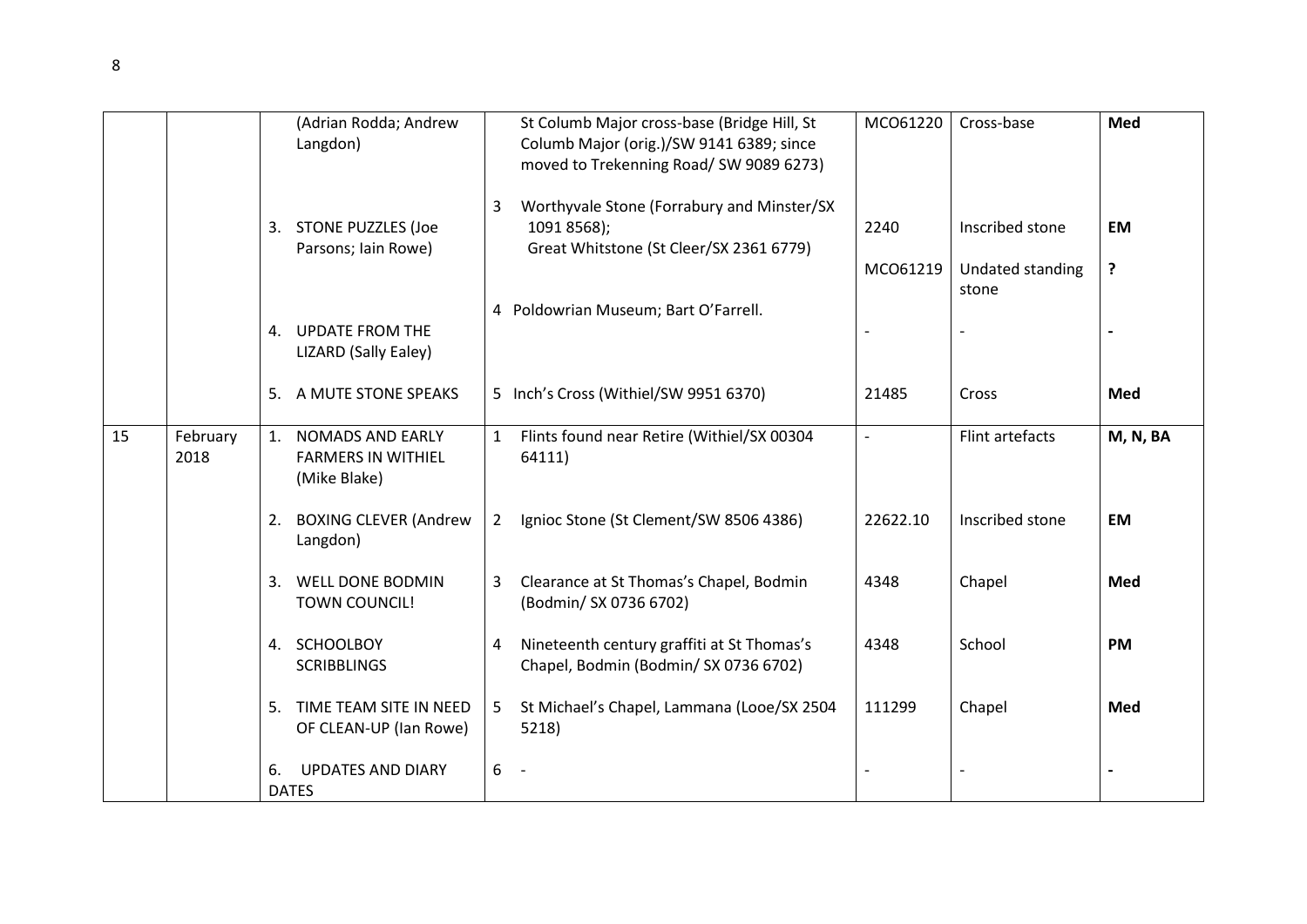| 16 | March<br>2018 |    | 1. SPRING CLEAN FOR<br><b>HELMAN TOR</b>                              | $\mathbf{1}$ | Cornwall Wildlife Trust scrub clearance on<br>Helman Tor (Lanlivery/SX 0616 6165) | 21396.20 | Tor enclosure   | $\mathsf{N}$   |
|----|---------------|----|-----------------------------------------------------------------------|--------------|-----------------------------------------------------------------------------------|----------|-----------------|----------------|
|    |               |    | 2. A PEEK AT YOUR AREA<br>REPRESENTATIVES                             |              | 2. Area Representatives' meeting                                                  |          |                 |                |
|    |               |    | 3. A HERITAGE STATEMENT<br><b>ABOUT GRAFFITI (Dan</b><br>Ratcliffe)   |              | 3. Cornwall Historic Graffiti Project                                             |          | Graffiti        | <b>Various</b> |
|    |               |    | 4. ENRICHING THE LIST                                                 |              | 4. Historic England Enriching the List                                            |          |                 |                |
|    |               |    | 5. SITHNEY CHURCH-<br><b>WHAT LIES BENEATH?</b><br>(Veronica Summers) |              | 5. Sithney parish church (Sithney/SW 6365 2899)                                   | 30094    | Church          | Med            |
|    |               |    | 6. THE FUTURE OF<br>PENWITH'S PAST                                    |              | 6. Penwith Landscape Project                                                      |          | Landscape       | <b>Various</b> |
|    |               |    | 7. WHAT CAN PLANNERS<br>DO FOR ARCHAEOLOGY?                           |              | 7. Commenting on planning applications                                            |          |                 |                |
|    |               |    | 8. BISCOVEY CHURCH<br>APPEAL                                          |              | 8. Repairs to spire, Biscovey church (St Blaise/SX<br>0581 5359)                  | 60049    | Church          | <b>PM</b>      |
| 17 | April 2018    | 1. | <b>PLANNING SHAKE-UP</b><br>THREAT TO<br>ARCHAEOLOGY                  |              | 1. Consultation on National Planning Policy<br>Framework (NPPF)                   |          |                 |                |
|    |               |    | 2. KEEPING LATINUS' FEET<br><b>ABOVE WATER (Joe</b><br>Parsons)       |              | 2. Worthyvale Stone (Forrabury and Minster/SX<br>1091 8568)                       | 2240     | Inscribed stone | <b>EM</b>      |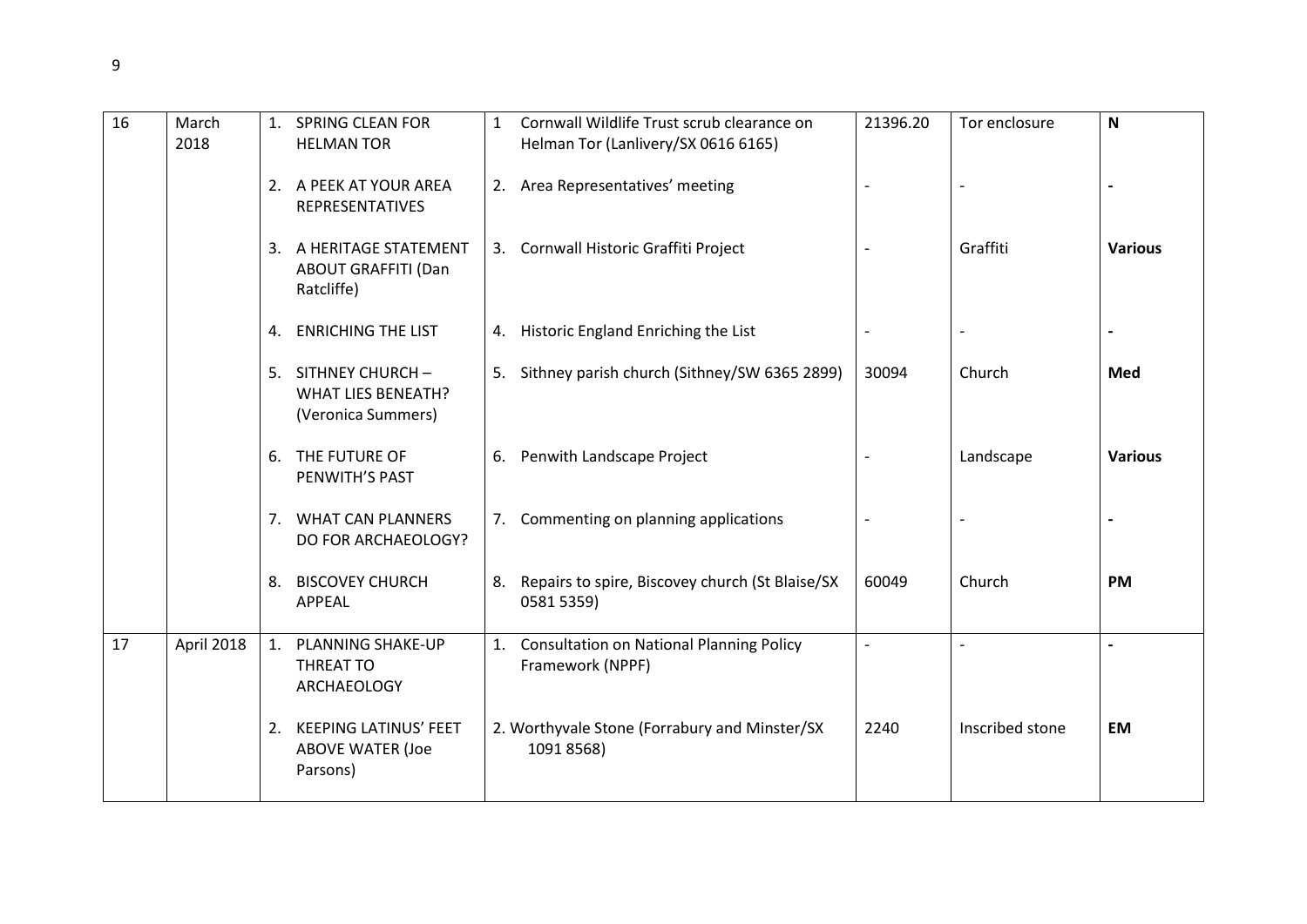|    |          | 3. | <b>BLUSTERY TIMES NEAR</b><br><b>TOWAN BLISTRA</b>                                                                                | 3. Newquay Old Cornwall Society scrub-bashers                                                                                                                                                                                                                                                                                                                                                                                                | $\overline{\phantom{a}}$ |                                                                                   |                            |
|----|----------|----|-----------------------------------------------------------------------------------------------------------------------------------|----------------------------------------------------------------------------------------------------------------------------------------------------------------------------------------------------------------------------------------------------------------------------------------------------------------------------------------------------------------------------------------------------------------------------------------------|--------------------------|-----------------------------------------------------------------------------------|----------------------------|
|    |          |    | 4. RESPECTABLE<br><b>MONASTERY OR SINK OF</b><br><b>INIQUITY?</b>                                                                 | 4. In Search of Tywardreath group. Event at<br>Newhouse Farm (Tywardreath and Par/SX 0847<br>5422)                                                                                                                                                                                                                                                                                                                                           | 20625                    | Priory                                                                            | Med                        |
|    |          |    | 5. ROUGH TOR WELL (David<br>& Linda Edyvean)                                                                                      | 5. Well (St Breward/SX 1466 8109)                                                                                                                                                                                                                                                                                                                                                                                                            | 3308                     | Holy well                                                                         | Med/PM                     |
|    |          | 6. | 'CARCHAEOLOGY'<br>ANYONE?                                                                                                         | 6. Evidence for motor age: old A30 Goss Moor<br>(SW95729 60935); former filling station,<br>Carluddon(SX02344 55388); White River Bridge (St<br>Austell/SX01199 52033); inter-war retained<br>garden, Trevanion Road, St Austell (St Austell/SX01<br>51); former garage, Harmony Road, Roche<br>(Roche/SW98703 60134); former garage, Bridge<br>Street, St Blazey (St Blaise/SX06922 55130);<br>fingerpost, St Andrew's Terrace, Tywardreath |                          | 'A' road<br><b>Filling station</b><br><b>Bridge</b><br>Garden<br>Garage<br>Garage | M<br>M<br>M<br>M<br>M<br>M |
|    |          |    |                                                                                                                                   | (Tywardreath and Par/SX 0759 5448)                                                                                                                                                                                                                                                                                                                                                                                                           | 173404                   | Signpost                                                                          | M                          |
| 18 | May 2018 |    | 1. A CAMBORNE BOY IN<br>'LANSON' (TASMANIA)<br>(Adrian Rodda)                                                                     | 1. Launceston (Tasmania)                                                                                                                                                                                                                                                                                                                                                                                                                     |                          | Indigenous culture<br>Convict settlement<br>Mining                                | <b>Various</b>             |
|    |          |    | 2. CAWSAND'S OLD SHIP<br><b>INN SAVED FOR</b><br><b>COMMUNITY (Rosy</b><br>Hanns)<br>3. MONITORING CHANGE<br>AT DUCKPOOL (Richard | 2. Old Ship Inn, Cawsand (Maker with Rame/SX<br>4343 5028)<br>3. Duckpool (Morwenstow/SS 2008 1164)                                                                                                                                                                                                                                                                                                                                          | 140384<br>4533           | Public house<br>Industrial site                                                   | <b>PM</b><br><b>RB</b>     |
|    |          |    | Heard)                                                                                                                            |                                                                                                                                                                                                                                                                                                                                                                                                                                              |                          |                                                                                   |                            |
|    |          |    | 4. MORE GOINGS-ON IN                                                                                                              | 4. Liskeard Old Cornwall Society                                                                                                                                                                                                                                                                                                                                                                                                             |                          |                                                                                   |                            |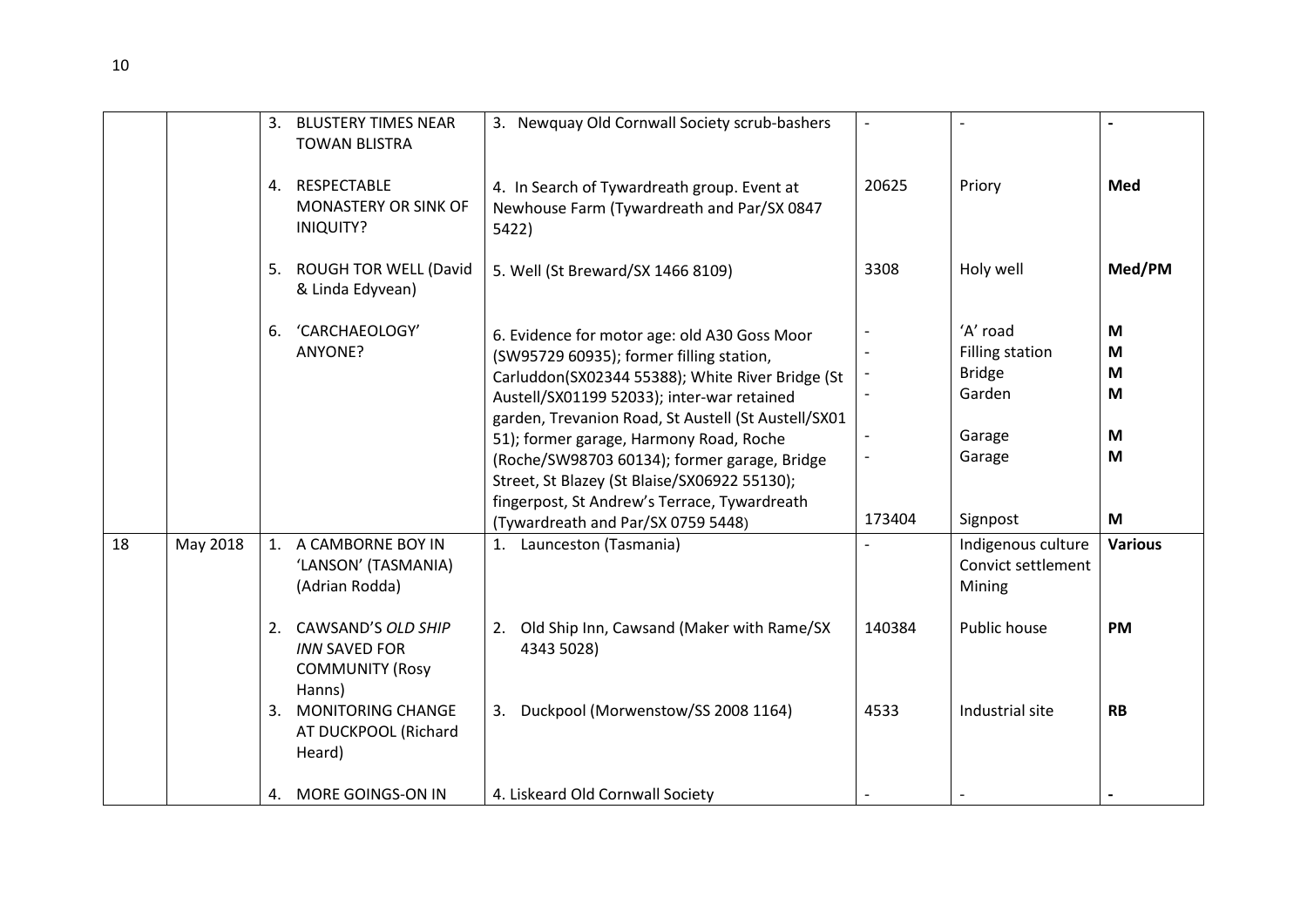|    |                  |    | LISKEARD (Brian Oldham)                                                         |    |                                                                                                                                                            |                       |                                                 |                   |
|----|------------------|----|---------------------------------------------------------------------------------|----|------------------------------------------------------------------------------------------------------------------------------------------------------------|-----------------------|-------------------------------------------------|-------------------|
| 19 | <b>June 2018</b> |    | 1. HERITAGE CRIME?<br>(Adrian Rodda)                                            |    | 1. St Piran's Cross (Perranzabuloe/SW 7722<br>5644); St Piran's Oratory (Perranzabuloe/SW<br>7720 5646)                                                    | 19725<br>19724.10     | Cross<br>Oratory                                | <b>EM</b><br>EM,M |
|    |                  |    | 2. THE THINKING PERSON'S<br><b>GUIDE TO THE SEASIDE</b>                         |    | 2. Cornish Ports and Harbours project (Cornwall<br>Archaeological Unit)                                                                                    |                       |                                                 |                   |
|    |                  |    | 3. CHYSAUSTER - WORTH<br><b>ANOTHER VISIT (Adrian</b><br>Rodda)                 |    | 3. Chysauster settlement (Madron/SW 4722<br>3497)                                                                                                          | 36008                 | Courtyard house<br>settlement                   | IA,RB             |
|    |                  |    | 4. RAME - NOT BUILT IN A<br>DAY (Rosy Hanns)                                    | 4. | Rame Conservation Trust, Maker Heights<br>(Maker with Rame/SX 4349 5139)                                                                                   | 6113.07               | <b>Barracks</b>                                 | <b>PM</b>         |
|    |                  | 5. | <b>BRIDGE-BASHING</b>                                                           | 5. | Damaged bridges:<br>Respryn Bridge (Lanhydrock/ St Winnow SX<br>0993 6349)                                                                                 | 21385                 | <b>Bridge</b>                                   | Med               |
|    |                  |    |                                                                                 |    | Helland Bridge (Helland/St Mabyn/SX 0652<br>7149)                                                                                                          | 17108<br>26032        | <b>Bridge</b>                                   | Med<br>Med        |
| 20 | <b>July 2018</b> |    | 1. MAYON MALAISE - CROSS<br><b>IN PERIL</b>                                     | 1. | Ruthern Bridge (Lanivet/SX 0129 6682)<br>Mayon (Brew) Cross (Sennen/SW 3649 2569)                                                                          | 28624                 | <b>Bridge</b><br>Cross                          | Med               |
|    |                  |    | 2. BASHED BRIDGES<br>(UPDATE) (Rosy Hanns,<br>Diana Sutherland, Robin<br>Paris) |    | 2. Clapper Bridge (Quethiock/SX 3517 6525);<br>Netherbridge (St Stephens by Launceston<br>Rural/SX 3485 8673);<br>Respryn Bridge (Lanhydrock/ St Winnow SX | 6802<br>2587<br>21385 | <b>Bridge</b><br><b>Bridge</b><br><b>Bridge</b> | Med<br>Med<br>Med |
|    |                  | 3. | VALLEY OF THE DOLEFUL                                                           | 3. | 0993 6349)<br>Luxulyan Valley (Luxulyan & Lanlivery/SX 0561<br>5721) Restoration Project Stage 2 HLF Bid                                                   |                       | Industrial site<br>(WHS)                        | <b>PM</b>         |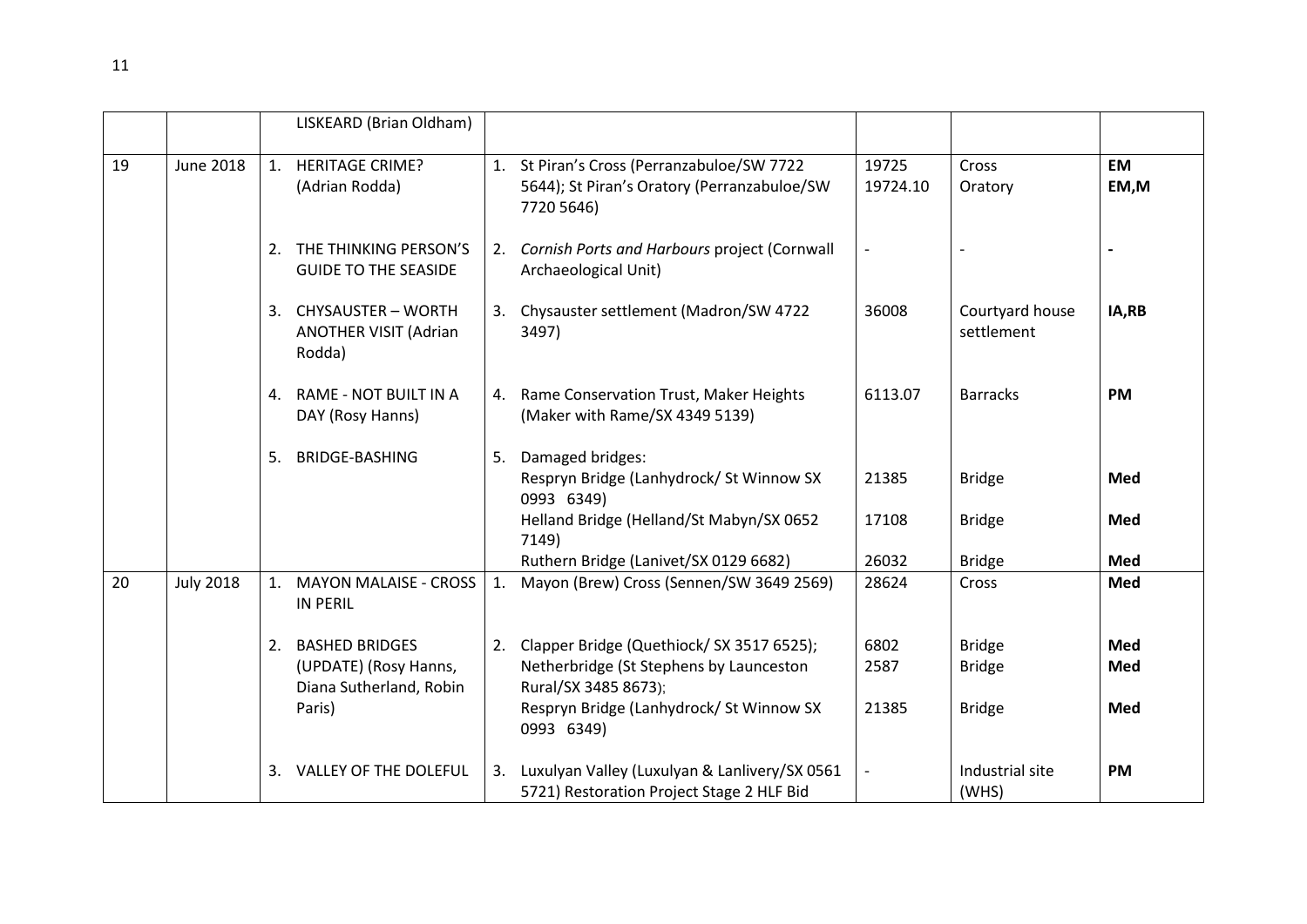|    |                |                                                                                                |    | application withdrawn.                                                                                                                                                   |          |                         |                          |
|----|----------------|------------------------------------------------------------------------------------------------|----|--------------------------------------------------------------------------------------------------------------------------------------------------------------------------|----------|-------------------------|--------------------------|
|    |                | <b>DARTMOOR DAUNDER</b><br>4.<br>(Rosy Hanns, Peter<br>Crispin)                                | 4. | Ditsworthy warren, Drizzlecombe stone rows,<br>Giant's Basin, Plym River tin-stamping mills<br>and blowinghouse, Eylesbarrow Tin mine,<br>Whitten Knowles BA settlement. |          |                         | N, BA, Med,<br><b>PM</b> |
|    |                | IF YOU GO DOWN TO<br>5.<br><b>HELFORD WOODS</b><br>TODAY                                       | 5. | Monograph by Oliver Rackham                                                                                                                                              |          |                         |                          |
| 21 | August<br>2018 | 1. VANDALISM AT TWO<br><b>HISTORIC SITES (Adrian</b>                                           |    | 1. Graffiti at Carn Euny (Sancreed/SW 4024<br>$2885$ );                                                                                                                  | 28920    | Courtyard<br>settlement | IA, RB                   |
|    |                | Rodda, Iain Rowe)                                                                              |    | Stowe's Pound (Linkinhorne/SX 2578 7247)                                                                                                                                 | 1401     | Hilltop enclosure       | $\mathbf N$              |
|    |                | 2. SUCCESSFUL LAUNCH<br>FOR THE OLD SHIP (Rosy<br>Hanns)                                       |    | 2. Peninsula Trust takeover of property<br>(Old Ship Inn, Cawsand (Maker with Rame/SX<br>4343 5028)                                                                      | 140384   | Public house            | <b>PM</b>                |
|    |                | <b>PENWITH INSCRIBED</b><br>3.<br>STONE - WHODUNNIT?<br>(David Giddings, Ann<br>Preston-Jones) |    | 3. Carved stone near Lands End airport.                                                                                                                                  |          | Carved stone            | M                        |
|    |                | 4. OUT AND ABOUT IN<br>LISKEARD (Rosy Hanns,                                                   |    | 4. Industrial archaeology walk:<br>Henry Rice's grave, Lanchard cemetery                                                                                                 | MCO56156 | Grave                   | <b>PM</b>                |
|    |                | lain Rowe)                                                                                     |    | (Liskeard/SX 2495 6417);<br>Dean House (now Graylands/Liskeard/SX2489<br>$6460$ );                                                                                       | MCO56029 | House                   | <b>PM</b>                |
|    |                |                                                                                                |    | Westbourne House (Liskeard/SX 2496 6465);                                                                                                                                | MCO55960 | House                   | <b>PM</b>                |
|    |                |                                                                                                |    | Westbourne Lane (Liskeard/SX 2498 6454);                                                                                                                                 | MCO57311 | Miners' cottages        | <b>PM</b>                |
|    |                |                                                                                                |    | Ladye Park Well (Liskeard/SX 2382 6475);                                                                                                                                 | 10311.10 | Holy well               | Med                      |
|    |                |                                                                                                |    | Railway goods yard, Moorswater;                                                                                                                                          |          | Railway yard            | PM                       |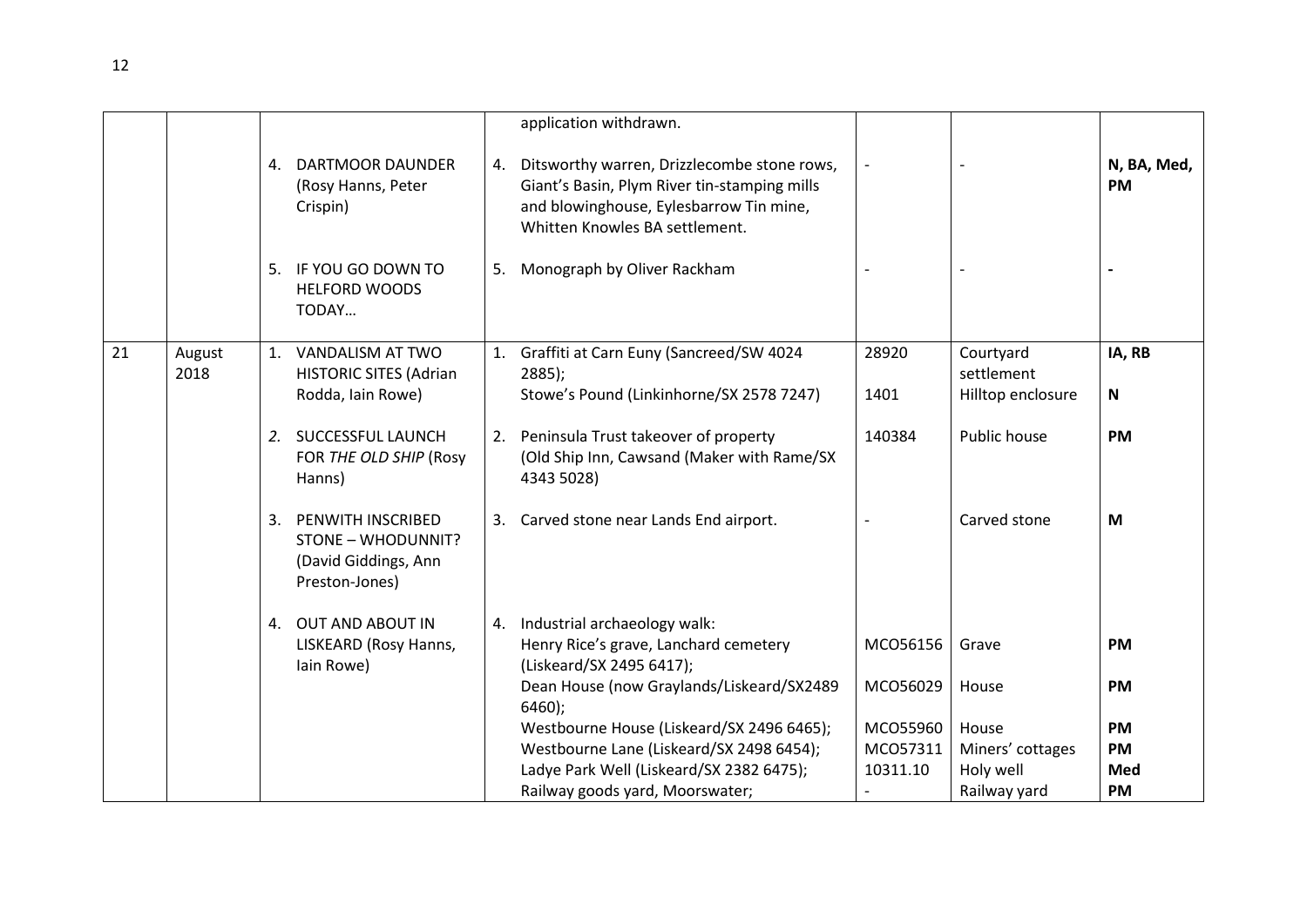|    |           |    |                            |    | China clay dries (Dobwalls & Trewidland/SX        | 42467    | China clay dries |           |
|----|-----------|----|----------------------------|----|---------------------------------------------------|----------|------------------|-----------|
|    |           |    |                            |    | 2340 6428);                                       |          |                  | <b>PM</b> |
|    |           |    |                            |    | Lime kilns (Dobwalls & Trewidland/SX 2358         | 42453    | Lime kilns       | <b>PM</b> |
|    |           |    |                            |    | $6415$ );                                         |          |                  |           |
|    |           |    |                            |    | <b>Moorswater Station;</b>                        |          | Railway station  | <b>PM</b> |
|    |           |    |                            |    | Moorswater Viaduct (Dobwalls &                    | 382102   | Railway viaduct  | <b>PM</b> |
|    |           |    |                            |    | Trewidland/SX 2374 6397);                         |          |                  |           |
|    |           |    |                            |    | Piers of original viaduct (Dobwalls &             | 169810   | Viaduct piers    | <b>PM</b> |
|    |           |    |                            |    | Trewidland/SX 2374 6396);                         |          |                  |           |
|    |           |    |                            |    | Lamellion lime kiln and bridge to canal           | 42463    | Lime kiln        | <b>PM</b> |
|    |           |    |                            |    | (Dobwalls & Trewidland/SX 2379 6379);             |          | Canal bridge     | <b>PM</b> |
|    |           |    |                            |    | Duchy Tweed Mills; Devon and Cornwall Wool        |          | Woollen mills,   | <b>PM</b> |
|    |           |    |                            |    | Factory;                                          |          | factory          |           |
|    |           |    |                            |    | Lock 22, Liskeard & Looe Canal (Liskeard/SX       | 10183.40 | Canal and lock   | <b>PM</b> |
|    |           |    |                            |    | 2399 6335);                                       |          |                  |           |
|    |           |    |                            |    |                                                   |          |                  |           |
|    |           |    | 5. KIT HILL DIG (Jenny     |    | 5. Excavation of calciner flue (Stokeclimsland/SX | 15063.03 | Mine chimney and | <b>PM</b> |
|    |           |    | Heskett)                   |    | 3748 7134)                                        |          | flue             |           |
|    |           |    |                            |    |                                                   |          |                  |           |
|    |           | 6. | <b>CENTRE POINT ST.</b>    |    | 6. Mengu Stone (St Austell/SX 0141 5245);         | 138803   | Inscribed stone  | ?         |
|    |           |    | <b>AUSTELL</b>             |    |                                                   |          | (HER); boundary  |           |
|    |           |    |                            |    |                                                   |          | stone (trad.)    |           |
|    |           |    |                            |    | Holy Trinity parish church (St Austell/SX 0141    | 20435    | Church           | Med       |
|    |           |    |                            |    | $5245$ :                                          |          |                  |           |
|    |           |    |                            |    | Market House (St Austell/SX 0139 5250)            | 140050   | Market house     | <b>PM</b> |
| 22 | September | 1. | <b>BOLVENTOR MILESTONE</b> | 1. | Discovery of Bodmin Turnpike Trust milestone      |          | Milestone        | <b>PM</b> |
|    | 2018      |    | <b>REDISCOVERED (Rosy</b>  |    | (B12; L12);                                       |          |                  |           |
|    |           |    | Hanns, Ian Thompson)       |    | 1890s milestone (Altarnun/SX 1801 7645)           | 172524   | Milestone        | <b>PM</b> |
|    |           |    |                            |    |                                                   |          |                  |           |
|    |           |    | 2. WHAT IS GOING ON AT     |    | 2. Fences at South Caradon and West Caradon       | 14000    | Mine             | <b>PM</b> |
|    |           |    | THIS WORLD HERITAGE        |    | Mines Scheduled Ancient Monument (SAM) &          |          |                  |           |
|    |           |    | SITE? (Iain Rowe)          |    | Site of Special Scientific Interest (SSSI) (St    |          |                  |           |
|    |           |    |                            |    | Cleer/SX 2669 6990?)                              |          |                  |           |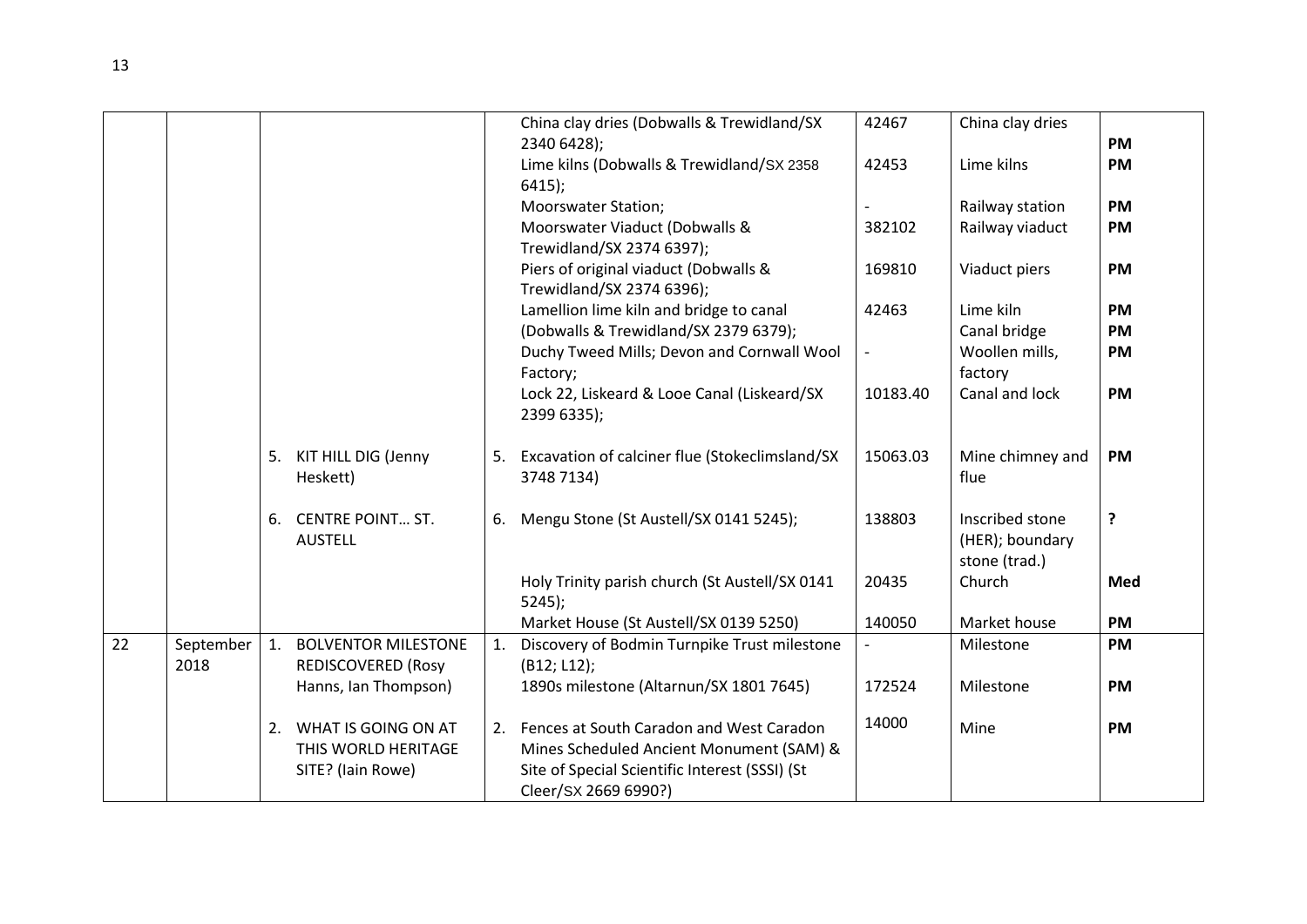| 3. FAIRY CASTLES - THE<br>3. Stone stacking and archaeological sites in<br>Roman?<br><b>INTERNATIONAL PICTURE</b><br>Cyprus<br>Andrew Langdon)<br>4. Visits to:<br>4. LISKEARD HERITAGE<br>Pendean House (Liskeard/SX 2484 6464);<br><b>WEEKEND (Rosy Hanns,</b><br>MCO57937<br>House<br><b>PM</b><br>Brian Oldham)<br>Trewithan House (Liskeard/SX 2526 6477);<br>MCO56102<br>House<br><b>PM</b><br>3, Greenbank Lane (Liskeard/ SX 2531 6477);<br>MCO56106<br>House<br><b>PM</b><br>Freemasons' Mark Master Lodge (Liskeard/SX<br>178476<br>Masonic lodge<br><b>PM</b><br>2508 6458);<br>Stuart House (Liskeard/SX 2511 6449);<br>MCO62024<br>House<br>Med<br>St Martin's Church (Liskeard/SX 2540 6440);<br>10377<br>Church<br><b>Med</b><br>Pipe Well (Liskeard/SX 2521 6453);<br>10380<br>Well<br>Med<br>Westbourne Lane (Liskeard/SX 2498 6454);<br>MCO57311<br>Miners' cottages<br><b>PM</b><br>Site of tannery, Pavlova Court<br>Tannery<br>PM?<br>(Liskeard/SX25142 64217);<br>Pig Meadow Lane mural (Liskeard/SX25069<br>Mural<br>M<br>$\overline{\phantom{a}}$<br>64541)<br>5. IMBUED WITH<br>Geophysics at Thorne Farm, Stratton (Bude-<br>RB?<br>$\overline{\phantom{a}}$<br>Stratton/SS21 04);<br><b>HISTORICAL INTEREST</b><br>Geophysics at Whalesborough Farm<br>(Richard Heard)<br>208<br><b>Med</b><br>Manor<br>(Marhamchurch/SS 2116 0392);<br>Kilkhampton Castle (Kilkhampton/SS 2431<br>4531<br>Castle<br><b>Med</b><br>1158)<br>6. IVY AND VANDALS<br>Ivy removal, St Thomas's Chapel, Bodmin<br>Chapel<br>4348<br>Med<br>(Bodmin/ SX 0736 6702);<br>(tombstone report: Sue<br>Vandalised tombstone found in chapel<br>Tombstone<br>Jewell)<br><b>PM</b> |  |  |  |  |
|---------------------------------------------------------------------------------------------------------------------------------------------------------------------------------------------------------------------------------------------------------------------------------------------------------------------------------------------------------------------------------------------------------------------------------------------------------------------------------------------------------------------------------------------------------------------------------------------------------------------------------------------------------------------------------------------------------------------------------------------------------------------------------------------------------------------------------------------------------------------------------------------------------------------------------------------------------------------------------------------------------------------------------------------------------------------------------------------------------------------------------------------------------------------------------------------------------------------------------------------------------------------------------------------------------------------------------------------------------------------------------------------------------------------------------------------------------------------------------------------------------------------------------------------------------------------------------------------------------------------------------------------------------------------------------|--|--|--|--|
|                                                                                                                                                                                                                                                                                                                                                                                                                                                                                                                                                                                                                                                                                                                                                                                                                                                                                                                                                                                                                                                                                                                                                                                                                                                                                                                                                                                                                                                                                                                                                                                                                                                                                 |  |  |  |  |
|                                                                                                                                                                                                                                                                                                                                                                                                                                                                                                                                                                                                                                                                                                                                                                                                                                                                                                                                                                                                                                                                                                                                                                                                                                                                                                                                                                                                                                                                                                                                                                                                                                                                                 |  |  |  |  |
|                                                                                                                                                                                                                                                                                                                                                                                                                                                                                                                                                                                                                                                                                                                                                                                                                                                                                                                                                                                                                                                                                                                                                                                                                                                                                                                                                                                                                                                                                                                                                                                                                                                                                 |  |  |  |  |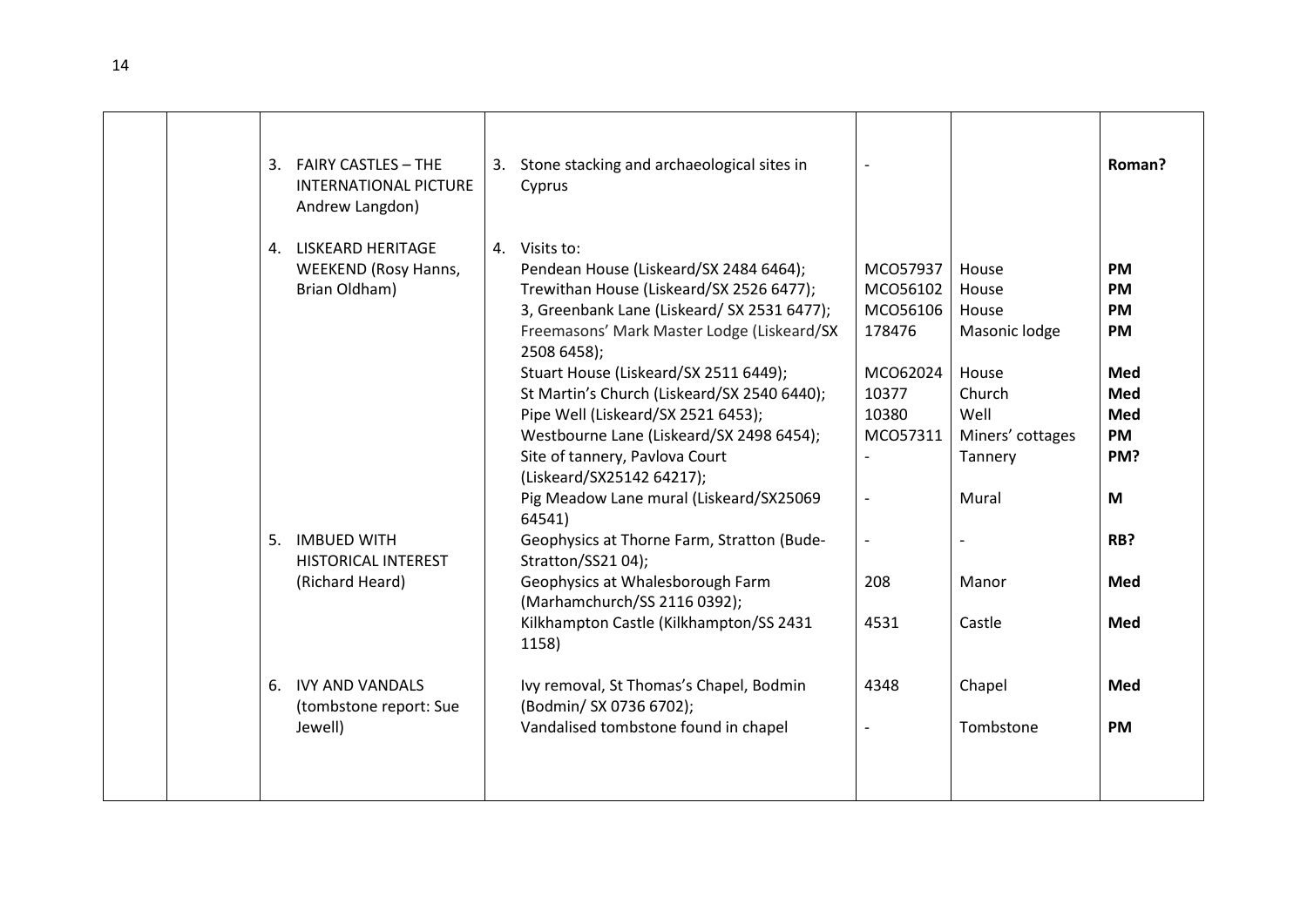| 23 | October<br>2018  |    | <b>NINE MAIDENS STONE</b><br>ROW (Steve Northcott)     | Nine Maidens stone row (St Columb Major/SW<br>9365 6757)                                                                                        | 26534                      | Stone alignment                       | <b>BA</b>                    |
|----|------------------|----|--------------------------------------------------------|-------------------------------------------------------------------------------------------------------------------------------------------------|----------------------------|---------------------------------------|------------------------------|
|    |                  | 2. | MORE ABOUT THE MOOR<br>(lain Rowe)                     | South Caradon Mine (St Cleer/SX 2669 6990?)                                                                                                     | 14000                      | Mine                                  | <b>PM</b>                    |
|    |                  | 3. | <b>QUENCHWELL LOOKING</b><br>WELL (Sheila James)       | Restored well-house (Kea/SW 7985 4117) and<br>trough                                                                                            | MCO57891<br>MCO57892       | Well<br>Drinking trough               | <b>PM</b><br>PM              |
|    |                  | 4. | MEDIEVAL CARDINHAM<br>(Rosy Hanns)                     | CAS walk:<br>Welltown Stone (Cardinham/SX 1361 6784 -<br>formerly at SX 1359 6764);                                                             | 2963.01                    | Inscribed stone                       | EM                           |
|    |                  |    |                                                        | Tawna Stone (Cardinham/SX 1361 6784);<br>Treslea Downs (Cardinham/SX 1424 6804 -<br>formerly at SX 1426 6803);                                  | 2964<br>1548               | Inscribed stone<br>Cross              | EM<br>Med                    |
|    |                  |    |                                                        | Cardinham Castle (Cardinham/SX 1261 6803);<br>Churchyard cross (Cardinham/SX 1232 6869);<br>Churchyard cross (Cardinham/SX 1230 6868);          | 2958<br>2955.40<br>2955.30 | Castle<br>Cross<br>Cross              | Med<br>Med & EM<br><b>EM</b> |
|    |                  |    |                                                        | Parish church (Cardinham/SX 1230 6869);<br>Teason Farm cross base (Cardinham/SX 1242 693);<br>Trezance Holy Well and site of chapel (Cardinham/ | 2955<br>1533<br>1536       | Church<br>Cross base<br>Holy well and | Med<br>Med<br>Med            |
|    |                  |    |                                                        | SX 1248 6940);<br>Wydeyeat Cross (Cardinham/SX 1305 6885)                                                                                       | 1545                       | chapel<br>Cross                       | Med                          |
|    |                  | 5. | PADSTOW MUSEUM<br>(Steve Northcott)                    | New premises                                                                                                                                    |                            |                                       |                              |
|    |                  | 6. | <b>AREA REPRESENTATIVES'</b><br><b>AUTUMN ASSEMBLY</b> | Presentations on Cornwall AONB Monumental<br>Improvements project and St Austell Townscape<br>Heritage Scheme                                   |                            |                                       |                              |
| 24 | November<br>2018 | 1. | <b>CORNWALL'S HISTORIC</b><br><b>MILESTONES</b> (Ian   | 1. Work of the Milestone Society in Cornwall.                                                                                                   | $\overline{a}$             |                                       | $\overline{a}$               |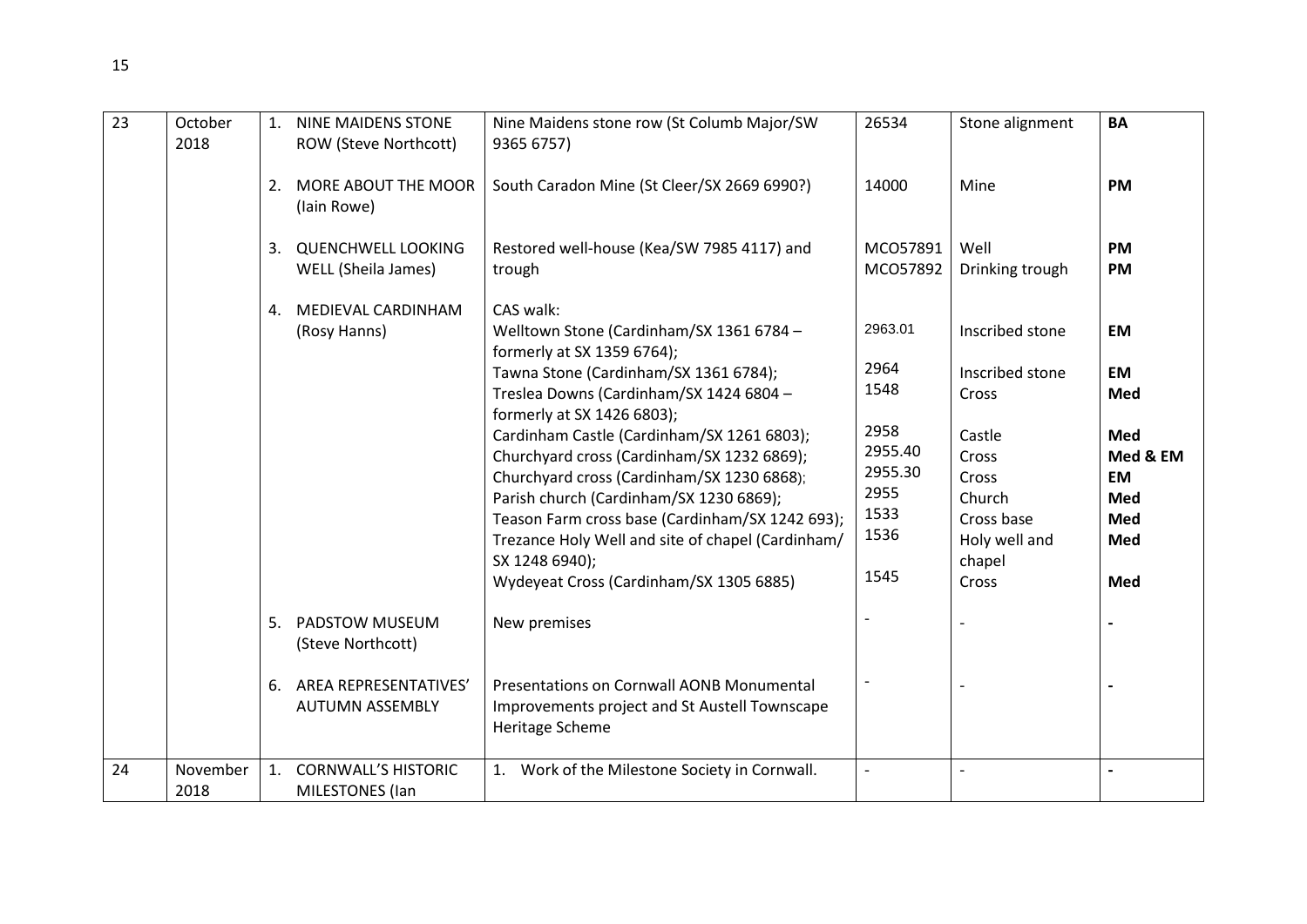|    |                  |    | Thompson)<br>2. A MILESTONE RETURNS<br>(Rosy Hanns) | 2. | Reinstatement of milestone near Torr Farm in<br>Menheniot (Menheniot/ SX 2775 6147)                                                                                                     | 178423                   | Milestone                       | <b>PM</b>                 |
|----|------------------|----|-----------------------------------------------------|----|-----------------------------------------------------------------------------------------------------------------------------------------------------------------------------------------|--------------------------|---------------------------------|---------------------------|
|    |                  | 3. | <b>HERITAGE AT RISK</b><br>REGISTER 2018            |    | 3. Historic England HAR register                                                                                                                                                        |                          |                                 |                           |
|    |                  |    | 4. SCRUB BASHING -<br><b>OPPORTUNITIES</b>          | 4. | Cornwall Archaeological Unit-run clearance at:<br>King Arthur's Hall (St Breward/SX 1297 7765);<br>Prideaux hillfort (Luxulyan/SX 0591 5567);<br>Castilly henge (Luxulyan/SX 0311 6274) | 1967<br>5001<br>21217    | Enclosure<br>Hillfort<br>Henge  | Med?<br>IA<br>$\mathbf N$ |
|    |                  | 5. | <b>SCRUB BASHING - HOW</b><br>IT'S DONE (Steve      | 5. | Newquay Old Cornwall Society scrub bashing:<br>Mawgan Porth settlement (SW 8511 6726);                                                                                                  | 22101                    | Settlement                      | EM                        |
|    |                  |    | Hebdige)                                            |    | St Eval Longstone (Mawgan in Pydar/SW 8714<br>$6802$ );                                                                                                                                 | 21980                    | Menhir                          | N, BA                     |
|    |                  |    |                                                     |    | Trevelgue barrow (Newquay/SW 8250 6300)                                                                                                                                                 | 4124                     | <b>Barrow</b>                   | <b>BA</b>                 |
|    |                  | 6. | <b>BRIDGE PROTECTION AT</b><br><b>RESPRYN</b>       |    | 6. Traffic-calming measures (Lanhydrock/ St<br>Winnow SX 0993 6349)                                                                                                                     | 21385                    | <b>Bridge</b>                   | Med                       |
|    |                  |    | 7. LEST WE FORGET                                   | 6. | Victoria Barracks (Bodmin/SX 0758 6613);<br>War memorial at former library(Bodmin/SX<br>0758 6613);                                                                                     | 71143                    | <b>Barracks</b><br>War memorial | PM, M<br>M                |
|    |                  |    |                                                     |    | Plaque from Belgian refugees at former library;<br>Finn VC estate street sign (Bodmin/SX06725<br>67084);                                                                                | $\overline{\phantom{a}}$ | Plaque<br>Street sign           | M<br>M                    |
|    |                  |    |                                                     |    | St Lawrence's Hospital clock tower and war<br>memorial (Bodmin/SX 06725 67084);                                                                                                         |                          | Clock tower/war<br>memorial     | M                         |
| 25 | December<br>2018 |    | 1. SAVING CHAPEL MILL (Val<br>Jacob)                | 1. | Clearance at Chapel Mill china-stone mill (St<br>Stephen-in-Brannel/SW 9485 5310);                                                                                                      | 20876                    | China-stone mill                | PM, M                     |
|    |                  |    |                                                     |    | Tregargus Valley china-stone mill & processing                                                                                                                                          | 20870                    | China-stone mill                | PM, M                     |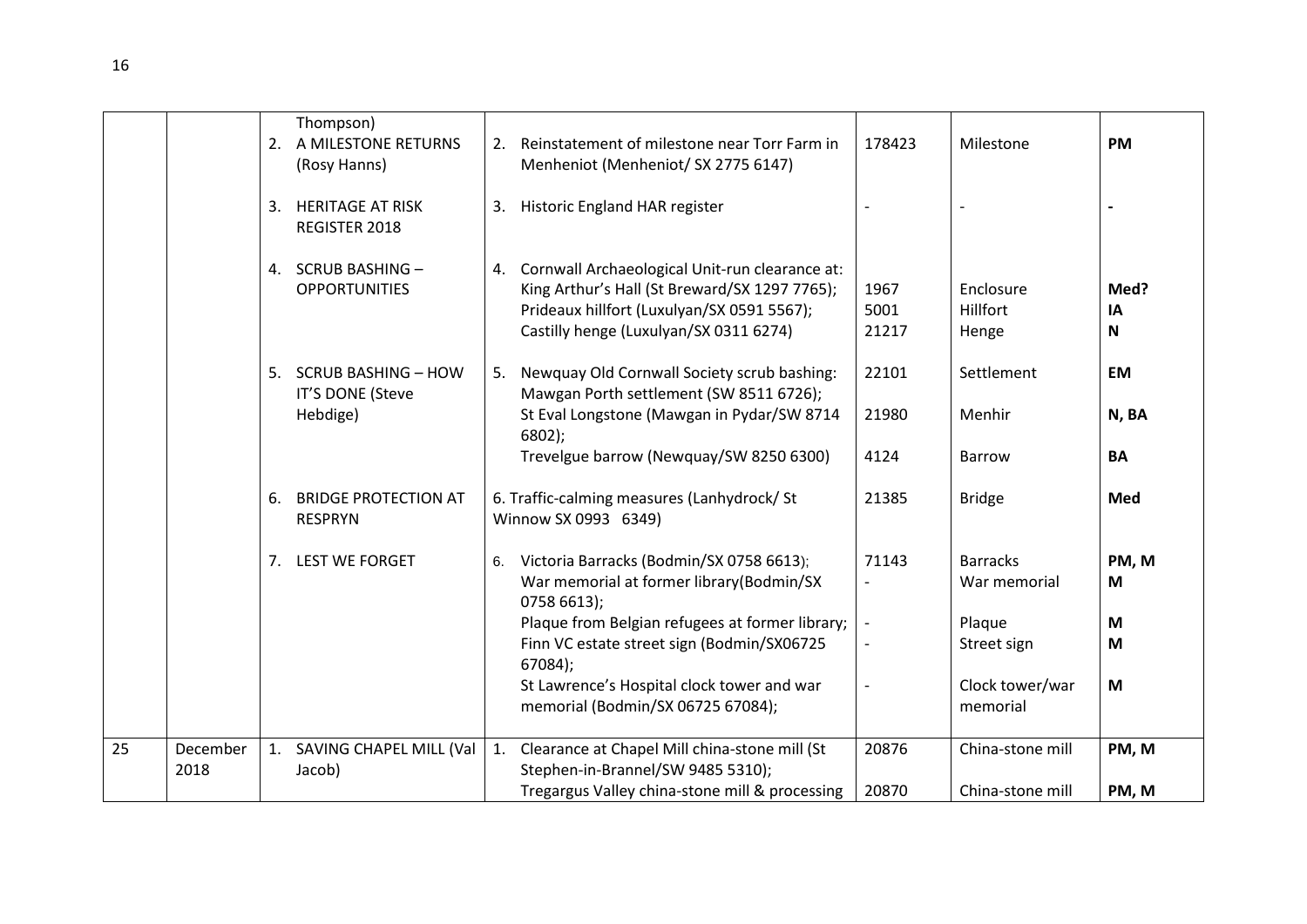|    |                 | 2.             | PROTECTING TREVELGUE<br><b>CLIFF CASTLE (Steve</b><br>Hebdige)          | 2. | (St Stephen-in-Brannel/SW 9508 5425)<br>Newquay Old Cornwall Society's scrub-bashers<br>work at Trevelgue Head (Newquay/SW 8253<br>6305) | 4127     | Cliff castle                                     | IA, RB       |
|----|-----------------|----------------|-------------------------------------------------------------------------|----|------------------------------------------------------------------------------------------------------------------------------------------|----------|--------------------------------------------------|--------------|
|    |                 | 3.             | <b>MORE BRIDGE DAMAGE</b><br>(Peter Crispin)                            |    | 3. Trekelland Bridge (Lewannick/SX 3004 7984)                                                                                            | 6940     | <b>Bridge</b>                                    | Med          |
|    |                 |                | 4. A PEEK AT TROUGHS                                                    | 4. | Drinking fountain & cattle drinking trough,<br>Southbourne Road, St Austell (St Austell/SX<br>0198 5193)                                 | MCO61507 | Drinking fountain<br>& cattle drinking<br>trough | M            |
|    |                 | 5.             | PAVING THE WAY TO<br>KILKHAMPTON CHURCH<br>(Richard Heard)              | 5. | Removal of slate stones from path and<br>Portland limestone slabs (originally from<br>Stowe) from porch (Kilkhampton/SS 2525<br>1133)    | 4450     | Church<br>Flagstones                             | Med<br>PM    |
|    |                 | 6.             | <b>SCRUBBED UP NICELY!</b>                                              |    | 6. CAU-led scrub clearance at King Arthur's Hall<br>(St Breward/SX 1297 7765)                                                            | 1967     | Enclosure                                        | Med?         |
|    |                 | 7 <sub>1</sub> | KILKHAMPTON CASTLE: A<br><b>SUCCESS STORY</b>                           | 7. | Kilkhampton Castle (Kilkhampton/SS 2431<br>1158)                                                                                         | 4531     | Castle                                           | Med          |
|    |                 |                | 8. CARADON<br>ARCHAEOLOGY (lain<br>Rowe)                                | 8. | Programme of events                                                                                                                      |          |                                                  |              |
| 26 | January<br>2019 |                | 1. STONE-STACKERS STRIKE<br><b>AGAIN AT STOWE'S HILL</b><br>(lain Rowe) |    | 1. Stone-stacks at Stowe's Pound (Linkinhorne/SX<br>2578 7247)                                                                           | 1401     | Hilltop enclosure                                | $\mathsf{N}$ |
|    |                 |                | 2. VICARAGE CROSS, ST                                                   |    | 2. Cross moved from vicarage to churchyard (St                                                                                           | 29772    | Cross                                            | Med          |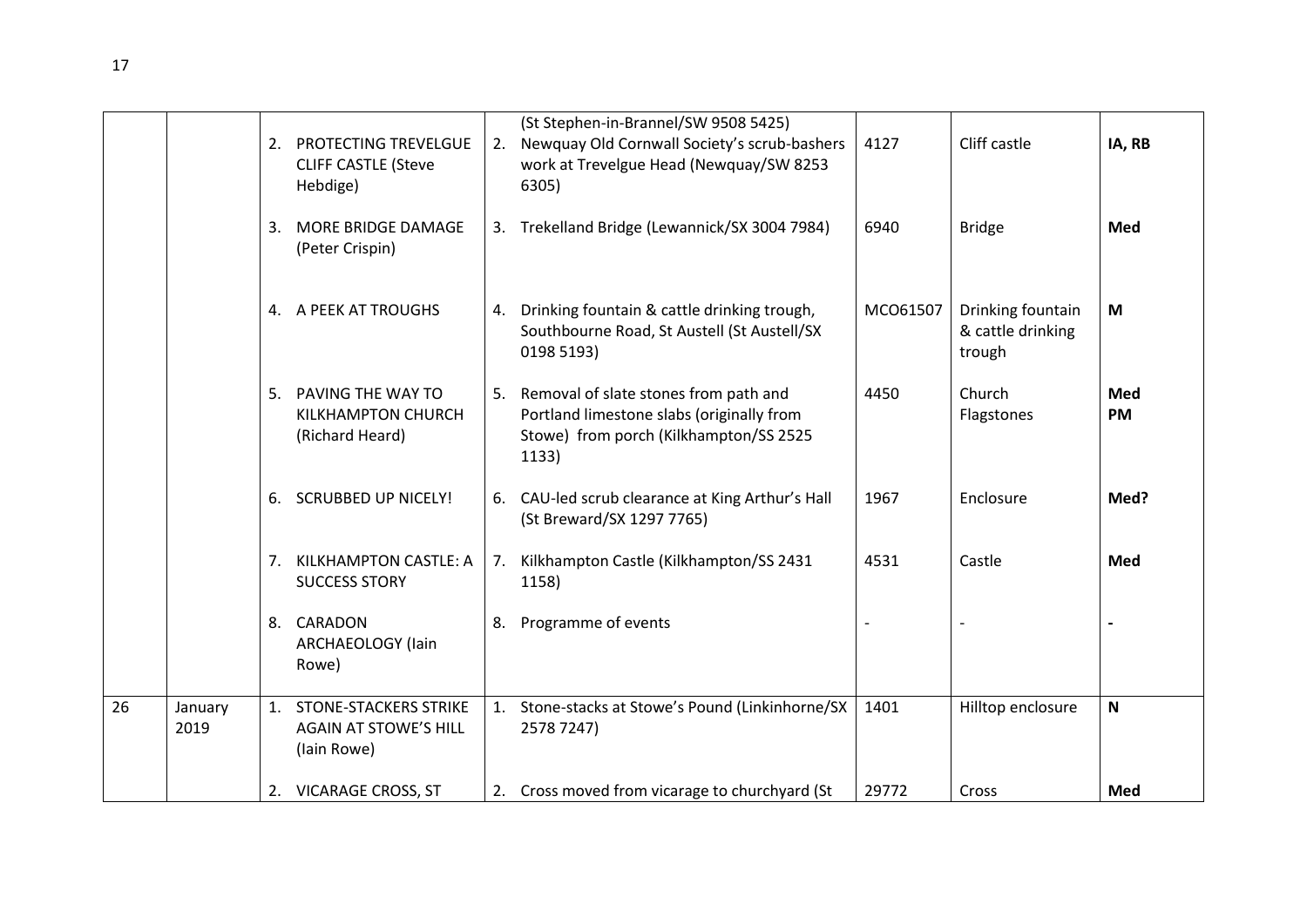|     |                  |    | <b>JUST (Andrew Langdon)</b>                                                          | Just/orig. SW 3739 3146, now SW 37144                                                      |          |                          |                  |
|-----|------------------|----|---------------------------------------------------------------------------------------|--------------------------------------------------------------------------------------------|----------|--------------------------|------------------|
|     |                  | 3. | <b>NEW ROAD</b><br><b>INCORPORATES HISTORIC</b><br>FEATURE Ian Thompson)              | 31429)<br>3. Restoration of granite fingerpost (Blisland/SX<br>1362 7361)                  | MCO56848 | Fingerpost and<br>pillar | <b>PM</b>        |
|     |                  |    | 4. ECCLESIASTICAL<br><b>CONUNDRUM AT</b><br>KILKHAMPTON (Richard<br>Heard)            | 4. Granite slabs removed from church path<br>(Kilkhampton/SS 2525 1133)                    | 4450     | Granite slabs            | ?                |
|     |                  |    | 5. SMOKE SIGNALS FROM<br><b>HILLFORT</b>                                              | 5. CAU-led clearance at Prideaux hillfort<br>(Luxulyan/SX 0591 5567)                       | 5001     | Hillfort                 | IA               |
|     |                  | 6. | <b>CORMAC TO THE RESCUE</b><br>(Peter Crispin)                                        | 6. Repairs to Trekelland Bridge (Lewannick/SX<br>3004 7984)                                | 6941     | <b>Bridge</b>            | Med              |
| 27. | February<br>2019 |    | 1. PRIDEAUX POT (Susan<br>Boggis)                                                     | 1. Wood carving from gorse cleared from<br>Prideaux hillfort.                              |          |                          |                  |
|     |                  |    | 2. HIGH NOON AT HIGH<br>CROSS (Sheila James, Ann<br>Preston-Jones, Andrew<br>Langdon) | 2. High Cross, Truro, damaged by car (Truro/SW<br>8255 4491)                               | 18949    | Cross                    | Med              |
|     |                  | 3. | <b>PENWITH CROSS</b><br><b>RESTORED</b>                                               | 3. Boskenna Gate Cross restored (St Buryan/SW<br>4202 2407)                                | 28183    | Cross                    | Med              |
|     |                  |    | 4. HENGE REVEALED                                                                     | 4. Cornwall Archaeological Unit-led clearance at<br>Castilly Henge (Luxulyan/SX 0311 6274) | 21217    | Henge                    | N                |
|     |                  |    | 5. LOST AND FOUND ON                                                                  | 5. Flint artefact found on Bodmin Moor                                                     |          | Flint artefact           | <b>M, N, BA?</b> |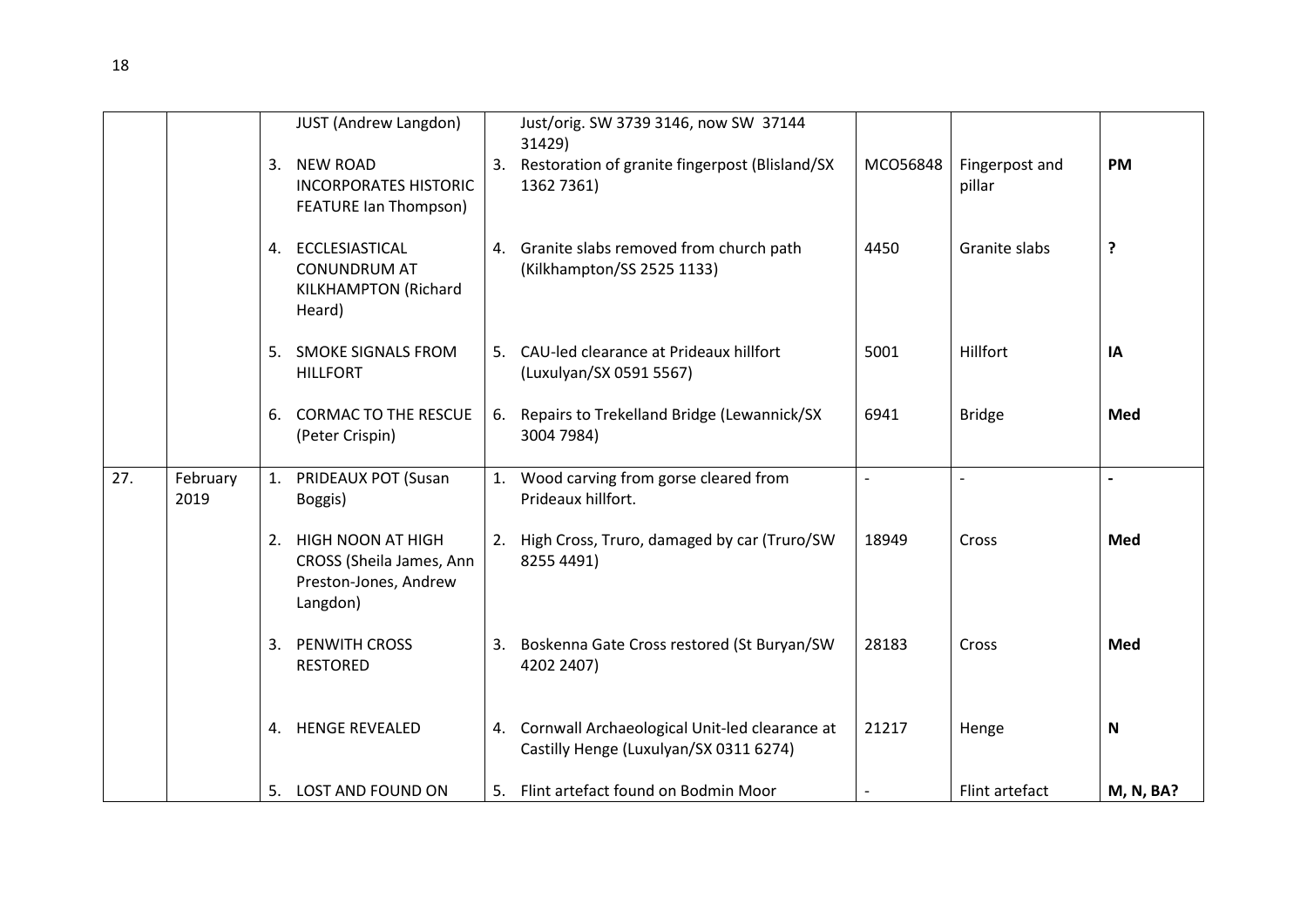|    |               | 6. | <b>BODMIN MOOR David</b><br>and Linda Edyvean)<br><b>MAJOR SUCCESS FOR ST</b><br><b>COLUMB MILESTONES</b><br>(Ian Thompson) | 6. Two restored milestones near St Columb<br>Major:<br>Trekenning (St Columb Major / SW907624);<br>(St Columb Major / SW904623)                                                                       | 178090<br>177601 | Milestone<br>Milestone | <b>PM</b><br><b>PM</b> |
|----|---------------|----|-----------------------------------------------------------------------------------------------------------------------------|-------------------------------------------------------------------------------------------------------------------------------------------------------------------------------------------------------|------------------|------------------------|------------------------|
|    |               |    | 7. LINKINHORNE<br><b>MILESTONE</b> (Susan<br>Boggis)                                                                        | 7. Halwinnick Butts guidestone (Linkinhorne/SX<br>3031 7409)                                                                                                                                          |                  | Guidestone             | <b>PM</b>              |
|    |               | 8. | <b>INTERESTING WEBSITES</b>                                                                                                 | 8. Recommendations                                                                                                                                                                                    |                  |                        |                        |
| 28 | March<br>2019 | 1. | <b>BASHED BRIDGE OF THE</b><br><b>MONTH (Rosy Hanns)</b>                                                                    | 1. Damage to Trekelland Bridge (Lewannick/ SX<br>3004 7984)                                                                                                                                           | 6940             | <b>Bridge</b>          | Med                    |
|    |               | 2. | <b>MYSTERY ON ROUGH</b><br>TOR (Adrian Rodda)                                                                               | 2. Stones laid down in cave on Rough Tor (St<br>Breward)                                                                                                                                              |                  |                        | ?                      |
|    |               |    | 3. AREA REPS' MEETING                                                                                                       | 3. Meeting. Presentations from Sam Barnes (HE<br>Listing) and Chris Coldwell (Cornwall AONB<br>Monumental Improvements project). Tour of<br>Wheal Martyn china clay works (Treverbyn/SX<br>0051 5539) | 20087.10         | China clay dries       | PM, M                  |
|    |               |    | 4. HULL DISCOVERED<br>(Penny Miners)                                                                                        | 4. Possible hull found at Tregonning Hill<br>(Germoe/Breage)                                                                                                                                          |                  | Hull?                  | PM?                    |
|    |               |    | 5. AT LAST - STONEHENGE<br>EXPLAINED! (David<br>Edyvean)                                                                    | 5. Model made for Nanstallon CP School.                                                                                                                                                               |                  |                        |                        |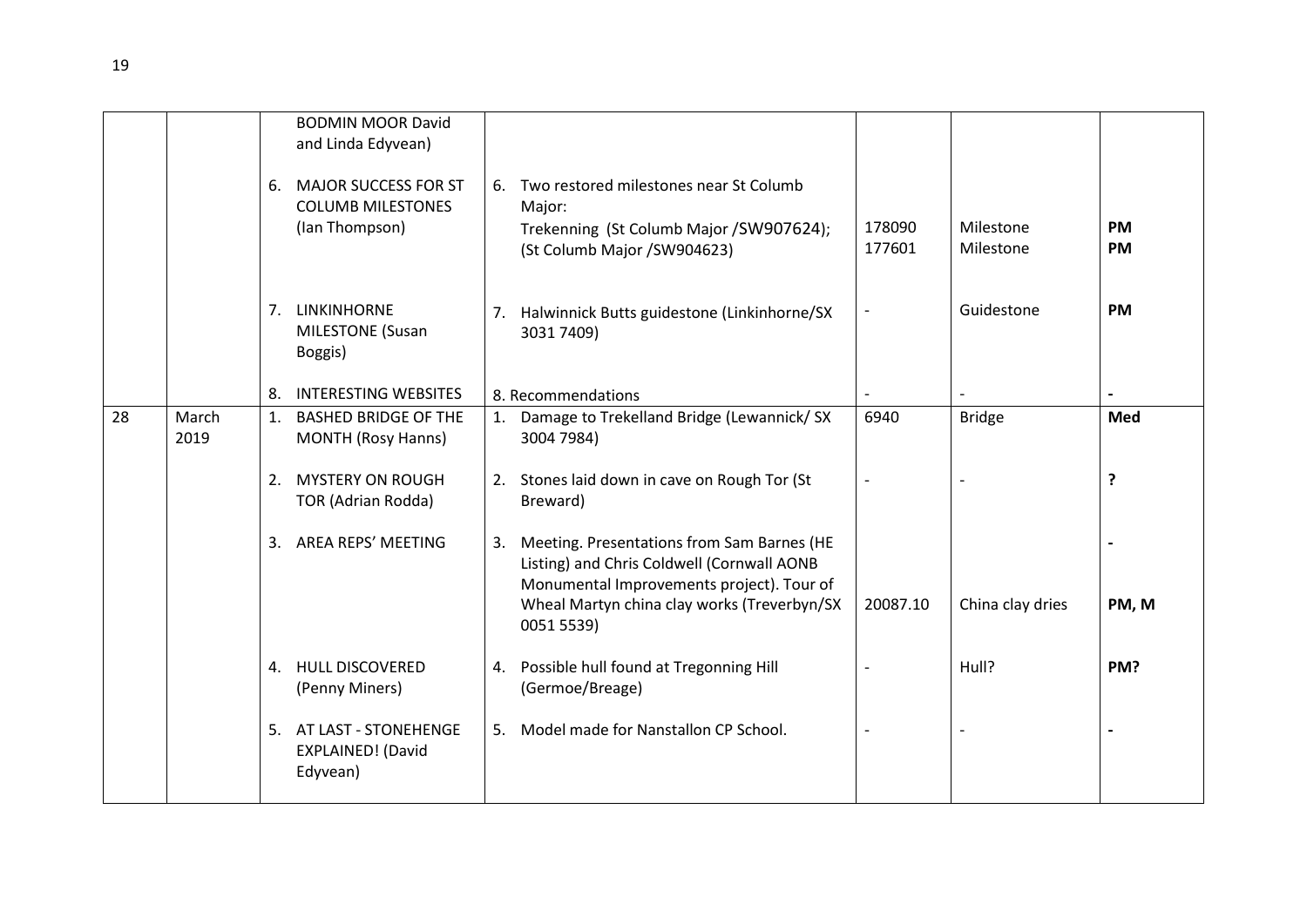|    |                  | <b>GUIDESTONES RESTORED</b><br>6.   |    | 6. Restored guidestone (St Mabyn/SX 0578 7211)                                        | 173381            | Guidestone        | <b>PM</b>      |
|----|------------------|-------------------------------------|----|---------------------------------------------------------------------------------------|-------------------|-------------------|----------------|
|    |                  | (Ian Thompson)                      |    |                                                                                       |                   |                   |                |
| 29 | April 2019       | 1. PEVERELL'S CROSS                 |    | 1. Clearance of cross site (Blisland/SX 1250 7222)                                    | 1635              | Cross             | Med            |
|    |                  | (Andrew Langdon)                    |    |                                                                                       |                   |                   |                |
|    |                  |                                     |    |                                                                                       |                   |                   |                |
|    |                  | 2. TREFFRY VIADUCT                  |    | 2. Historic England grant to Cornwall Heritage                                        | 5062              | Viaduct/Aqueduct  | <b>PM</b>      |
|    |                  |                                     |    | Trust to investigate Treffry Viaduct/Aqueduct                                         |                   |                   |                |
|    |                  |                                     |    | (Luxulyan & Lanlivery/SX 0561 5721)                                                   |                   |                   |                |
|    |                  | 3. GO WEST! (Laura                  |    | 3. Penwith Landscape Project                                                          |                   | Landscape         | <b>Various</b> |
|    |                  | Ratcliffe-Warren)                   |    |                                                                                       |                   |                   |                |
|    |                  |                                     |    |                                                                                       |                   |                   |                |
|    |                  | 4. JUBILEE ROCK (Andrew             |    | 4. Jubilee Rock (Blisland/SX 1036 7436)                                               | 3607              | Carved stone      | <b>PM</b>      |
|    |                  | Langdon & Ann Preston-              |    |                                                                                       |                   |                   |                |
|    |                  | Jones)                              |    |                                                                                       |                   |                   |                |
|    |                  |                                     |    |                                                                                       |                   |                   |                |
|    |                  | <b>LOOKING AT LANDSCAPE</b><br>5.   | 5. | Cornwall Council's online Sites and<br><b>Monuments Record</b>                        |                   |                   |                |
| 30 | May 2019         | 1. A MONUMENTAL APPEAL              |    | 1. Cornwall AONB Monumental Improvement                                               |                   |                   |                |
|    |                  | (Chris Coldwell)                    |    | project                                                                               |                   |                   |                |
|    |                  |                                     |    |                                                                                       |                   |                   |                |
|    |                  | 2. LAMMANA CHAPEL                   |    | 2. Cormac clearance at Lammana Chapel                                                 | 111299            | Chapel            | Med            |
|    |                  | <b>CLEARED</b> (Jenny Heskett)      |    | (Looe/SX 2504 5218)                                                                   |                   |                   |                |
|    |                  |                                     |    |                                                                                       |                   |                   |                |
|    |                  | <b>INDUSTRIAL HERITAGE AT</b><br>3. |    | 3. Tregargus Valley China Stone Mill (St Stephen-                                     | 162183            | China stone mill, | <b>PM</b>      |
|    |                  | <b>RISK</b>                         |    | in-Brannel/SW 9491 5393)                                                              |                   | water wheel and   |                |
|    |                  |                                     |    |                                                                                       |                   | bridge            |                |
|    |                  | <b>BEAUTIFUL OR BEASTLY?</b><br>4.  |    | 4. Par Consols mine (St Blaise/SX 0736 5314);<br>Gun battery (St Blaise/SX 0732 5311) | MCO56590<br>75518 | Mine              | <b>PM</b><br>M |
|    |                  |                                     |    |                                                                                       |                   | Battery           |                |
| 31 | <b>June 2019</b> | <b>KNOWING OUR</b><br>1.            | 1. | Recording boundary stones. Examples from                                              |                   |                   |                |
|    |                  | <b>BOUNDARIES (Rosy</b>             |    | <b>Treslea Downs:</b>                                                                 |                   |                   |                |
|    |                  | Hanns)                              |    | (Warleggan/SX 14667 68808);                                                           |                   | Boundary stone    | PM             |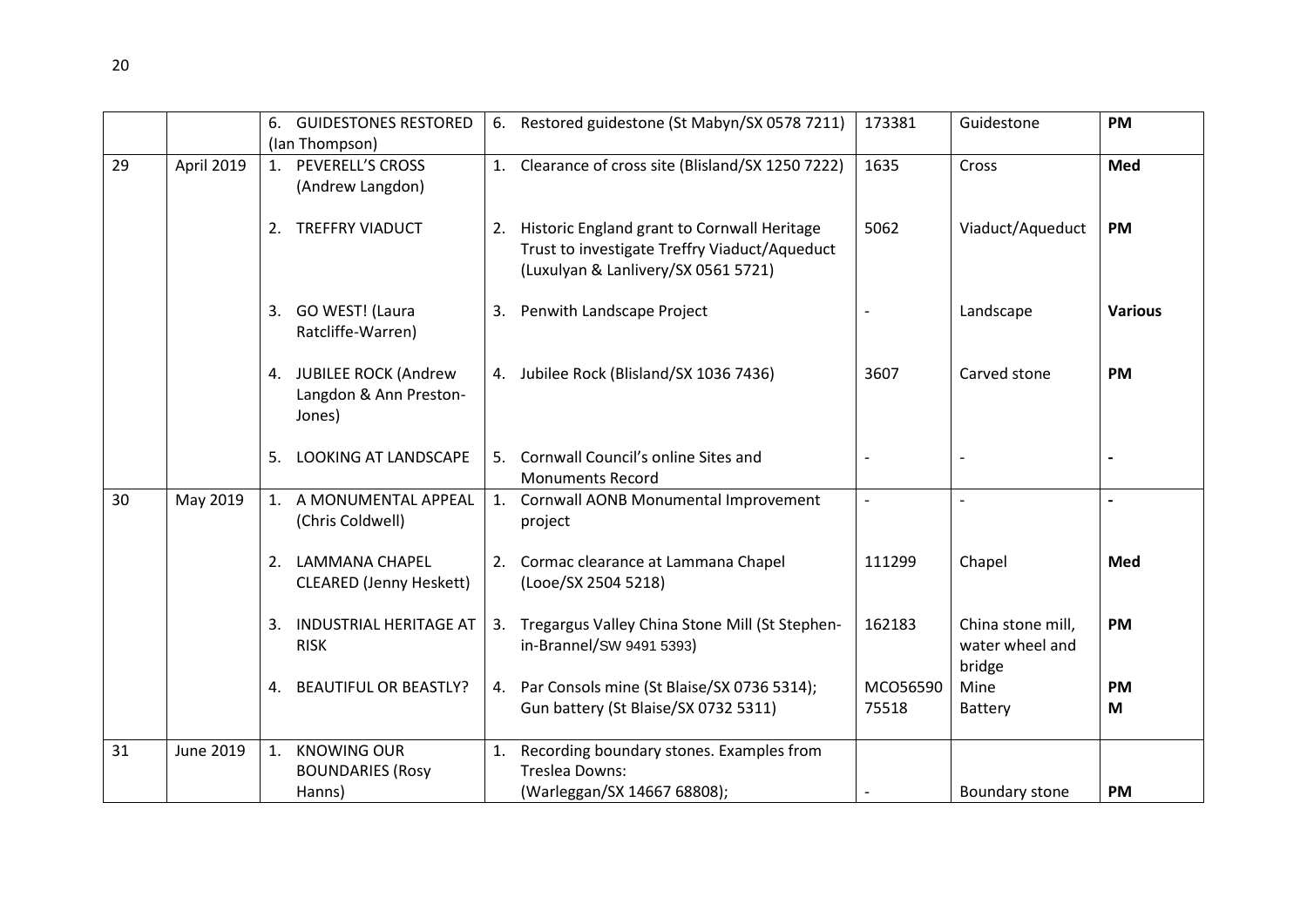|    |                  |                |                                                                                   |    | (Warleggan/SX 14160 68334)                                                                                     |                          | Boundary stone      | <b>PM</b>           |
|----|------------------|----------------|-----------------------------------------------------------------------------------|----|----------------------------------------------------------------------------------------------------------------|--------------------------|---------------------|---------------------|
|    |                  | 2.             | KEEN EYES AT OLD KEA                                                              |    | 2. Old Kea Church (Kea /SW 8442 4169);                                                                         | 18867                    | Church              | Med                 |
|    |                  |                | (Sheila James)                                                                    |    | Old Kea Mission Church (Kea/SW 8443 4171)                                                                      | 18867.20                 | Mission church      | <b>PM</b>           |
|    |                  | 3.             | <b>PAINTING WHITECROSS</b><br>(Andrew Langdon)                                    |    | 3. Whitecross Hill Cross (Illogan/SW 6746 3974)                                                                | 35261                    | Cross               | Med                 |
|    |                  |                | 4. NEWS FROM PENWITH<br>(Laura Ratcliffe-Warren)                                  |    | 4. Update on Penwith Landscape Partnership                                                                     | $\overline{\phantom{a}}$ | Landscape           | <b>Various</b>      |
|    |                  | 5.             | <b>DISPATCHES FROM VICE-</b><br>ADMIRAL COLLINGWOOD<br>(Sheila James)             |    | 5. Trafalgar Way plaques. Example from Royal<br>Oak, Perranwell (Perranarworthal/SW 77584<br>39324)            | $\overline{\phantom{a}}$ | Plaque              | M                   |
|    |                  | 6.             | KERDROYA                                                                          | 6. | Kerdroya Cornish Community Hedge project                                                                       |                          | Hedges              | M                   |
|    |                  | 7.             | <b>BROADCAST FROM</b><br><b>BODMIN</b>                                            |    | 7. Bodmin Beam Transmitting Station (Luxulyan/<br>SX 0182 6275)                                                | 37328                    | Radio station       | M                   |
|    |                  |                | 8. STOP PRESS: APPEAL FOR<br><b>INFORMATION!!!! (Rosy</b><br>Hanns, Ian Thompson) |    | 8. Possible boundary stone near East Boscaswell<br>mine (St Just/SW3894 3405)                                  |                          | Boundary stone?     | <b>PM</b>           |
| 32 | <b>July 2019</b> | $\mathbf{1}$ . | 'THE FIRST MEMORABLE<br><b>BRIDGE ON ALAINE'</b>                                  |    | 1. Damage to Helland Bridge (Helland, St<br>Mabyn/SX 0652 7149)                                                | 17108                    | <b>Bridge</b>       | Med                 |
|    |                  |                | 2. APPEAL GIVES PEALS<br><b>BACK TO CALSTOCK (Rosy</b><br>Hanns)                  |    | 2. Refurbishment of bells at Calstock parish<br>church (Calstock/SX 4364 6925)                                 | 6763                     | Church              | Med                 |
|    |                  | 3.             | AREA REPS LET LOOSE ON<br>THE LIZARD                                              |    | 3. Area Representatives' visit:<br>Trezebel (Manaccan/SW 7673 2405)<br>Higher Boden roundhouse (St Anthony-in- | 51749<br>MCO56310        | Round<br>Roundhouse | IA, RB<br><b>BA</b> |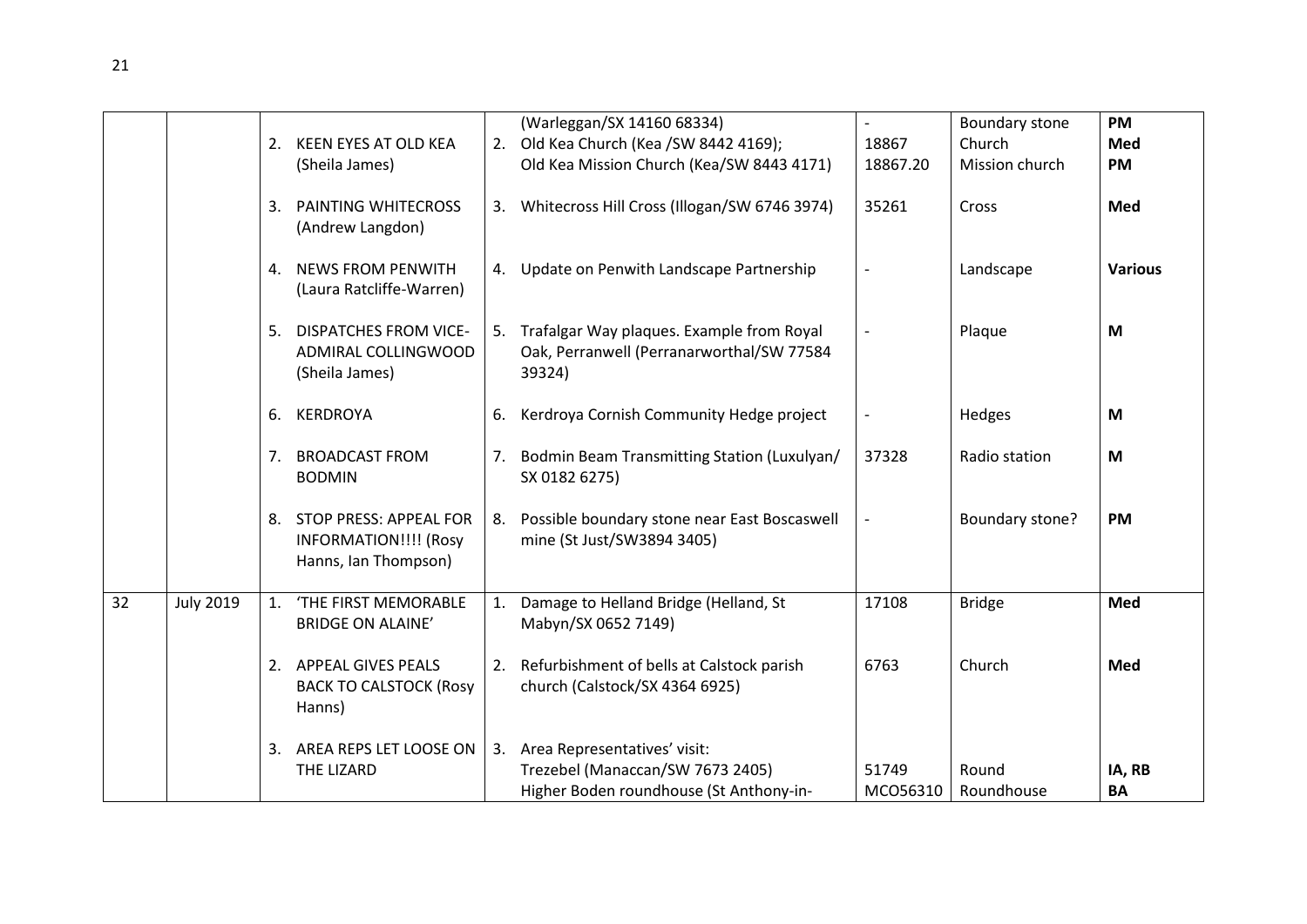|  |    |                           |    | Meneage/SW 7680 2405);                          |          |                    |           |
|--|----|---------------------------|----|-------------------------------------------------|----------|--------------------|-----------|
|  |    |                           |    | Higher Boden fogou (St Anthony-in-              | MCO56309 | Fogou              | IA        |
|  |    |                           |    | Meneage/SW 7684 2404);                          |          |                    |           |
|  |    |                           |    | Lifeboat slipway and protecting wall at Polpeor | 170178   | Slipway            | <b>PM</b> |
|  |    |                           |    | Cove (Landewednack/SW 7008 1152);               |          |                    |           |
|  |    |                           |    | Site of the lifeboat turntable at Polpeor Cove, | MCO60669 | Lifeboat turntable | <b>PM</b> |
|  |    |                           |    | Lizard (Landewednack/SW 7008 1150);             |          |                    |           |
|  |    |                           |    | Second lifeboat house at Polpeor Cove, later    | 164351   | Lifeboat house,    | <b>PM</b> |
|  |    |                           |    | converted into a winch house and store          |          | winch house        |           |
|  |    |                           |    | (Landewednack/SW 7009 1150);                    |          |                    |           |
|  |    |                           |    | Petrol store of Lizard lifeboat station         | MCO60668 | Petrol store       | M         |
|  |    |                           |    | (Landewednack/SW 7009 1149);                    |          |                    |           |
|  |    |                           |    | Lifeboat station (Landewednack/SW 7007          | 167971   | Lifeboat station   | M         |
|  |    |                           |    | $1150$ );                                       |          |                    |           |
|  |    |                           |    | Slipway at Polpeor Cove (Landewednack/SW        | 170179   | Slipway            | M         |
|  |    |                           |    | 7004 1148);                                     |          |                    |           |
|  |    |                           |    | Polpeor Cove mooring bollard (Landewednack/     | 170180   | Mooring bollard    | M         |
|  |    |                           |    | SW 7002 1148);                                  |          |                    |           |
|  |    |                           |    | Polpeor hully (a rock-cut tidal keeping-place   | MCO54545 | Hully              | <b>PM</b> |
|  |    |                           |    | for shellfish store-pots) (Landewednack/SW      |          |                    |           |
|  |    |                           |    | 7008 1136);                                     |          |                    |           |
|  |    |                           |    | Swimming pool (Landewednack/SW 7008             | MCO54546 | Swimming pool      | <b>PM</b> |
|  |    |                           |    | $1135$ :                                        |          |                    |           |
|  |    |                           |    | Lighthouse (Landewednack/ SW 7040 1157)         | 10428    | Lighthouse         | <b>PM</b> |
|  |    |                           |    |                                                 |          |                    |           |
|  | 4. | <b>TOURISM HERITAGE</b>   | 4. | Building of Summerleaze Crescent, Bude, &       |          | Housing terrace    | <b>PM</b> |
|  |    | (Richard Heard)           |    | discovery of Roman fibula bronze brooch in      |          | <b>Brooch</b>      | <b>RB</b> |
|  |    |                           |    | 1884 (Bude-Stratton/SS20 06);                   |          |                    |           |
|  |    |                           |    |                                                 |          |                    |           |
|  | 5. | <b>RISK FOR THE MILL</b>  | 5. | Chapel Mill (St Stephen-in-Brannel/SW 9485      | 20876    | China-stone mill   | PM, M     |
|  |    |                           |    | 5310)                                           |          |                    |           |
|  |    |                           |    |                                                 |          |                    |           |
|  | 6. | <b>DARITE STONE (Rosy</b> |    | 6. Marker stone (St Cleer/SX 26 69)             |          | Marker stone?      | <b>PM</b> |
|  |    |                           |    |                                                 |          |                    |           |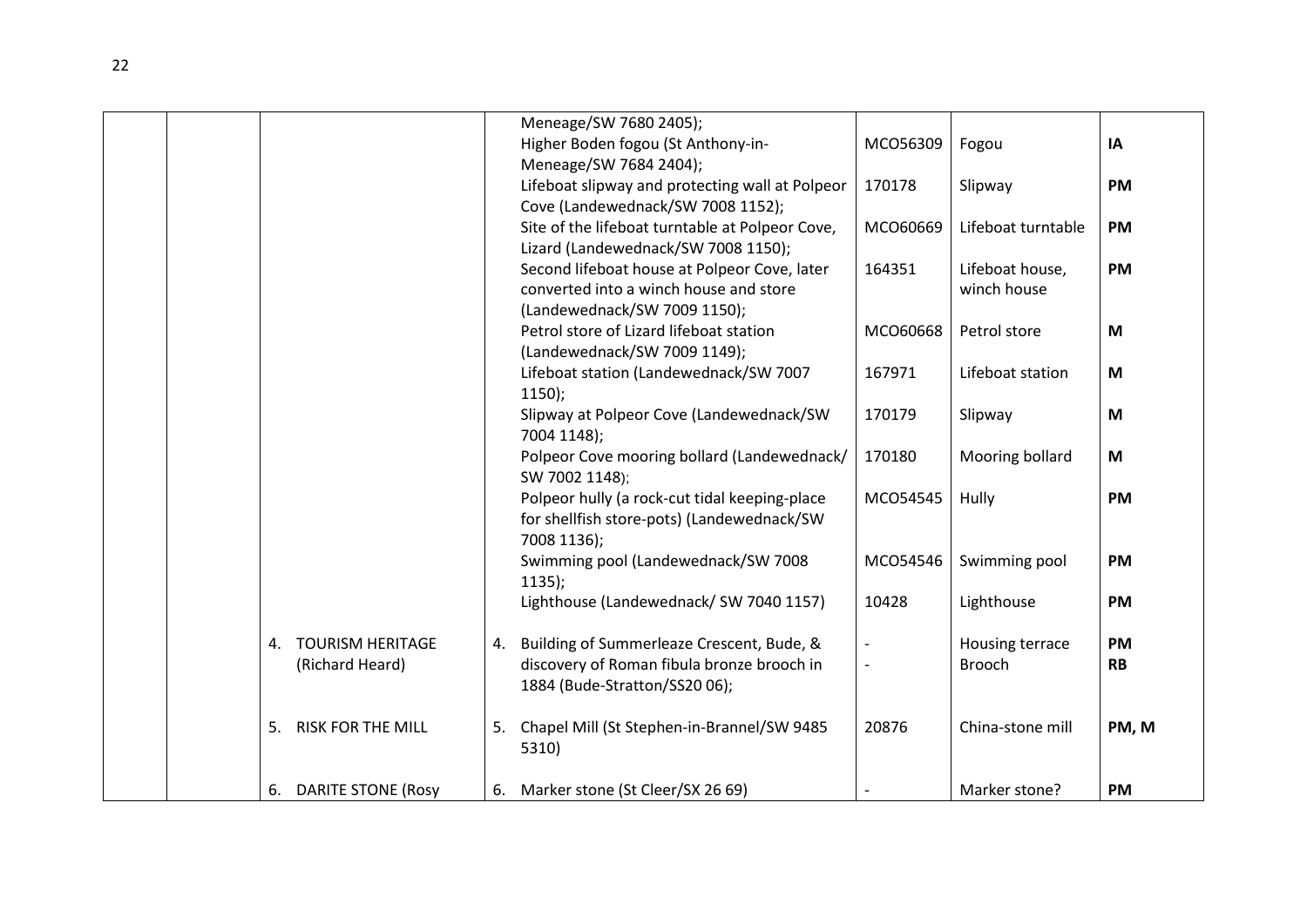|    |                |    | Hanns)                                                                      |                                                                                                                                                     |                                    |                                   |                           |
|----|----------------|----|-----------------------------------------------------------------------------|-----------------------------------------------------------------------------------------------------------------------------------------------------|------------------------------------|-----------------------------------|---------------------------|
|    |                | 7. | DON'T LOOK DOWN!<br>(Andrew Langdon)                                        | 7. New footbridge at Tintagel Castle (Tintagel/SX<br>0506 8905)                                                                                     | 23165.30                           | Castle<br>Footbridge              | Med<br>M                  |
| 33 | August<br>2019 |    | 1. VOLUNTEERING AT<br><b>CHYSAUSTER (Adrian</b><br>Rodda)                   | 1. Appeal for volunteers (Madron/SW 4722 3497)                                                                                                      | 36008                              | Courtyard<br>settlement           | IA, RB                    |
|    |                |    | 2. RESTORATION PROJECTS<br>IN EAST CORNWALL<br>(Brian Oldham)               | 2. Tollgate House, Station Road, Liskeard<br>(Liskeard/SX 2464 6364);<br>Jope's Mill (Morval/SX 2995 5929)                                          | MCO56086<br>41936                  | <b>Toll house</b><br>Corn mill    | <b>PM</b><br><b>PM</b>    |
|    |                |    | 3. A SACRED LANDSCAPE IN<br>MID-CORNWALL                                    | 3. Castilly henge (Luxulyan/SX 0311 6274);<br>Castle Hill barrow (Luxulyan/SX 0283 6257)                                                            | 21217<br>21216                     | Henge<br><b>Barrow</b>            | $\mathsf{N}$<br><b>BA</b> |
|    |                |    | 4. SPEAK UP FOR HERITAGE<br>IN HAYLE AND<br>LAUNCESTON                      | 4. Launceston Southern Growth Area Plan and<br>Hayle Growth Area Plan                                                                               | $\overline{\phantom{a}}$           |                                   |                           |
|    |                |    | 5. CONSERVATION AT CARN<br><b>EUNY AND</b><br>PERRANPORTH (Adrian<br>Rodda) | 5. Floor repairs at Carn Euny Courtyard<br>Settlement (Sancreed/ SW 4024 2885);<br>Wall repairs St Piran's Oratory (Perranzabuloe/<br>SW 7684 5639) | 28920<br>19720                     | Courtyard<br>settlement<br>Chapel | IA, RB<br><b>EM</b>       |
|    |                |    | 6. ARCHAEOLOGY OF<br><b>NONCONFORMISM (Ros</b><br>Hayward, Rosy Hanns)      | 6. Bible Christian Chapel (Luxulyan/SX 0263<br>6217)<br>Inscribed gatepost (Luxulyan/SX 02655 62157)                                                | 138755<br>$\overline{\phantom{a}}$ | Chapel<br>Inscribed gatepost      | <b>PM</b><br>M            |
|    |                |    | 7. UPDATE ON CHAPEL MILL                                                    | 7. Comments from Adam Sharpe and John R. Smith<br>Chapel Mill (St Stephen-in-Brannel/SW 9485<br>5310)                                               | 20876                              | China-stone mill                  | PM, M                     |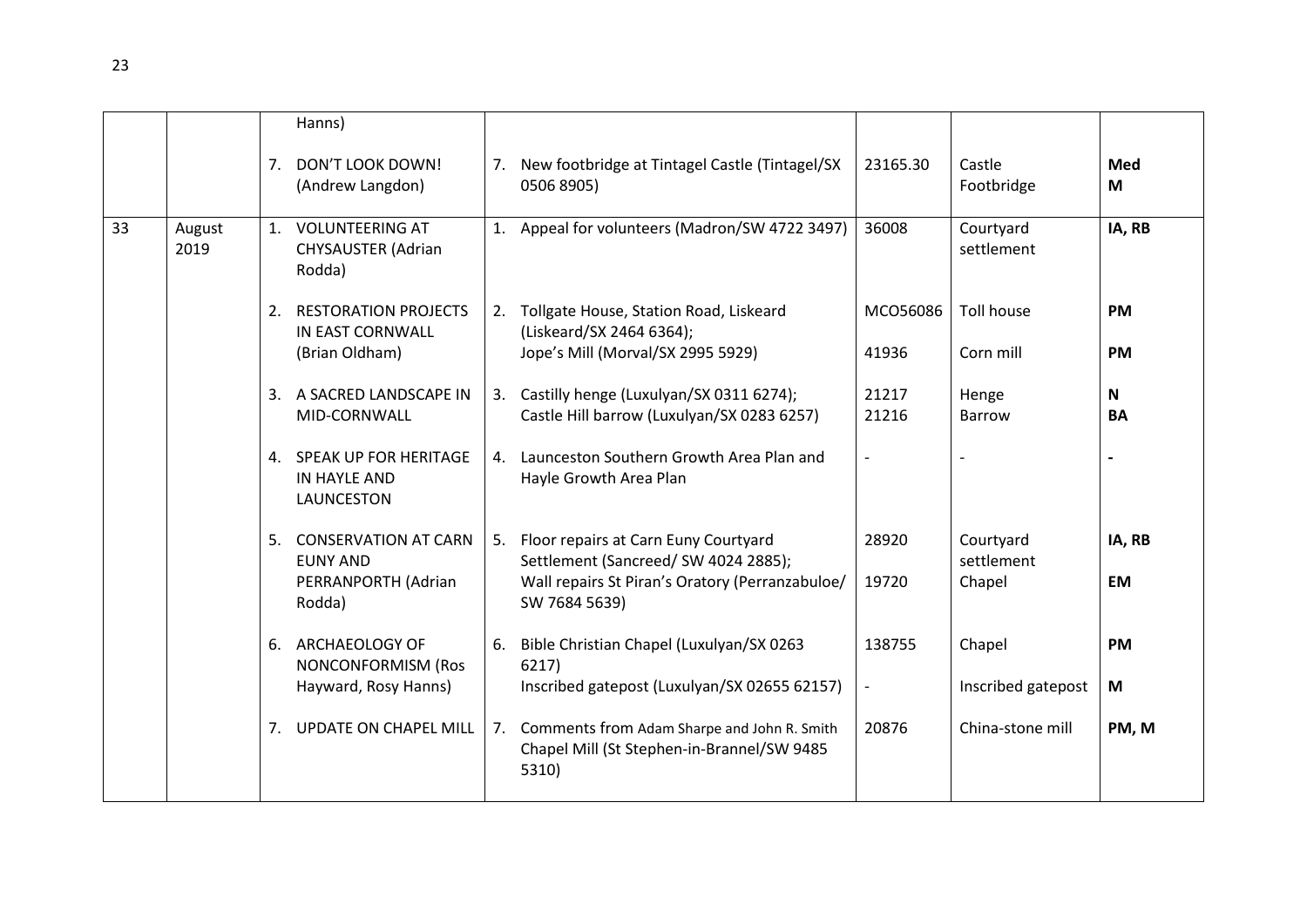|    |                   | 8.             | UP ON THE DOWNS                                               | 8. Cornwall Council Distinctively Cornish<br>26122.03<br><b>Barrow</b><br>publication. Example:                    | <b>BA</b> |
|----|-------------------|----------------|---------------------------------------------------------------|--------------------------------------------------------------------------------------------------------------------|-----------|
|    |                   |                |                                                               | Rosenannon Downs barrow (St Wenn/SW<br>9560 6803)                                                                  |           |
| 34 | September<br>2019 | 1.             | <b>FABULOUS FLINTS (David</b><br>and Linda Edyvean)           | 1. Flint artefacts from Bodmin Moor.<br>Flint artefacts                                                            | M,N, BA   |
|    |                   | 2.             | <b>WELL-DRESSED AT</b><br>LINKINHORNE (Brian<br>Oldham)       | 2. Well-dressing at St Mellor's Well (Linkinhorne/<br>10018<br>Holy well<br>SX 3190 7314)                          | Med       |
|    |                   | 3.             | SPRUCED-UP<br><b>MILESTONES (Rosy</b><br>Hanns, Ian Thompson) | 3. Painting milestones:<br>Treburgie water milepost (Dobwalls &<br>177001<br>Milepost<br>Trewidland/SX 2052 6480); | <b>PM</b> |
|    |                   |                |                                                               | Gelly Copse milepost (St Pinnock/SX 1909<br>177000<br>Milepost<br>6420)                                            | <b>PM</b> |
|    |                   |                | 4. CALSTOCK CONUNDRUM<br>(Rosy Hanns, Richard<br>Spear)       | 4. The Hospital of Poor's Portion Plymouth post,<br>Boundary post<br>Fore street, Calstock (Calstock/SX 43 68)     | <b>PM</b> |
|    |                   | 5.             | NOTHING IN THE WORLD<br><b>IS PERMANENT</b>                   | 5. Story behind smashed tombstone, Bodmin<br>Tombstone<br>parish churchyard (Bodmin/SX 07359 67022)                | <b>PM</b> |
| 35 | October<br>2019   | $\mathbf{1}$ . | <b>HERITAGE AT RISK</b><br>REGISTER 2019                      | 1. Historic England's 2019 Heritage at Risk<br>$\sim$<br>Register                                                  |           |
|    |                   | 2.             | <b>DISCOVERY OF A CAIRN</b><br>(Brian Oldham)                 | 2. Possible cairn on Caradon Hill (SX 26 70)                                                                       | BA?       |
|    |                   | 3.             | <b>CHAPEL MILL</b>                                            | 3. Vegetation clearance at Chapel Mill (St<br>20876<br>China-stone mill<br>Stephen-in-Brannel/SW 9485 5310)        | PM, M     |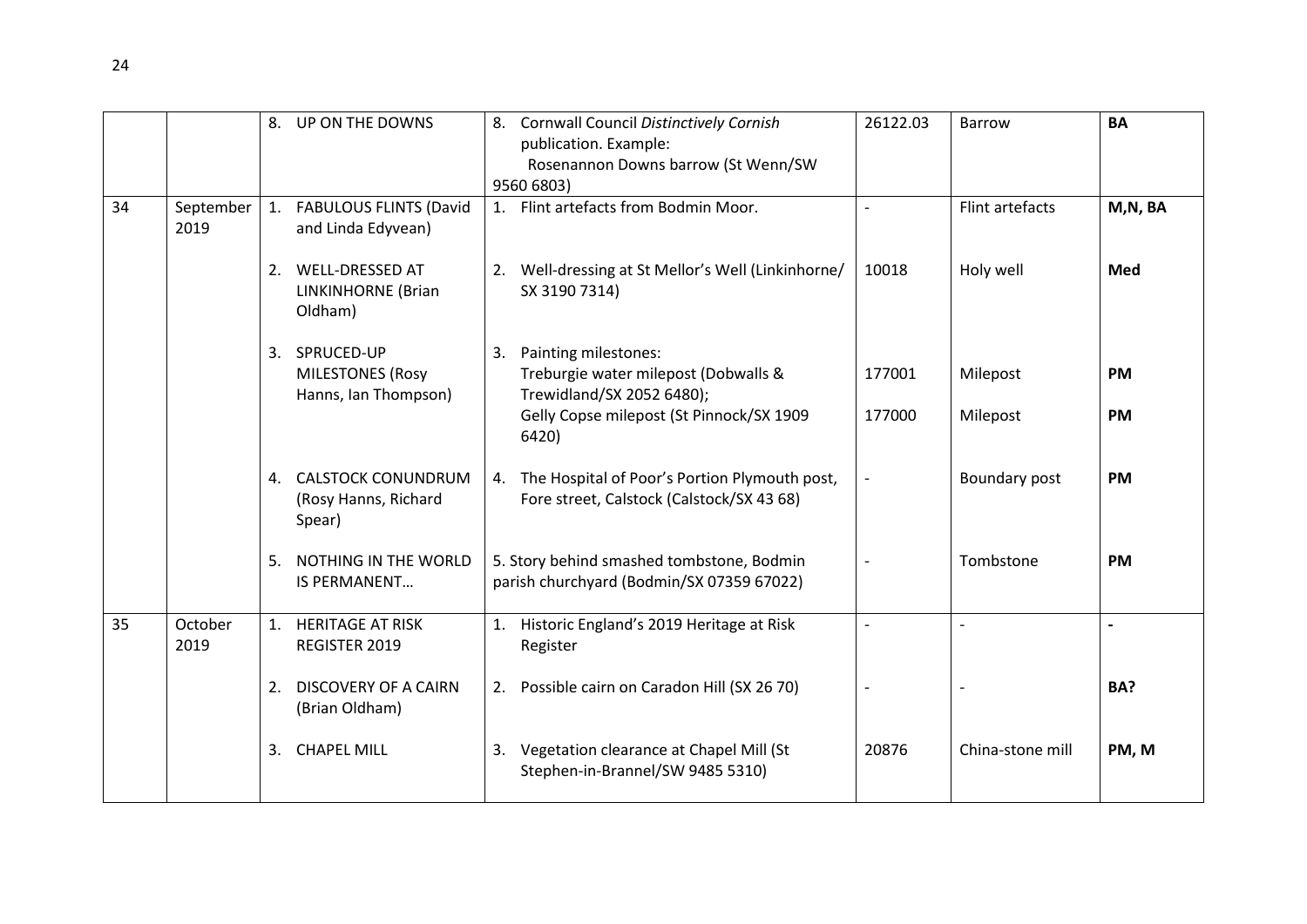| 4. | <b>NEWS FROM PENWITH</b>                                               |    | 4. Penwith First and Last - Our Living Working<br>Landscape project                                            | $\overline{\phantom{a}}$ | Landscape                  | <b>Various</b> |
|----|------------------------------------------------------------------------|----|----------------------------------------------------------------------------------------------------------------|--------------------------|----------------------------|----------------|
| 5. | <b>CANAL SECRETS</b><br><b>UNLOCKED</b> (lain Rowe)                    | 5. | Clearance at lock number 21 on the Liskeard and<br>Looe canal (Liskeard/ SX 2420 6300)                         | 10183.38                 | Canal lock                 | <b>PM</b>      |
| 6. | <b>RECOGNITION FOR</b><br>SPECIAL PLACES ON<br><b>BODMIN MOOR (Ann</b> | 6. | Walk from Bowithick to Buttern Tor,<br>Leskernick and back, including some newly<br><b>Scheduled features:</b> |                          |                            |                |
|    | Preston-Jones)                                                         |    | Bowithick bridge (Altarnun/SX 1834 8266);                                                                      | 172397                   | <b>Bridge</b>              | <b>PM</b>      |
|    |                                                                        |    | Buttern Hill cairn with cist (Altarnun/SX 1746<br>$8167$ );                                                    | 3506.20                  | Cairn, cist                | BA             |
|    |                                                                        |    | Leskernick settlement and field system                                                                         | 3158                     | Settlement                 | <b>BA</b>      |
|    |                                                                        |    | (Altarnun/SX 1828 7999);                                                                                       |                          | Field system               | BA             |
|    |                                                                        |    | Leskernick streamworks (Altarnun/ SX 1870<br>$8045$ :                                                          | 12024                    | Eluvial tin<br>streamworks | M, PM          |
|    |                                                                        |    | Red Hill settlement (Altarnun/SX 1871 8048)                                                                    | 3564                     | Settlement                 | <b>PM</b>      |
| 7. | <b>CLOSURE OF LUXULYAN</b><br><b>VIADUCT</b>                           |    | 7. Cornwall Heritage Trust temporary closure for<br>investigation (Luxulyan & Lanlivery/SX 0561<br>5721)       | 5062                     | Viaduct/Aqueduct           | <b>PM</b>      |
| 8. | NEWQUAY ROUND-UP<br>(Steve Hebdige)                                    |    | Newquay Old Cornwall Society scrub clearance<br>and conservation:                                              | 25068                    | <b>Bridge</b>              | (Med), PM      |
|    |                                                                        |    | Trevemper Bridge (Cubert/SW 8194 5987);                                                                        |                          |                            |                |
|    |                                                                        |    | Newquay Knitting Company premises;<br>Madam Hawke's shop, Bank Street                                          |                          | Factory                    | M              |
|    |                                                                        |    | (Newquay/SW 80962 61637);                                                                                      |                          | Shop                       | M              |
|    |                                                                        |    | Tin stamps base stone, King's Head, Trevemper<br>(Colan/SW 82728 60142)                                        |                          | Tin stamps base<br>stone   | <b>PM</b>      |
| 9. | UP IN THE AIR (Emma<br>Trevarthen)                                     | 9. | Survey about Historic England aerial<br>investigation.                                                         |                          |                            |                |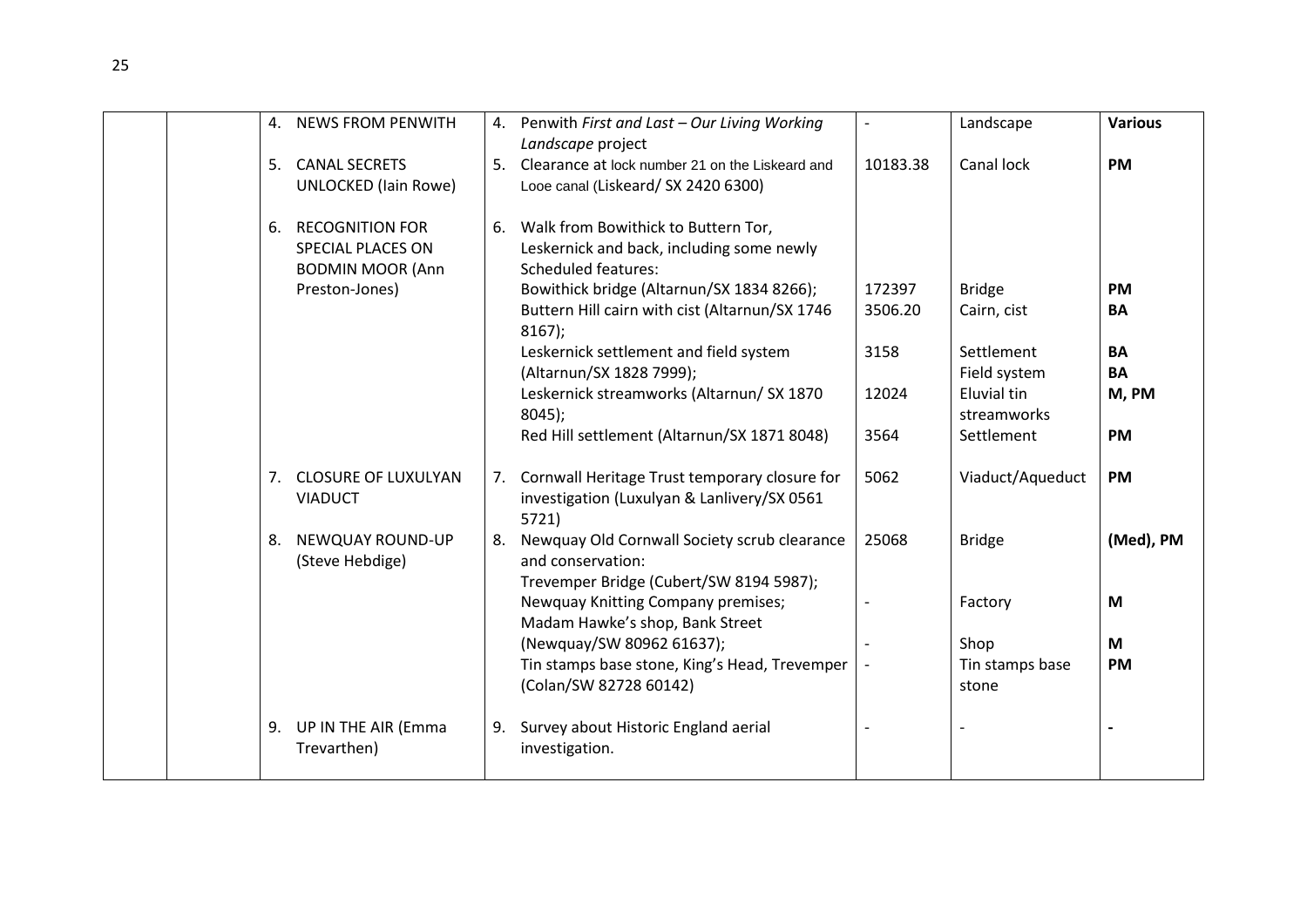| 36 | November<br>2019 | 1. | <b>GWITHIAN SURPRISE!</b><br>(Adrian Rodda)                   |    | 1. Scheduling of Upton Towans explosive works<br>(Gwinear-Gwithian/SW 575 399);<br>Tin streamworks, Red River (Gwinear-<br>Gwithian/SW 5848 4210)                                                                                                                    | 37085<br>40475        | Explosive works<br>Tin streamworks                  | PM, M<br>PM, M                                         |
|----|------------------|----|---------------------------------------------------------------|----|----------------------------------------------------------------------------------------------------------------------------------------------------------------------------------------------------------------------------------------------------------------------|-----------------------|-----------------------------------------------------|--------------------------------------------------------|
|    |                  | 2. | ROW IN THE FAR EAST<br>(Peter Crispin)                        |    | 2. Remnants of stone row threatened by quarry<br>(Lezant/SX 3621 8033)                                                                                                                                                                                               | 37154                 | Stone alignment                                     | <b>BA</b>                                              |
|    |                  | 3. | AQUEDUCT<br><b>INVESTIGATIONS (Ann</b><br>Preston-Jones)      | 3. | Investigations of aqueduct chamber, Treffry<br>Viaduct/Aqueduct (Luxulyan & Lanlivery/SX<br>0561 5721);                                                                                                                                                              | 5062                  | Viaduct/Aqueduct                                    | <b>PM</b>                                              |
|    |                  |    |                                                               |    | Crib hut revealed by Cornwall Heritage Trust,<br>Treffry tramway (Lanlivery/SX 05726 57091)                                                                                                                                                                          |                       | Crib hut                                            | <b>PM</b>                                              |
|    |                  |    | 4. HELP SAVE THIS HISTORIC<br><b>BOUNDARY MARKER</b>          |    | 4. Harvey's of Hayle boundary stone moved from<br>(Hayle/SW 5570 3899) to:<br>Hayle/SW 55712 38981                                                                                                                                                                   | MCO58276              | Boundary stone                                      | <b>PM</b>                                              |
|    |                  |    | (Linda King)                                                  |    |                                                                                                                                                                                                                                                                      | MCO63755              | Boundary stone                                      | <b>PM</b>                                              |
|    |                  | 5. | ALL'S WELL IN BODMIN                                          | 5. | Wells in Bodmin:<br>St Petroc's Well (Bodmin/SX 0757 6670);<br>St Guron's Well (Bodmin/SX 0726 6703);<br>Eye-Water, or Bree-Shute, spring/well, Bell<br>Lane (Bodmin/SX 0708 6707);<br>Cock's Well (Bodmin/SX 06997 67144);<br>Scarlett's Well (Bodmin/SX 0566 6752) | 4116<br>32150<br>4302 | Holy well<br>Holy well<br>Well<br>Well<br>Holy well | <b>Med</b><br>EM, Med<br><b>PM</b><br><b>PM</b><br>Med |
| 37 | December<br>2019 | 1. | <b>HIGH CROSS</b><br><b>RESTORATION (Andrew</b><br>Langdon)   | 1. | High Cross restored and reinstated (Truro/SW<br>8255 4491)                                                                                                                                                                                                           | 18949                 | Cross                                               | Med                                                    |
|    |                  | 2. | <b>HISTORIC POND ADDED</b><br>TO H.E.R. (Diana<br>Sutherland) |    | 2. Livestock & wheel wash pond at Truscott (St<br>Stephens-by-Launceston Rural/SX 2995 8590)                                                                                                                                                                         | MCO61634              | Pond                                                | <b>PM</b>                                              |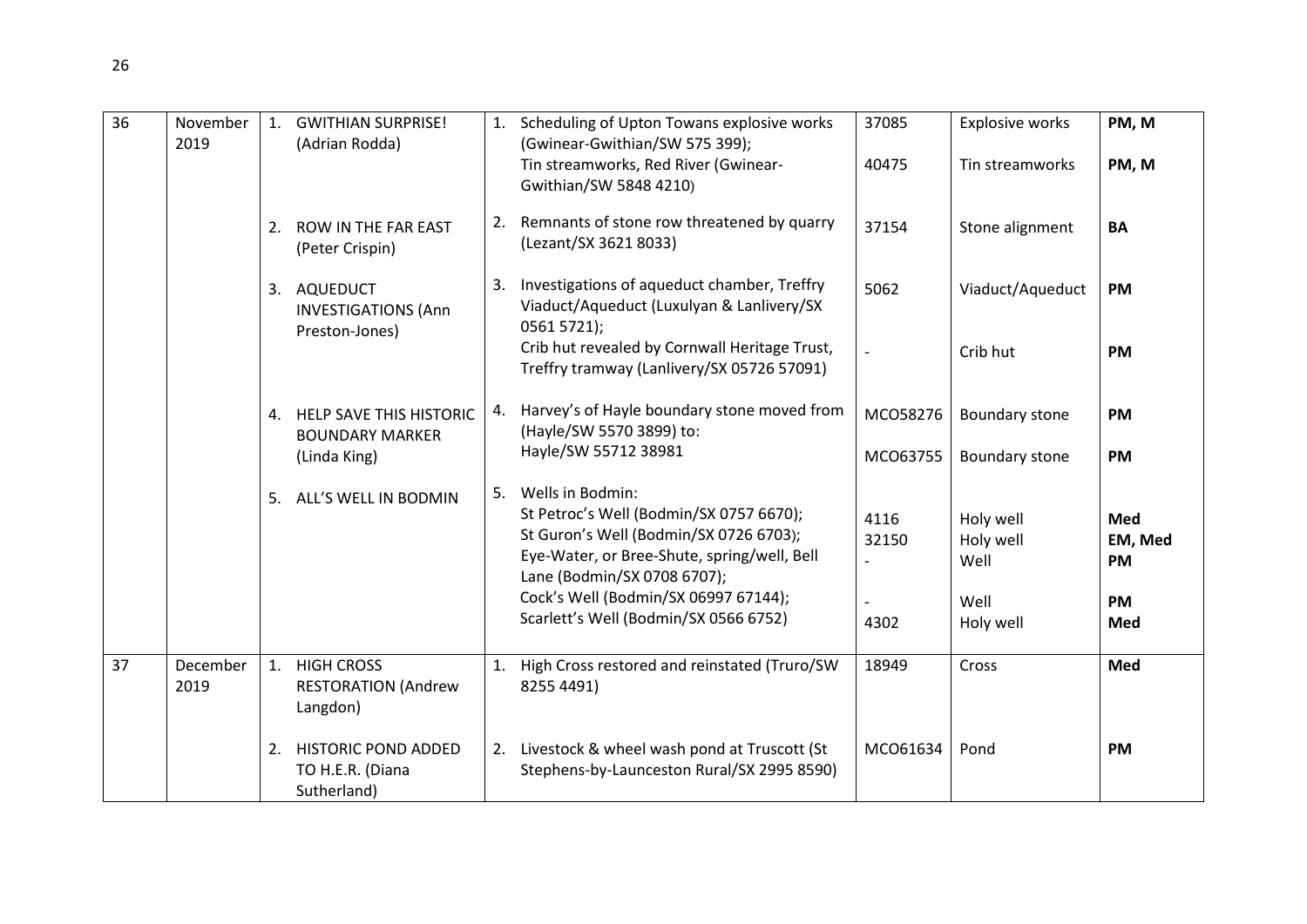|    |                  | 3. TREKELLAND BRIDGE<br><b>STRUCK AGAIN (Peter</b><br>Crispin)               | 3. Further damage to Trekelland Bridge<br>(Lewannick/ SX 3004 7984)                                   | 6940                     | <b>Bridge</b>               | Med        |
|----|------------------|------------------------------------------------------------------------------|-------------------------------------------------------------------------------------------------------|--------------------------|-----------------------------|------------|
|    |                  | 4. TRACING A TRAGEDY<br>(Brian Oldham)                                       | 4. Tracing a gatekeeper's hut on Liskeard &<br>Caradon Railway (L&CR) near Stanton Farm (SX<br>2669?) |                          | Railway<br>gatekeeper's hut | <b>PM</b>  |
|    |                  | 5. DINGEREIN CASTLE<br>(Sheila James, Ann<br>Preston-Jones, Neville<br>Meek) | 5. Dingerein Castle (Gerrans/SW 8819 3753)                                                            | 22708                    | Hillfort                    | IA, RB     |
|    |                  | 6. EXCELLENCE EXCEEDED!<br>NEW FEATURES ON THE<br>H.E.R.                     | 6. Cornwall Council's Strategic Historic<br>Environment Service online mapping site                   |                          |                             |            |
| 38 | January<br>2020  | 1. ROSY HANNS                                                                | 1. Rosy Hanns - an appreciation of her life                                                           |                          |                             |            |
|    |                  | 2. VANESSA BEEMAN                                                            | 2. Vanessa Beeman - an appreciation of her life                                                       | $\overline{\phantom{a}}$ |                             |            |
|    |                  | 3. LOOE MILLS (Brian<br>Oldham)                                              | 3. Restoration (Liskeard/SX 2323 6484)                                                                | 10290                    | Corn mill                   | M, PM      |
|    |                  | 4. TREKELLAND BRIDGE -<br><b>HIT AGAIN!</b>                                  | 4. More damage to Trekelland Bridge<br>(Lewannick/SX 3004 7984)                                       | 6941                     | <b>Bridge</b>               | <b>Med</b> |
|    |                  | 5. ST TEATH CHURCHYARD                                                       | 5. Tree adjacent to a cross trimmed (St Teath/SX<br>0637 8063)                                        | 17860                    | Cross                       | Med        |
| 39 | February<br>2020 | 1. DINGEREIN CASTLE<br>REVEALED (Sheila James)                               | 1. Scrub clearance (Gerrans/SW 8819 3753)                                                             | 22708                    | Hillfort                    | IA, RB     |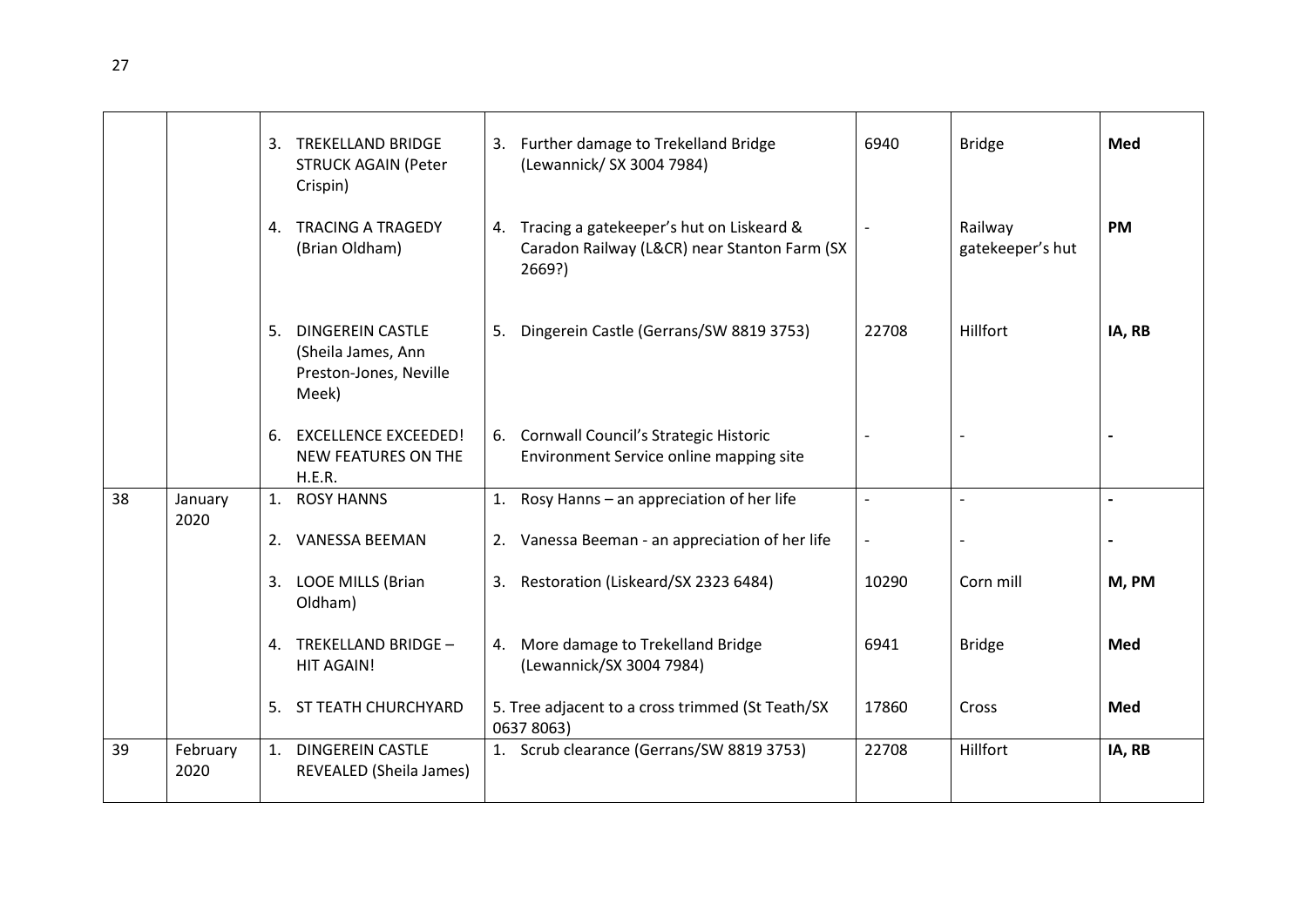|    |               |    | 2. REMARKABLE HAYLE<br>STONE PRESERVED (Linda<br>King)<br>3. TREGONY HOLY WELL<br>(Sheila James, Ann<br>Preston-Jones) |    | 2. Harvey's of Hayle boundary stone moved from<br>(Hayle/SW 5570 3899) to:<br>Hayle/SW 55712 38981<br>3. Visit to St Cuby's Holy well (Tregony/SW 9278<br>4510) | MCO58276<br>MCO63755<br>163403 | Boundary stone<br>Boundary stone<br>Holy well | <b>PM</b><br><b>PM</b><br>Med |
|----|---------------|----|------------------------------------------------------------------------------------------------------------------------|----|-----------------------------------------------------------------------------------------------------------------------------------------------------------------|--------------------------------|-----------------------------------------------|-------------------------------|
|    |               |    | 4. CHANTRY CHAPEL<br><b>CONSERVATION (Ann</b><br>Preston-Jones)                                                        |    | 4. Stonework inspection and ivy clearance, St<br>Thomas's Chapel (Bodmin/SX 0736 6702)                                                                          | 4348                           | Chapel                                        | Med                           |
|    |               |    | 5. SWIFT ACTION BY<br><b>CORMAC</b> (Peter Crispin)                                                                    |    | 5. Repairs to Trekelland Bridge (Lewannick/SX<br>3004 7984)                                                                                                     | 6940                           | <b>Bridge</b>                                 | Med                           |
|    |               | 6. | <b>WORTH WATCHING</b>                                                                                                  | 6. | Timesigns TV archaeology programme                                                                                                                              |                                |                                               |                               |
| 40 | March<br>2020 |    | 1. IN SEARCH OF THE<br>POLYPHANTS'<br>GRAVEYARD (Ann<br>Preston-Jones, Andrew                                          |    | 1. Restoration work at Lanteglos-by-Camelford<br>church (Camelford/SX 0881 8233)                                                                                | 17866                          | Church                                        | Med                           |
|    |               |    | Langdon)                                                                                                               |    | 2. St Michael's Chapel on Roche Rock (Roche/SW<br>9910 5961);                                                                                                   | 19839                          | Chapel                                        | Med                           |
|    |               |    | 2. TIME-DEPTH IN ROCHE<br>(including contribution                                                                      |    | Tregarrick Farm findspot (Roche/SW 99076<br>59747);                                                                                                             | $\overline{\phantom{a}}$       | Findspot                                      | $\mathbf N$                   |
|    |               |    | from Henrietta Quinnell)                                                                                               |    | Longstone (now at Roche/SW 9867 6010;<br>formerly, Longstone Downs, St Stephen in<br>Brannel/SW 9838 5614);                                                     | 21505                          | Standing<br>stone/menhir                      | N, BA                         |
|    |               |    |                                                                                                                        |    | Roche parish church (Roche/SW 9879 5979);<br>Cross (Roche/SW 9879 5977);                                                                                        | 19830<br>106216                | Church<br>Cross                               | Med<br><b>Med</b>             |
|    |               |    |                                                                                                                        |    | Carbis brick works (Roche/SX 0011 5958)                                                                                                                         | 20000                          | <b>Brick works</b>                            | PM, M                         |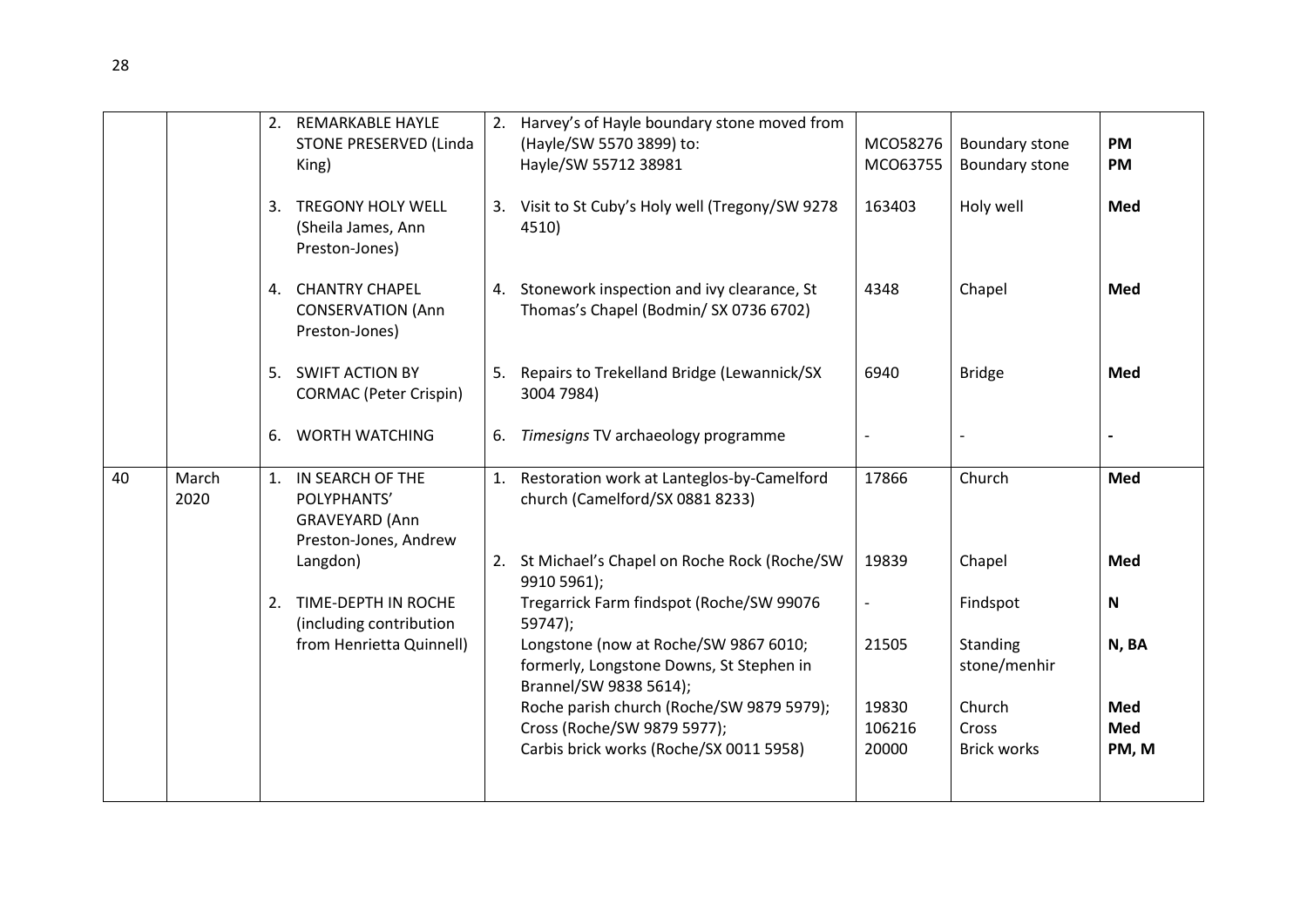|  |    | 3. A NORTHERN<br>MISCELLANY (Richard<br>Heard)                      |    | 3. Altar slab re-used as seat at Kilkhampton<br>parish church (Kilkhampton/SS 2525 1133);<br>Midden at Duckpool Beach industrial site<br>(Kilkhampton/SS 2008 1164);<br>Kilkhampton Castle (Kilkhampton/SS 2431<br>1158)                                                                                                               | 4450<br>4533<br>4531                                   | Church<br>Altar slab<br>Midden<br>Castle                                     | Med<br>RB?<br>Med                                    |
|--|----|---------------------------------------------------------------------|----|----------------------------------------------------------------------------------------------------------------------------------------------------------------------------------------------------------------------------------------------------------------------------------------------------------------------------------------|--------------------------------------------------------|------------------------------------------------------------------------------|------------------------------------------------------|
|  |    | 4. TURNING FLINT INTO<br><b>BRONZE</b> (David and Linda<br>Edyvean) | 4. | Bronze cast from flint arrowhead                                                                                                                                                                                                                                                                                                       |                                                        |                                                                              |                                                      |
|  | 5. | <b>HOW RESPRYN BRIDGE</b><br><b>WAS PROTECTED (Robin</b><br>Paris)  |    | 5. Construction of protective pillars at Respryn<br>Bridge (Lanhydrock/SX 0993 6349)                                                                                                                                                                                                                                                   | 21385                                                  | <b>Bridge</b><br>Pillars                                                     | Med<br>M                                             |
|  |    | 6. KENWYN OAK (Andrew<br>Langdon, Ann Preston-<br>Jones)            |    | 6. Ancient tree,<br>Kenwyn Churchyard (Kenwyn/SW 8197 4585)                                                                                                                                                                                                                                                                            | 25218                                                  | Ancient tree<br>Church                                                       | <b>PM</b><br>M                                       |
|  |    | 7. A VIEW FROM A<br><b>WINDOW</b>                                   |    | 7. Visible features from a Luxulyan window:<br>Bridges Post Medieval settlement (Luxulyan/SX<br>04825 57952);<br>Treskilling hamlet (Luxulyan/SX 0386 5774);<br>Lantern china clay works (Treverbyn/SX 0265<br>$5713$ :<br>Caerloggas Downs barrows (e.g. Treverbyn/SX<br>0171 5657);<br>Treverbyn village (Treverbyn/SX 01790 57057); | $\overline{\phantom{a}}$<br>20183<br>20139<br>20012.20 | Settlement<br>Settlement<br>China clay works<br><b>Barrows</b><br>Settlement | <b>PM</b><br>Med, PM<br>PM<br><b>BA</b><br><b>PM</b> |
|  |    |                                                                     |    | Treverbyn Board School (Treverbyn/SX 0175<br>$5705$ );<br>Singlerose china clay works (Treverbyn/SX                                                                                                                                                                                                                                    | 175519<br>20135                                        | School<br>China clay works                                                   | <b>PM</b><br><b>PM</b>                               |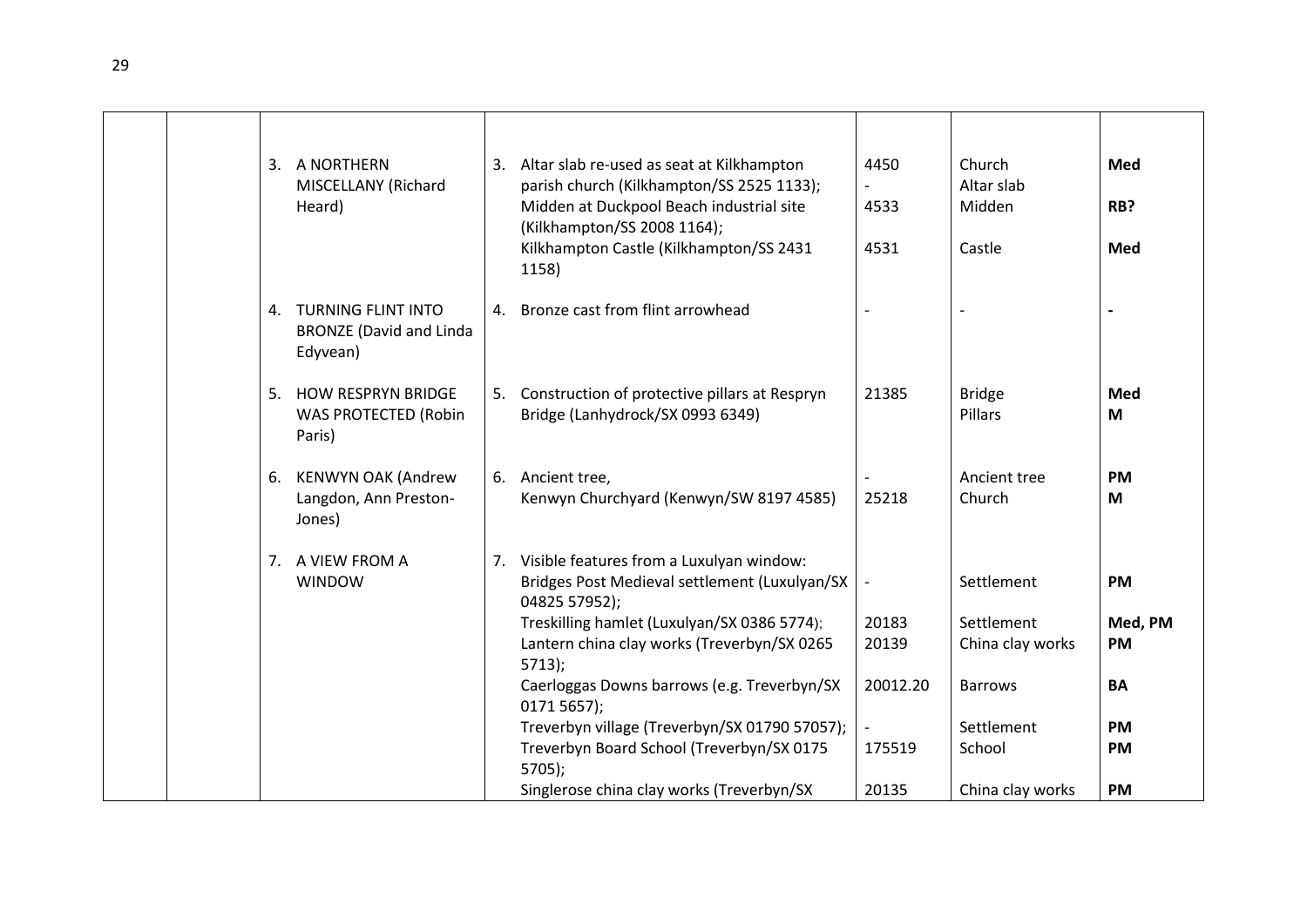|    |            |    |                                                                                                  |    | 0133 5661);<br>Bluebarrow china clay works (Treverbyn/SX<br>0103 5682);<br>Gunheath Pit wind turbine (Treverbyn/SX<br>00623 56780)              | 20130              | China clay works<br>Wind turbine         | <b>PM</b><br>M                |
|----|------------|----|--------------------------------------------------------------------------------------------------|----|-------------------------------------------------------------------------------------------------------------------------------------------------|--------------------|------------------------------------------|-------------------------------|
| 41 | April 2020 |    | 1. LOCKDOWN MISCELLANY<br>(Adrian Rodda; Andrew<br>Langdon, Ann Preston-<br>Jones; Sheila James; |    | 1. The Rocks, Treslothan standing stone<br>(Camborne/SW 6509 3839);<br>Kiggon obelisk, Pencalenick (St Clement/SW<br>8526 4560);                | MCO54540<br>168405 | Standing<br>stone/menhir<br>Obelisk      | <b>BA</b><br><b>PM</b>        |
|    |            |    | Anon.; Brian Oldham;<br>Peter Crispin, Veronica<br>Summers)                                      |    | Friends' Meeting House, Come-to-Good (Kea/<br>SW 8127 4032);<br>Cast-off stone, Bodiggo (Luxulyan/SX 0446<br>58735);                            | 18906              | Meeting house<br>Cast-off stone          | <b>PM</b><br><b>PM</b>        |
|    |            |    |                                                                                                  |    | Millstones, Bodmin Moor (Linkinhorne/SX 26<br>74);<br>St Keyne's Holy Well (St Keyne/SX 2482 6021);<br>St Thomas's or Priory Bridge, Launceston | 10329<br>2612      | Millstones<br>Holy well<br><b>Bridge</b> | <b>PM</b><br><b>PM</b><br>Med |
|    |            |    |                                                                                                  |    | (Launceston/SX 3278 8509);<br>The Adit, Tregonning Hill (Germoe/SW 5999<br>2938)                                                                | MCO56847           | Well? Adit?                              | <b>PM</b>                     |
|    |            |    | 2. PENVENTINNIE ROUND:<br>THE RISK INCREASES                                                     |    | 2. Possible development threat to Penventinnie<br>Round (Kenwyn/SW 7938 4603)                                                                   | 19225              | Round                                    | IA, PM                        |
|    |            | 3. | <b>BRIDGE PROBLEMS OLD</b><br>AND NEW (John Hanns,<br>Brian Oldham)                              | 3. | Recent damage to Helland Bridge (Helland, St<br>Mabyn/SX 0652 7149);<br>Old photo of collision at Respryn Bridge<br>(Lanhydrock/SX 0993 6349)   | 17108<br>21385     | <b>Bridge</b><br><b>Bridge</b>           | Med<br>Med                    |
|    |            | 4. | <b>MYSTERY PITS ON</b><br><b>TRENCROM HILL</b>                                                   | 4. | Unexplained digging on Trencrom Hill (SW<br>5178 3621)                                                                                          | 31136              | Tor enclosure<br>Hillfort                | N<br>IA                       |
|    |            | 5. | <b>ENRICHING WORK IN</b>                                                                         |    | 5. Enriching the List - Liskeard pubs:                                                                                                          |                    |                                          |                               |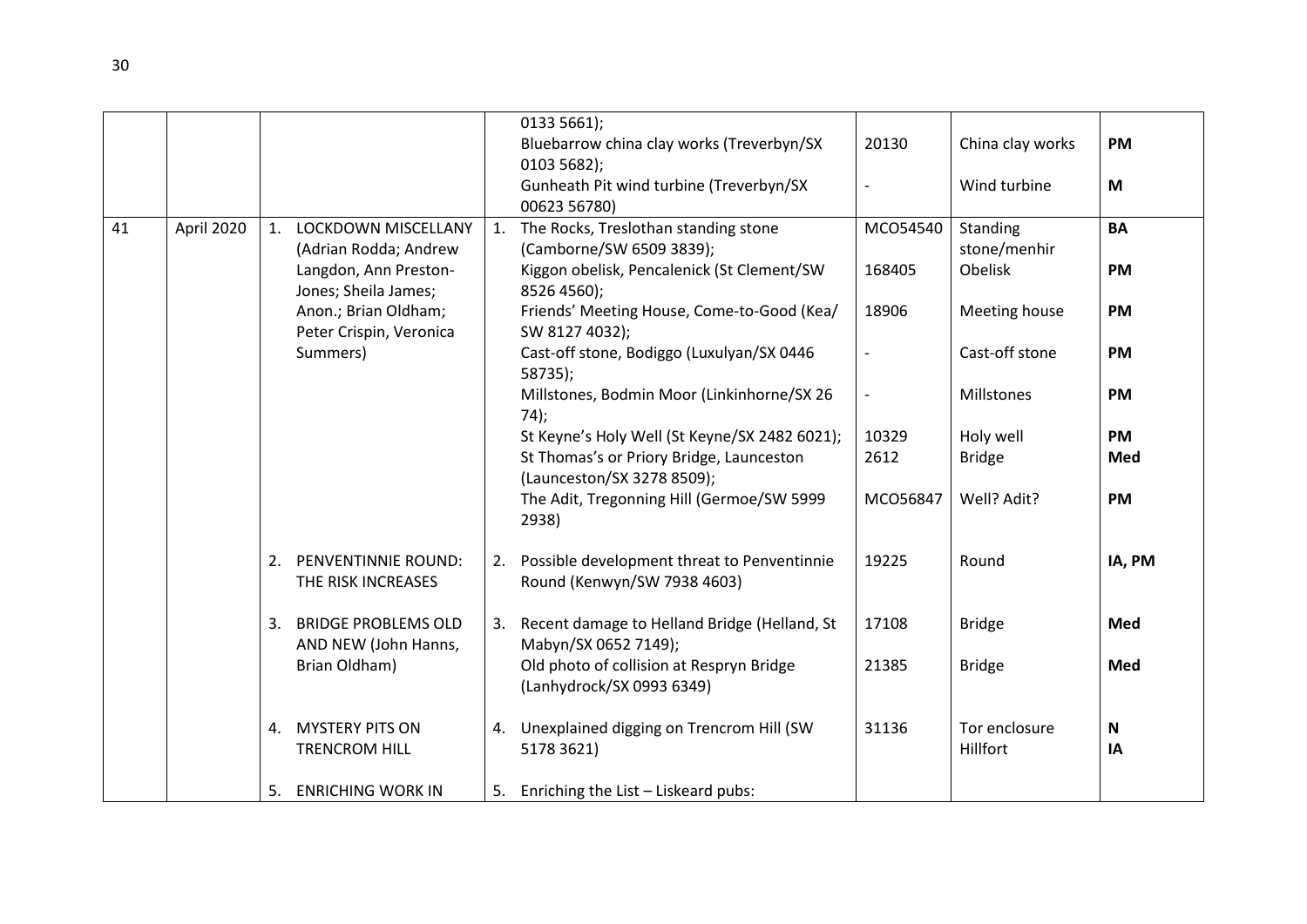|    |          |    | LISKEARD (Brian Oldham)                                        |    | The White Hart (Liskeard/SX 2520 6458);                              | MCO57211 | Town House;             | PM        |
|----|----------|----|----------------------------------------------------------------|----|----------------------------------------------------------------------|----------|-------------------------|-----------|
|    |          |    |                                                                |    |                                                                      |          | <b>Public House</b>     |           |
|    |          |    |                                                                |    | The White Horse (Liskeard/SX 2508 6459);                             | MCO57243 | Public house            | <b>PM</b> |
|    |          |    |                                                                |    | The Albion (Liskeard/SX 2507 6443);                                  | MCO57358 | Public house            | PM        |
|    |          |    |                                                                |    | The Barley Sheaf (Liskeard/SX 2531 6442);                            | MCO57165 | Public house            | PM        |
|    |          |    |                                                                |    | The Old Stag (formerly the Railway Hotel)<br>(Liskeard/SX 2471 6378) | MCO56085 | Public house            | <b>PM</b> |
|    |          | 6. | FEOCK HOLY WELL (Sheila<br>James)                              | 6. | Tidying up at St Feock Holy Well (Feock/SW<br>8228 3866)             | 38441    | Holy well               | Med       |
|    |          | 7. | <b>MANY WAYS TO GO</b>                                         |    | 7. Miniature of Reperry Cross guidestone found                       |          | Model                   | M         |
|    |          |    | <b>FROM REPERRY CROSS</b>                                      |    | in Woking garden (Lanivet/SX 0464 6331)                              | MCO54654 | Guidestone              | <b>PM</b> |
|    |          |    | (Andrew Langdon)                                               |    |                                                                      |          |                         |           |
| 42 | May 2020 |    | 1. MEMORIES OF A<br><b>MILESTONE MONITOR</b><br>(Susan Boggis) |    | 1. Monitoring milestones in East Cornwall                            |          | Milestones              | PM        |
|    |          | 2. | 'WE SHALL MEET IN THE                                          |    | 2. Tuckingmill Valley Park:                                          |          |                         |           |
|    |          |    | <b>RED RIVER VALLEY'</b><br>(Adrian Rodda)                     |    | Tuckingmill tin streamworks (Carn Brea/SW<br>6600 4133);             | 54479    | Tin streamworks         | <b>PM</b> |
|    |          |    |                                                                |    | Tolgarrick Road arsenic calciner (Carn Brea/<br>SW 65981 41398);     |          | Arsenic calciner        | M         |
|    |          |    |                                                                |    | Chimney (Carn Brea/SW 65981 41398)                                   |          | Chimney<br>(industrial) | PM, M     |
|    |          | 3. | <b>RAMBLING AROUND</b><br><b>TREGAVETHAN (Ann</b>              | 3. | Tregavethan settlement & manor (Kenwyn/<br>SW 7810 4723);            | 19273    | Settlement, manor       | EM, Med   |
|    |          |    | Preston-Jones, Andrew                                          |    | Pound?(Kenwyn/SW 78175 47145);                                       |          | Pound?                  | Med? PM?  |
|    |          |    | Langdon)                                                       |    | Chapel site (Kenwyn/SW 7834 4748);                                   | 19221    | Chapel                  | Med       |
|    |          |    |                                                                |    | Callestick Vean boundary stone (for                                  | MC062892 | Boundary stone          | PM        |
|    |          |    |                                                                |    | Tregavethan Manor) (Kenwyn/SW 7785 4876);                            |          |                         |           |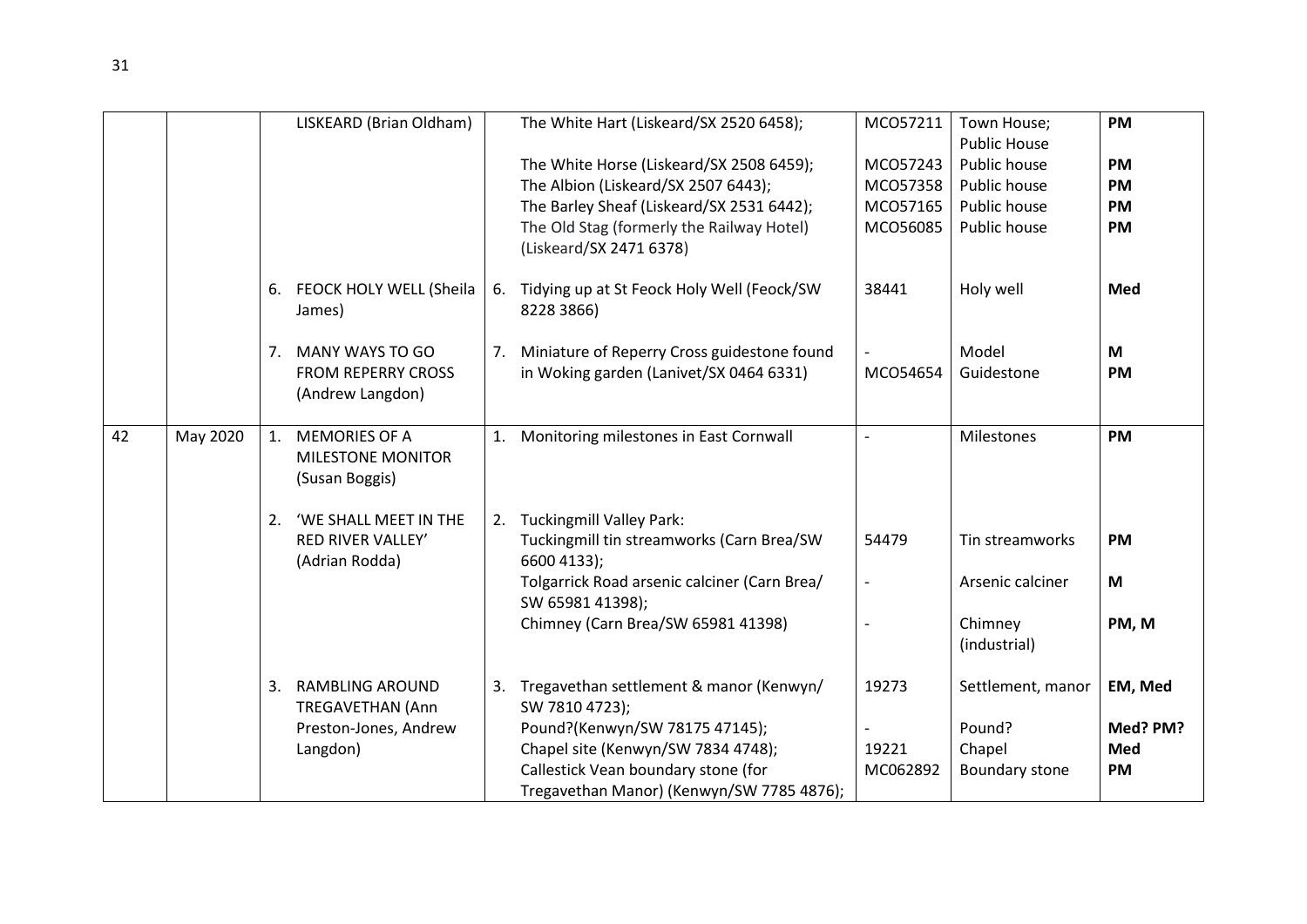|    |                  |    |                                                                                     |    | Tregavethan boundary stone (Kenwyn/SW<br>7810 4875)                                                                                                                                                                                                                                                                                                                  |                                            | Boundary stone                                                                     | <b>PM</b>                                       |
|----|------------------|----|-------------------------------------------------------------------------------------|----|----------------------------------------------------------------------------------------------------------------------------------------------------------------------------------------------------------------------------------------------------------------------------------------------------------------------------------------------------------------------|--------------------------------------------|------------------------------------------------------------------------------------|-------------------------------------------------|
|    |                  |    | 4. LOO ROLLS (Veronica<br>Summers)                                                  |    | 4. Ceramic toilet bowl, Praa Sands cliff (Breage/<br>SW 58 27?)                                                                                                                                                                                                                                                                                                      |                                            | Toilet bowl                                                                        | M                                               |
|    |                  | 5. | <b>BASE INSTINCTS</b><br>(Veronica Summers)                                         | 5. | Base for miniature of Reperry Cross<br>guidestone found in Woking garden<br>(Lanivet/SX 0464 6331)                                                                                                                                                                                                                                                                   | MCO54654                                   | Model<br>Guidestone                                                                | M<br><b>PM</b>                                  |
|    |                  | 6. | A VISIT TO HELMAN TOR                                                               |    | 6. Tor enclosure (Lanlivery/SX 0619 6168)                                                                                                                                                                                                                                                                                                                            | 21396.10                                   | Tor enclosure                                                                      | $\mathbf N$                                     |
| 43 | <b>June 2020</b> | 1. | BEAUTY IS IN THE EYE OF<br>THE BEHOLDER (Adrian<br>Rodda)                           |    | 1. Features in Hayle:<br>Sea Lane or Black Bridge (Hayle/SW 5666<br>$3812$ );<br>Concrete blocks at Sea Lane or Black Bridge for<br>World war 2 reservoir(Hayle/SW 5666 3812);<br>Cornish Copper Smelting Works (includes site<br>at Hayle/SW 5691 3798);<br>Wheal Alfred Cross, Phillack (Hayle/SW 5654<br>3840);<br>Inscribed stone, Phillack (Hayle/SW 5657 3843) | 31974<br>31974<br>139220<br>31814<br>31822 | <b>Bridge</b><br>Reservoir<br>Copper smelting<br>works<br>Cross<br>Inscribed stone | <b>PM</b><br>M<br><b>PM</b><br>Med<br><b>EM</b> |
|    |                  |    | 2. GLYN VALLEY<br><b>CLAYWORKS (David</b><br>Edyvean, Emma Allen,<br>Malcolm Gould) |    | 2. Glyn Valley china clay works (Cardinham/SX<br>1441 7158)                                                                                                                                                                                                                                                                                                          | 12470                                      | China clay works                                                                   | <b>PM</b>                                       |
|    |                  |    | 3. A RED RIVER READ (Susan<br>Boggis, Adrian Rodda)                                 |    | 3. Recommended book on the Red River.                                                                                                                                                                                                                                                                                                                                |                                            | <b>Book</b>                                                                        |                                                 |
|    |                  |    | 4. A CORNISH CHILDHOOD                                                              |    | 4. Fire damage to Carclaze Board School                                                                                                                                                                                                                                                                                                                              | 20441                                      | School                                                                             | <b>PM</b>                                       |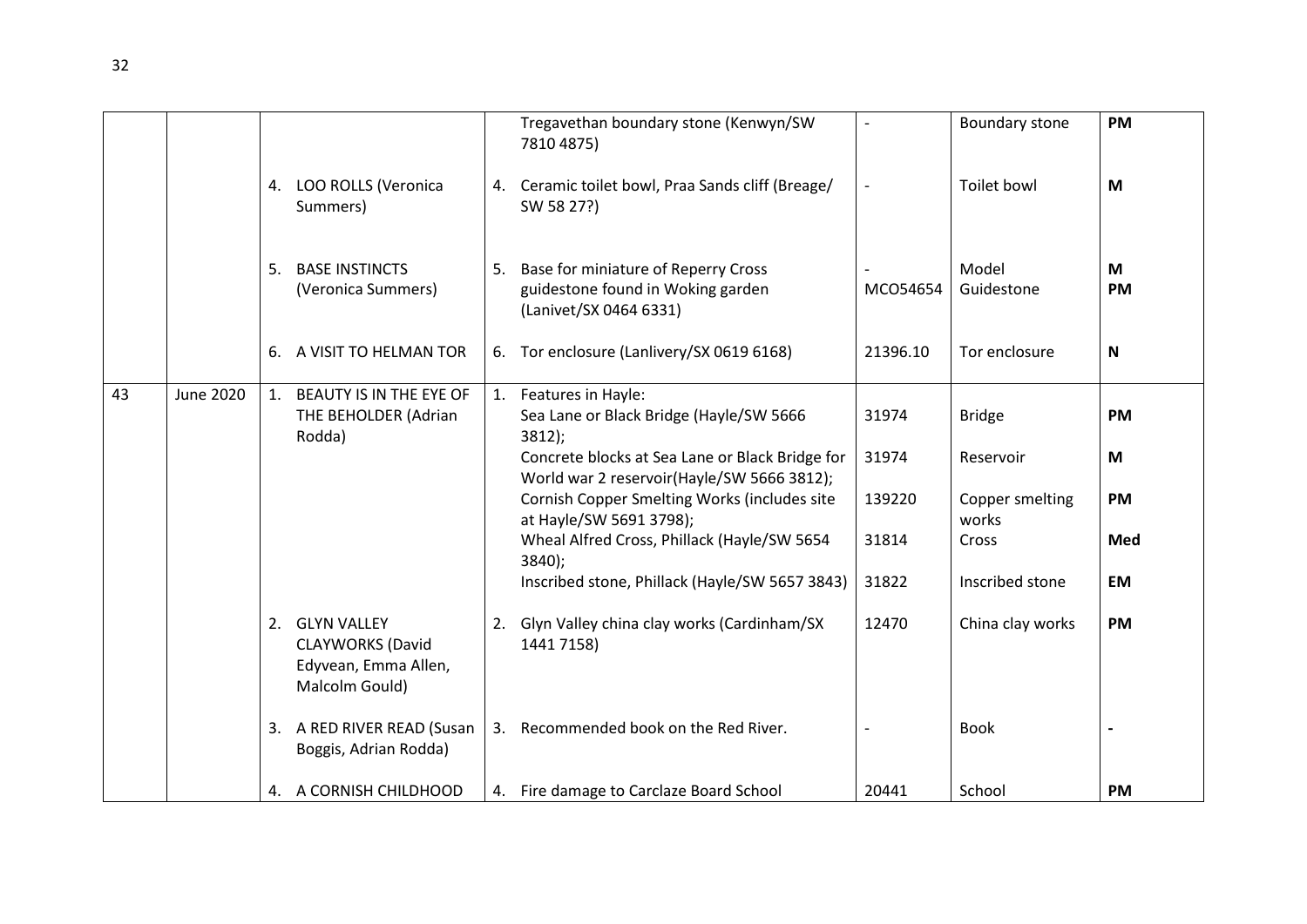|    |                  |                |                                                                     |    | (Treverbyn/SX 0231 5374);                                                                                                    |                          |                                                           |                         |
|----|------------------|----------------|---------------------------------------------------------------------|----|------------------------------------------------------------------------------------------------------------------------------|--------------------------|-----------------------------------------------------------|-------------------------|
|    |                  |                |                                                                     |    | Conversion of Treverbyn Board School<br>(Treverbyn/SX 0175 5705)                                                             | 175519                   | School                                                    | <b>PM</b>               |
|    |                  | 5.             | <b>STRATEGIC THINKING</b>                                           |    | 5. Consultation on Draft Management Plan 2020-<br>25 for the Cornwall and West Devon Mining<br>Landscape World Heritage Site |                          |                                                           |                         |
| 44 | <b>July 2020</b> | $\mathbf{1}$ . | <b>MYSTERY OBJECTS FROM</b><br><b>LAWRENCE HOUSE</b>                |    | 1. Objects received by Lawrence House Museum<br>in Launceston:                                                               |                          |                                                           |                         |
|    |                  |                | (Diana Sutherland)                                                  |    | Replica of cooking dish. Original found at Old<br>Tree, Trebursye (Launceston, SX 308 843);                                  |                          | Cooking dish                                              | ?                       |
|    |                  |                |                                                                     |    | Possible quern fragment                                                                                                      |                          | Stone fragment                                            | ?                       |
|    |                  | 2.             | DETECTIVE WORK AT<br><b>CARNMOGGAS</b> (lan<br>Thompson)            | 2. | Boundary stone (St Ewe/SW99203 49143)                                                                                        | MC063774                 | Boundary stone                                            | <b>PM</b>               |
|    |                  | 3.             | PRAYERS ANSWERED AT<br><b>CHANTRY CHAPEL (Ann</b><br>Preston-Jones) |    | 3. Conservation work at St Thomas's Chapel (St<br>Thomas's Chapel, Bodmin (Bodmin/ SX 0736<br>6702)                          | 4348                     | Chapel                                                    | Med                     |
|    |                  | 4.             | THE TWIN PEAKS OF<br><b>GOSS MOOR</b>                               |    | 4. Castle-an-Dinas (St Columb Major/SW 9454<br>$6236$ );                                                                     | 21602                    | Causewayed<br>enclosure?<br>Hilltop enclosure<br>Hillfort | N<br><b>BA</b><br>IA    |
|    |                  |                |                                                                     |    | St Dennis hillfort (St Dennis/SW 9507 5832);                                                                                 | 31137                    | Hillfort                                                  | IA                      |
|    |                  |                |                                                                     |    | Possible lann (St Dennis/SW 9509 5832);<br>St Dennis parish church (St Dennis/SW 9507                                        | 19800.01<br>19800        | Lann<br>Church                                            | <b>EM</b><br><b>Med</b> |
|    |                  |                |                                                                     |    | 5830);                                                                                                                       |                          |                                                           |                         |
|    |                  |                |                                                                     |    | Cross (St Dennis/SW 9507 5829)                                                                                               | 106298                   | Cross                                                     | EM, Med                 |
| 45 | August           |                | <b>BARBARIANS INSIDE THE</b>                                        | 1. | Public consultation on White Paper, Planning                                                                                 | $\overline{\phantom{a}}$ | $\overline{\phantom{a}}$                                  |                         |
|    | 2020             |                | <b>GATES</b>                                                        |    | for the Future                                                                                                               |                          |                                                           |                         |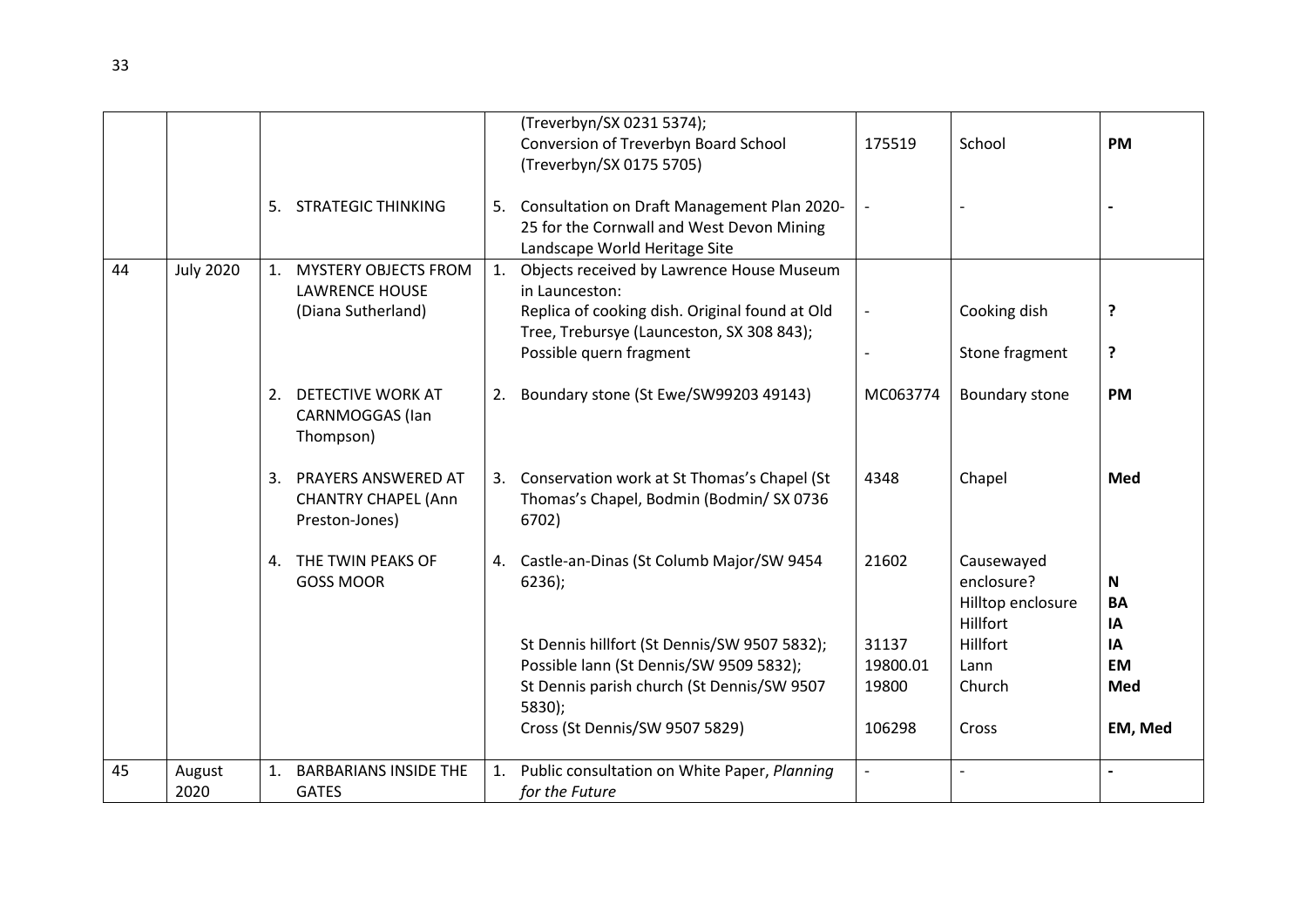|    |                   |    | 2. TREAD SAFELY FOR YOU<br>TREAD ON MY(Adrian<br>Rodda)                   | 2. Porth Godrevy enclosure (Gwinear-<br>Gwithian/SW 5819 4284)                                                                                                                                     | 37075.21 | Enclosure                                                         | <b>RB</b>                                      |
|----|-------------------|----|---------------------------------------------------------------------------|----------------------------------------------------------------------------------------------------------------------------------------------------------------------------------------------------|----------|-------------------------------------------------------------------|------------------------------------------------|
|    |                   | 3. | <b>HERITAGE BURNING</b><br>(Adrian Rodda)                                 | 3. Godrevy Cove building, fish cellars, tea room<br>(Gwinear-Gwithian /SW 5810 4295)                                                                                                               | 53558    | Building,<br>Fish cellars,<br>Tea room                            | <b>PM</b><br><b>PM</b><br><b>PM</b>            |
|    |                   | 4. | MONUMENTAL<br><b>IMPROVEMENTS (Chris</b><br>Coldwell, Iain Rowe)          | 4. Cornwall AONB surveying training Stowe's Hill                                                                                                                                                   |          | Enclosure<br>Hut circle<br>Hut platform<br>Tor enclosure<br>Cairn | Pre<br>Pre<br>Pre<br>$\mathsf{N}$<br><b>BA</b> |
|    |                   | 5. | <b>RETURN TO GOSS MOOR</b>                                                | 5. Cornwall Archaeological Unit report: Bypassing<br>Indian Queens Archaeological Excavations 1992-<br>1994, Investigating prehistoric and Romano-British<br>settlement and landscapes in Cornwall |          |                                                                   |                                                |
| 46 | September<br>2020 |    | 1. LUMPS AND BUMPS ON<br>THE COASTAL PATH<br>(Adrian Rodda)               | 1. Crane Castle (Illogan/SW 6347 4396)                                                                                                                                                             | 26605    | Cliff castle                                                      | IA                                             |
|    |                   |    | 2. (CHEESE) PRESS<br><b>CONFERENCE (Richard</b><br>Heard, Andrew Langdon) | 2. Cheese press stones:<br>Bush Inn, Crosstown, Morwenstow<br>(Morwenstow/SS20676 15121);<br>Stone found in Morwenstow                                                                             |          | Cheese press<br>stone<br>Cheese press<br>stone                    | <b>PM</b><br><b>PM</b>                         |
|    |                   |    |                                                                           | Cheese press stones similarity to cross heads:<br>'Small Pendarves Cross' re-interpreted as lower<br>stone of a cheese press (Camborne/SW 6471<br>3788);                                           | 29640    | Cheese press<br>stone                                             | <b>PM</b>                                      |
|    |                   |    |                                                                           | Trevenning cross re-interpreted as lower stone of                                                                                                                                                  | 17778    | Cheese press                                                      | <b>PM</b>                                      |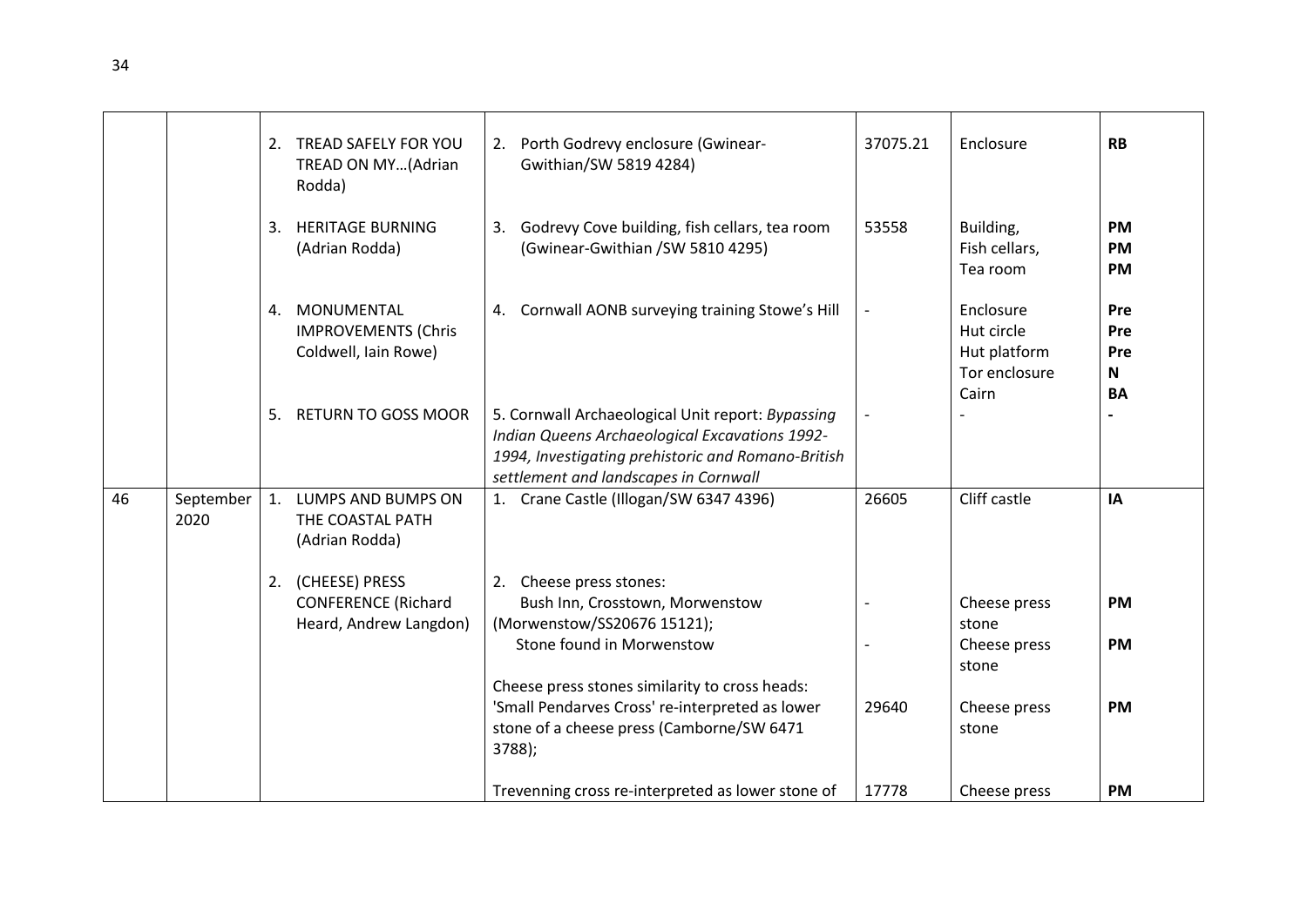|    |                 |                                                                                                                                | a cheese press (Michaelstow/SX 0793 7806)                                                                                                                                                                          |                | stone                                                             |                                            |
|----|-----------------|--------------------------------------------------------------------------------------------------------------------------------|--------------------------------------------------------------------------------------------------------------------------------------------------------------------------------------------------------------------|----------------|-------------------------------------------------------------------|--------------------------------------------|
|    |                 |                                                                                                                                | Wendron grave-slab (Wendron/SW 6789 3105);<br>Tregaddick cheese press stone set up as 'cross'<br>(Blisland/SX 0871 7375);<br>Mock cross, Royal Cornwall Showground (St<br>Breock);<br>Cheese press stone (Sithney) | 106745<br>3580 | Grave-slab<br>Cheese press<br>stone<br>Mock cross<br>Cheese press | Med<br><b>PM</b><br><b>PM</b><br><b>PM</b> |
|    |                 | <b>CORNISH BRIDGE-</b><br>3.<br><b>STONES (from Rosy</b>                                                                       | Stratton Town Bridge (Bude-Stratton/SS 22873<br>3.<br>$06333$ :                                                                                                                                                    |                | stone<br>County bridge-<br>stone                                  | <b>PM</b>                                  |
|    |                 | Hanns' research, Ian<br>Thompson)                                                                                              | Little Petherick (St Issey/SW 91797 72129);                                                                                                                                                                        |                | County bridge-<br>stone                                           | <b>PM</b>                                  |
|    |                 |                                                                                                                                | Lostwithiel (Lostwithiel/SX 10501 59827);                                                                                                                                                                          |                | County bridge-<br>stone                                           | <b>PM</b>                                  |
|    |                 |                                                                                                                                | Starabridge (Linkinhorne/SX 29033 73761);                                                                                                                                                                          | MCO58239       | County bridge-<br>stone                                           | <b>PM</b>                                  |
|    |                 |                                                                                                                                | Newbridge (Callington/SX 3478 6792)                                                                                                                                                                                |                | County bridge-<br>stone                                           | <b>PM</b>                                  |
| 47 | October<br>2020 | 1.<br><b>HERITAGE AT RISK</b><br>REGISTER 2020<br>(Trekelland Bridge: Petr<br>Crispin, Robin Paris, John<br>Hanns)             | 1. Historic England Heritage at Risk Register,<br>including Trekelland Bridge. Recent damage<br>(Lewannick/SX 3004 7984)                                                                                           | 6940           | <b>Bridge</b>                                                     | Med                                        |
|    |                 | 2. AREA REPS ZOOM IN<br>(Site reports: Anon., Val<br>Jacob, Diana Sutherland<br>x2, Richard Mc Aulay,<br>Peter Crispin, Sheila | 2. Area Representatives' Zoom meeting.<br>Presentations by John Rainer (Lidar) and Paul<br>Holden (Cornwall Building Group Buildings at<br>Risk project);<br>Sites mentioned:                                      |                |                                                                   |                                            |
|    |                 | James, David Edyvean                                                                                                           | Town Wall Bible Christian chapel (Bodmin/SX                                                                                                                                                                        | 138365         | Chapel                                                            | PM                                         |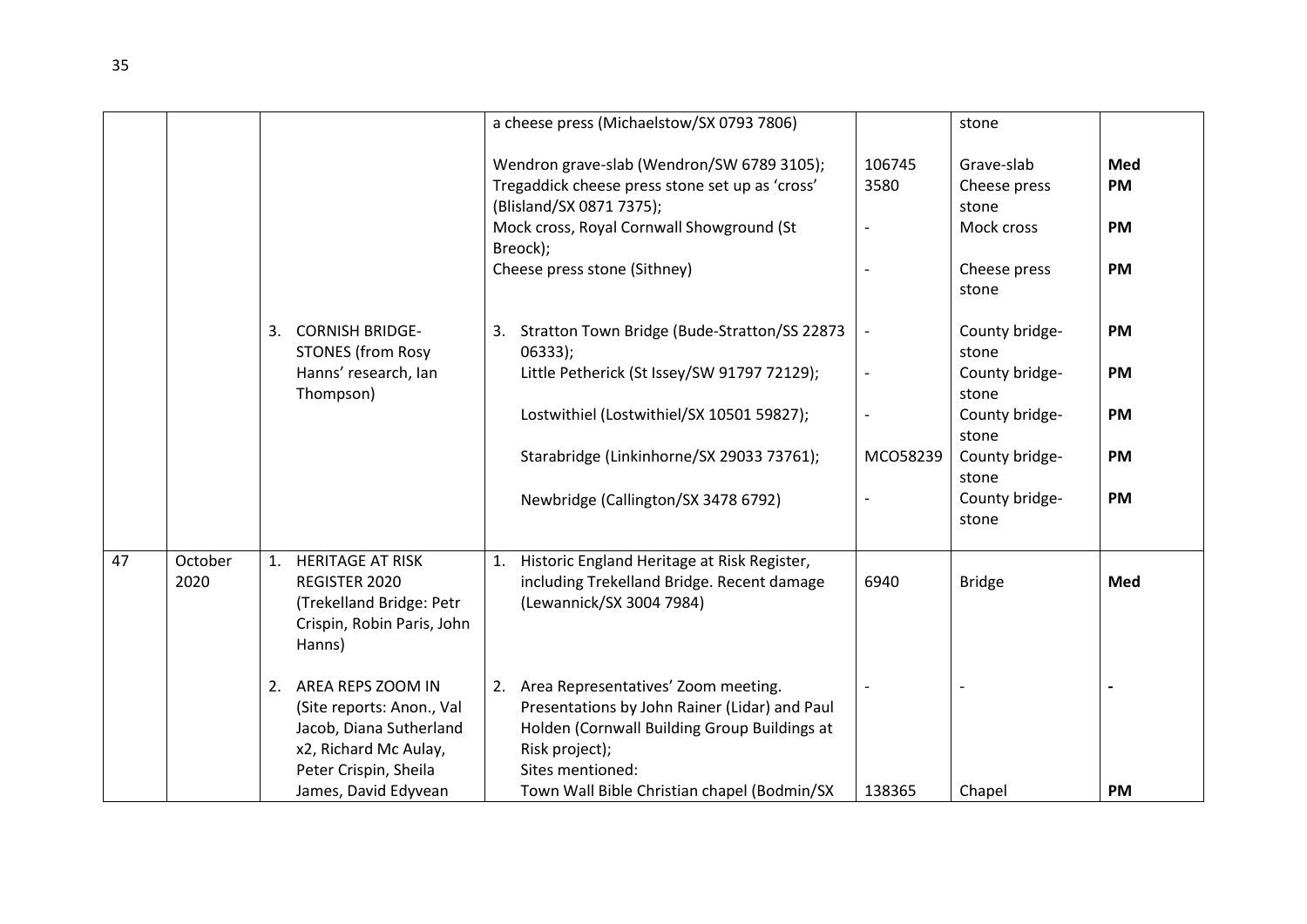|    |                  |    |                                                                                                   | 0662 6711);<br>Hensbarrow Beacon (SW 9968 5754, Roche<br>parish);<br>Kernick/Whiteborough Barrow (SX 2911 8592/<br>St Stephens by Launceston);<br>Possible milestone near Egloskerry;<br>Cross in St Erth churchyard (St Erth/SW 5498<br>$3502$ );<br>Plans to move remnants of stone row<br>threatened by quarry (Lezant/SX 3621 8033);<br>Lamorran Church St Michael Penkevil/SW 8786<br>$4177$ );<br>Flint findspot field-walked and plotted by<br>Cornwall Archaeological Unit | 19842<br>2485<br>31074<br>37154<br>22670 | <b>Barrow</b><br><b>Barrow</b><br>Milestone?<br>Cross<br>Stone alignment<br>Church<br>Flint artefacts | <b>BA</b><br>BA<br>PM<br>Med<br>BA<br>Med, PM<br>M, N, BA |
|----|------------------|----|---------------------------------------------------------------------------------------------------|------------------------------------------------------------------------------------------------------------------------------------------------------------------------------------------------------------------------------------------------------------------------------------------------------------------------------------------------------------------------------------------------------------------------------------------------------------------------------------|------------------------------------------|-------------------------------------------------------------------------------------------------------|-----------------------------------------------------------|
|    |                  | 3. | <b>WESTERN SNIPPETS</b><br>Adrian Rodda, Paul<br>Williams)                                        | 3. Penwith Landscape Project;<br>Memories of Basset Cove barrows(Illogan/SW<br>6358 4371);<br>and<br>Crane Castle (Illogan/SW 6347 4396)                                                                                                                                                                                                                                                                                                                                           | 53513<br>26605                           | <b>Barrow</b><br>Cliff castle                                                                         | BA<br>IA                                                  |
|    |                  |    | 4. AROUND THE ROUND AT<br><b>TRETHURGY</b> (including<br>contribution from<br>Henrietta Quinnell) | 4. Investigating site of excavation of round<br>(Treverbyn/SX 0347 5564);<br>View of Prideaux hillfort (Luxulyan/SX 0591<br>5567<br>Wheal Ruby mine (Treverbyn/SX 0348 5575);<br>Carn Grey possible cairn (Treverbyn/SX 0328<br>5510)                                                                                                                                                                                                                                              | 20028.10<br>5001<br>20093<br>27799       | Round<br>Hillfort<br>Mine<br>Cairn?                                                                   | <b>RB</b><br>IA<br><b>PM</b><br>BA                        |
| 48 | November<br>2020 | 1. | <b>COUNCIL BARROW - A</b><br><b>CASE FOR ACTION?</b><br>(Karen Dickin)                            | 1. Council Barrow (Cardinham/SX 0994 7026)                                                                                                                                                                                                                                                                                                                                                                                                                                         | 17100                                    | <b>Barrow</b>                                                                                         | <b>BA</b>                                                 |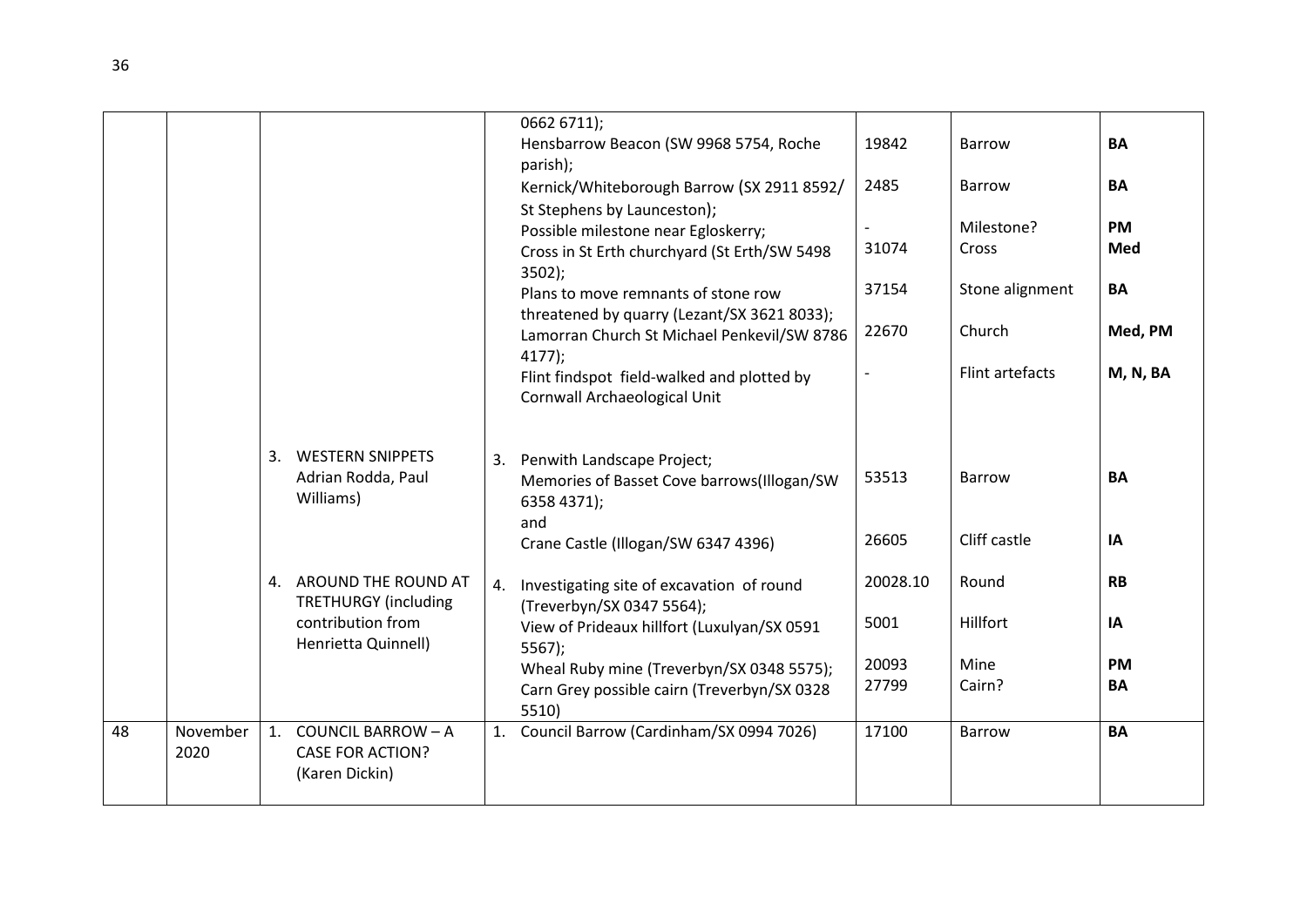|  | 2. A MILESTONE TO<br><b>WHERE?</b> (Diana<br>Sutherland, Ian<br>Thompson)        |    | 2. Unidentified milestone near Egloskerry<br>(Egloskerry/SX 27 86?)                                                        |       | Milestone                                                | <b>PM</b>                           |
|--|----------------------------------------------------------------------------------|----|----------------------------------------------------------------------------------------------------------------------------|-------|----------------------------------------------------------|-------------------------------------|
|  | 3. LAWRENCE HOUSE<br><b>INVESTIGATES (Diana</b><br>Sutherland)                   |    | 3. Object found near South Petherwin                                                                                       |       | Figurine                                                 | M?                                  |
|  | 4. MONUMENTAL<br><b>IMPROVEMENT GUIDED</b><br><b>WALKS (Jacob Parry)</b>         |    | 4. Update on Cornwall AONB Monumental<br>Improvements project and consultation on<br>guided walks                          |       |                                                          |                                     |
|  | 5. ST PIRAN'S CHURCHES:<br>WIN SOME, LOSE SOME<br>(Adrian Rodda)                 |    | 5. St Piran's Oratory (Perranzabuloe/SW 7684<br>$5639$ ;                                                                   | 19720 | Cemetery<br>Chapel<br>Inscribed stone                    | <b>EM</b><br><b>EM</b><br><b>EM</b> |
|  |                                                                                  |    | St Piran's Church (Perranzabuloe/SW 7720<br>5646)                                                                          | 19726 | Church                                                   | Med                                 |
|  | 6. BETWEEN YOU, ME AND<br>THE GATEPOST (Andrew<br>Langdon)                       |    | 6. Slotted gateposts:<br>In stile near St Pratt's Cross (Blisland/SX10385<br>73096);                                       |       | Slotted gatepost                                         | <b>PM</b>                           |
|  |                                                                                  |    | Near Tregenna (Blisland/SX 0937 7393);<br>Near Tregenna (Blisland/SX 09 73);<br>Near village green (Blisland/SX 0996 7320) |       | Slotted gatepost<br>Slotted gatepost<br>Slotted gatepost | <b>PM</b><br>PM<br><b>PM</b>        |
|  | 7. 'CORBEL-IMY' - WHAT A<br>FIND! (Dan Ratcliffe, Sean<br>Taylor, Alex Woodcock) |    | 7. Carved corbel, possibly from Tywardreath<br>Priory, found Castle Farm (Lostwithiel/?)                                   |       | Corbel                                                   | <b>Med</b>                          |
|  | 8. RETURN OF THE STONE<br><b>STACKERS</b>                                        | 8. | Stone stacking Stowe's Pound (Linkinhorne/SX<br>2578 7247)                                                                 |       | Tor enclosure                                            | N                                   |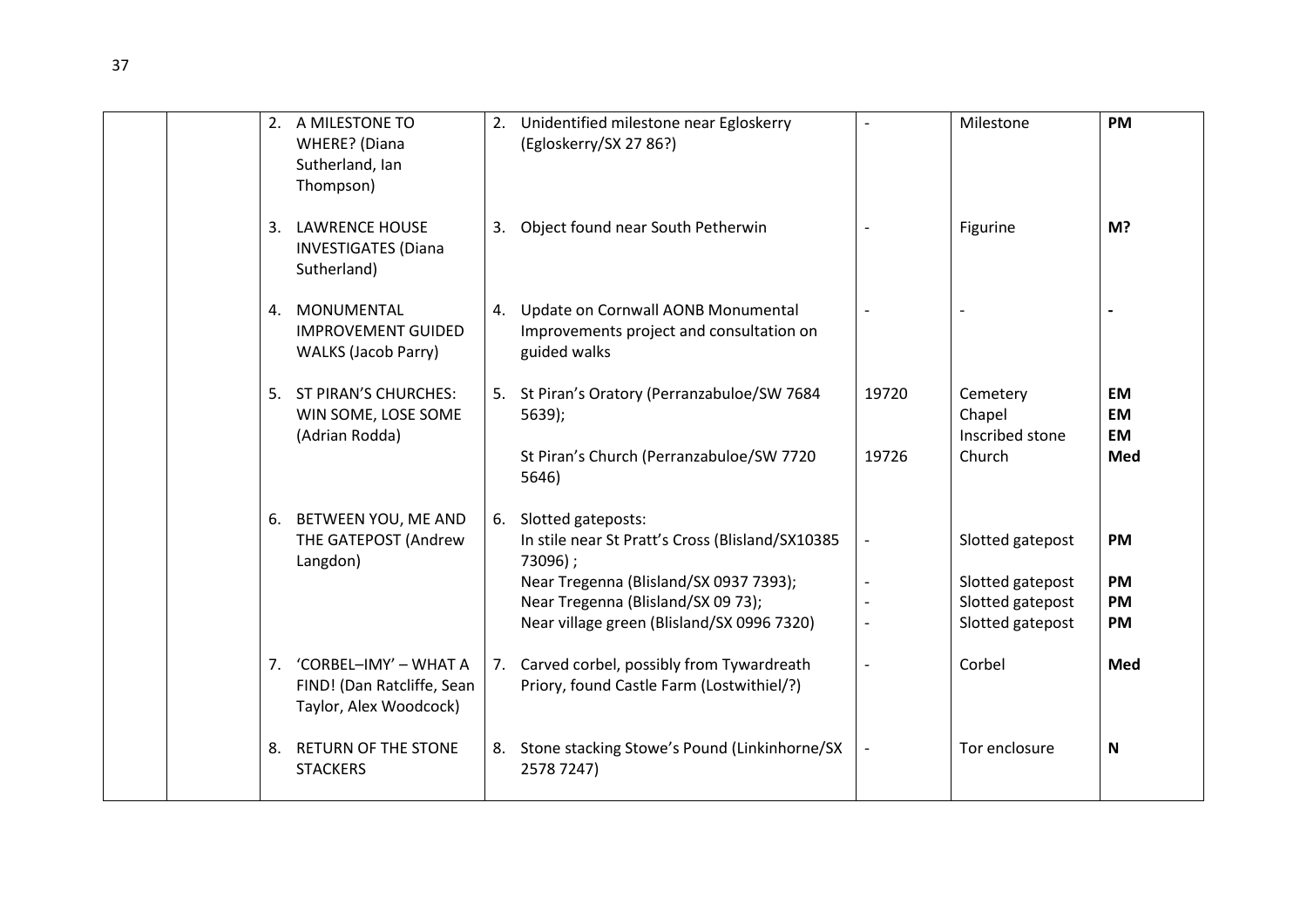| 49 | December<br>2020 |                | 1. A NOTION OF<br><b>CONFIDENCE (Adrian</b><br>Rodda, Millie Holman) |    | 1. Remains of Wheal Confidence (Gwinear-<br>Gwithian/SW 584 418)                                                                                                                                                                           | 37083                                                                   | Mine                                                                 | <b>PM</b>                                 |
|----|------------------|----------------|----------------------------------------------------------------------|----|--------------------------------------------------------------------------------------------------------------------------------------------------------------------------------------------------------------------------------------------|-------------------------------------------------------------------------|----------------------------------------------------------------------|-------------------------------------------|
|    |                  | 2.             | DINGEREIN STORMED -<br><b>INVADERS REMOVED</b><br>(Sheila James)     |    | 2. Scrub clearance, Dingerein Castle (Gerrans/<br>SW 8819 3753)                                                                                                                                                                            | 22708                                                                   | Hillfort                                                             | IA, RB                                    |
|    |                  | 3.             | THE CHANGING FACE OF<br><b>DUPORTH (Dave Burrell)</b>                | 3. | Duporth:<br>Settlement (St Austell Bay/SX 0320 5129);<br>Estate (St Austell Bay/SX 0320 5129);<br>Clock tower (St Austell Bay/SX0325651301);<br>Holiday camp (St Austell Bay/SX 0320 5129);<br>Military camp (St Austell Bay/SX 0319 5125) | 20539<br>$\overline{\phantom{a}}$<br>$\overline{\phantom{a}}$<br>166260 | Settlement<br>Estate<br>Clock tower<br>Holiday camp<br>Military camp | Med<br><b>PM</b><br><b>PM</b><br>M<br>M   |
|    |                  | 4.             | <b>FOXHOLE'S HIDDEN</b><br><b>BEACON</b>                             |    | 4. St Stephen's Beacon hilltop enclosure (St<br>Stephen-in-Brannel/SW 9597 5452);<br>Carloggas Barrow (St Stephen-in-Brannel/SW<br>960 545)                                                                                                | 20651<br>20636                                                          | Tor enclosure<br>Hillfort<br><b>Hillfort</b><br><b>Barrow</b>        | ${\bf N}$<br>IA<br><b>RB</b><br><b>BA</b> |
|    |                  |                | 5. STOP THAT PIGEON!<br>(Andrew Langdon)                             | 5. | Trevanion Culverhouse (Wadebridge/SW 9893<br>7161)                                                                                                                                                                                         | 111955                                                                  | Dovecote                                                             | Med                                       |
| 50 | January<br>2021  | 1 <sup>1</sup> | NOW WE ARE 50                                                        |    | 1. 50 <sup>th</sup> edition of FYOC                                                                                                                                                                                                        | $\overline{a}$                                                          |                                                                      |                                           |
|    |                  |                | 2. 10 % MILES TO LOOE<br>(Brian Oldham)                              |    | 2. Newly discovered milestone on Liskeard &<br>Caradon Railway (St Cleer/SX2515466917)                                                                                                                                                     |                                                                         | Milestone                                                            | <b>PM</b>                                 |
|    |                  | 3.             | TEETERING ON THE EDGE<br>(Richard Heard)                             |    | 3. Threat from coastal erosion to the Storm<br>Tower (Bude-Stratton/SS 2004 0634)                                                                                                                                                          | 170311                                                                  | Coastguard look-<br>out                                              | <b>PM</b>                                 |
|    |                  |                | 4. CAM BRIDGES MYSTERY                                               |    | 4. Clapper/cam/clam bridges near Luxulyan:                                                                                                                                                                                                 |                                                                         |                                                                      |                                           |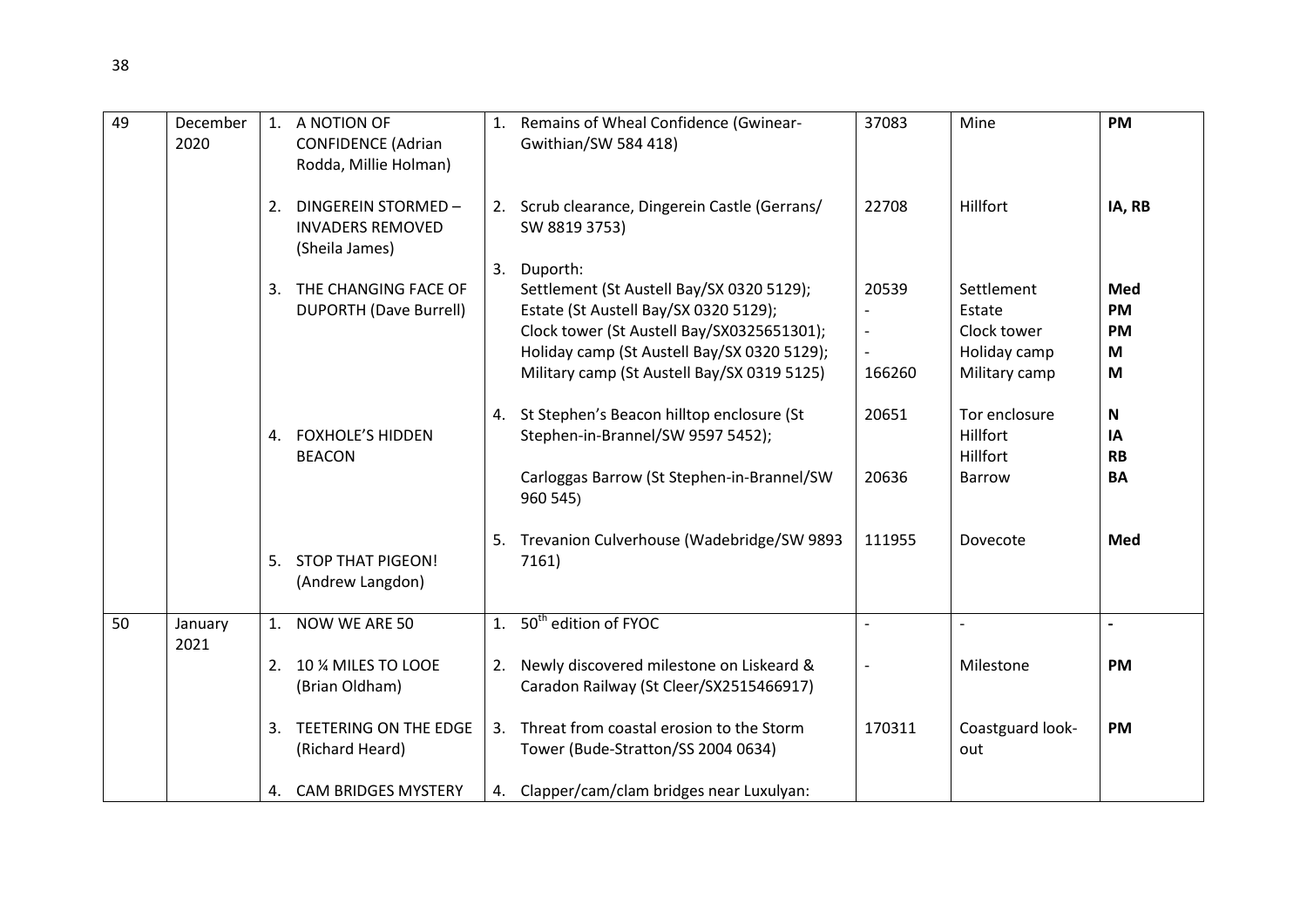|  | Cam Bridges (over river) (Luxulyan/<br>SX052935747);                                                |        | <b>Bridge</b>           | PM?                    |
|--|-----------------------------------------------------------------------------------------------------|--------|-------------------------|------------------------|
|  | Cam Bridges (over leat) (Luxulyan/<br>SX0529157437);                                                |        | <b>Bridge</b>           | <b>PM</b>              |
|  | Bridge to Orchard Quarry (Lanlivery/SX 06182<br>56812;                                              |        | <b>Bridge</b>           | <b>PM</b>              |
|  | Orchard Quarry (Luxulyan/SX 0614 5677);<br>Bridge to Rock Mill Quarry (Luxulyan/SX 05927<br>56889); | 41865  | Quarry<br><b>Bridge</b> | <b>PM</b><br><b>PM</b> |
|  | Rock Mill Quarry (Luxulyan SX 0592 5680)                                                            | Quarry | Quarry                  | <b>PM</b>              |

## **PART TWO: SEARCH BY FEATURE**

| <b>FEATURE</b>                     | <b>ISSUE</b>                                            |
|------------------------------------|---------------------------------------------------------|
| <b>Adit</b>                        | 41                                                      |
| <b>Ancient tree</b>                | 40                                                      |
| Aqueduct                           | 1, 12, 29, 35, 36,                                      |
| <b>Arsenic calciner</b>            | 42                                                      |
| <b>Barn</b>                        | 3                                                       |
| Barracks (see also: camp-military) | 19, 24                                                  |
| <b>Barrow</b>                      | 24, 33 (x2), 40, 47 (x3), 48, 49                        |
| <b>Battery (military)</b>          | 30                                                      |
| Boundary (marker) stone (& posts)  | 21, 31 (x2), 31, 32, 34, 36 (x2), 39 (x2), 42 (x2), 44, |
| <b>Brick works</b>                 | 40                                                      |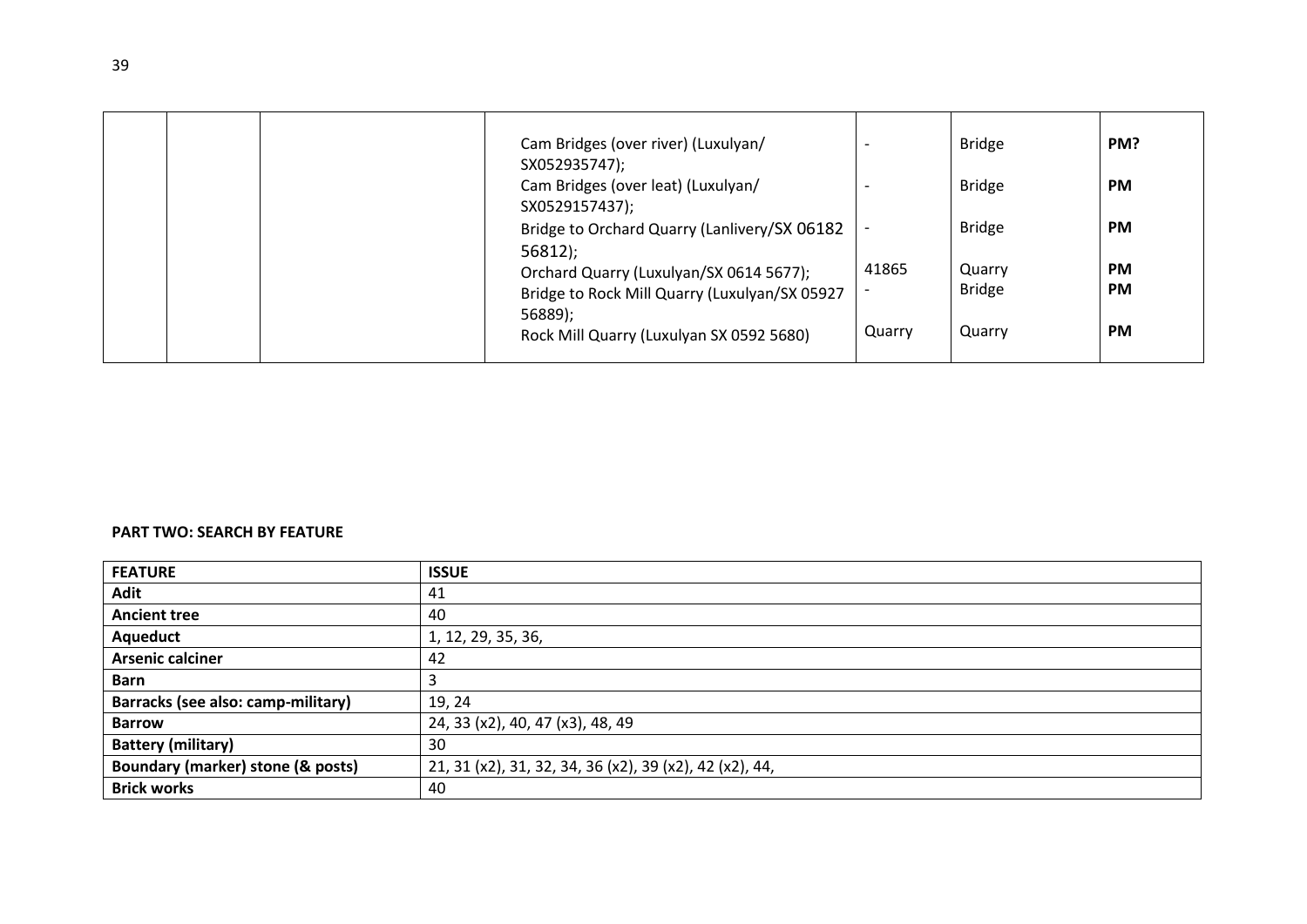| <b>Bridge</b>                          | 3, 4, 6, 7 (x2), 8, 10 (x2), 11, 12, 17, 19 (x3), 20 (x3), 21, 24, 25, 26, 28, 30, 32 (x2), 35 (x2), 37, 38, 39, 40, 41 |
|----------------------------------------|-------------------------------------------------------------------------------------------------------------------------|
|                                        | $(x3)$ , 43, 47, 50 $(x4)$                                                                                              |
| <b>Brooch</b>                          | 32                                                                                                                      |
| <b>Building (unidentified purpose)</b> | 45                                                                                                                      |
| Cairn                                  | 35, 45, 47                                                                                                              |
| Camp (holiday)                         | 49                                                                                                                      |
| Camp (military)                        | 49                                                                                                                      |
| <b>Canal (including locks)</b>         | 21 (x2), 35                                                                                                             |
| <b>Cast-off stone</b>                  | 41                                                                                                                      |
| Castle (Medieval)                      | 8, 10, 22, 23, 25, 32, 40,                                                                                              |
| <b>Causewayed enclosure</b>            | 44                                                                                                                      |
| Cell (religious)                       | 9                                                                                                                       |
| <b>Cemetery</b>                        | 9,48                                                                                                                    |
| <b>Chambered tomb</b>                  | $\overline{3}$                                                                                                          |
| <b>Chapel (Early Medieval)</b>         | 33, 48                                                                                                                  |
| <b>Chapel (Medieval)</b>               | 5, 6 (x2), 9, 10, 15, 22, 23, 30, 39, 40, 42, 44                                                                        |
| <b>Chapel (Post Medieval)</b>          | 11 (x2), 33, 47                                                                                                         |
| <b>Cheese-press stone</b>              | 46 (x6)                                                                                                                 |
| Chimney (industrial)                   | 42                                                                                                                      |
| China clay works (including dries)     | 4, 21, 28, 40 (x3), 43,                                                                                                 |
| China stone mill                       | 25 (x2), 30, 32, 33, 35,                                                                                                |
| <b>Church</b>                          | 16 (x2), 21, 22, 23, 25, 31 (x2), 32, 40 (x4), 44, 47, 48                                                               |
| Churchyard                             | $\mathbf{1}$                                                                                                            |
| <b>Cist</b>                            | 35                                                                                                                      |
| <b>Cliff castle</b>                    | 25, 46, 47                                                                                                              |
| <b>Clock tower</b>                     | 24, 49                                                                                                                  |
| <b>Coastguard look-out</b>             | 50                                                                                                                      |
| <b>Cooking dish</b>                    | 44                                                                                                                      |
| <b>Copper smelting works</b>           | 43                                                                                                                      |
| <b>Corbel</b>                          | 48                                                                                                                      |
| Cottage                                | 21, 22                                                                                                                  |
| <b>County bridge-stone</b>             | 46 (x5)                                                                                                                 |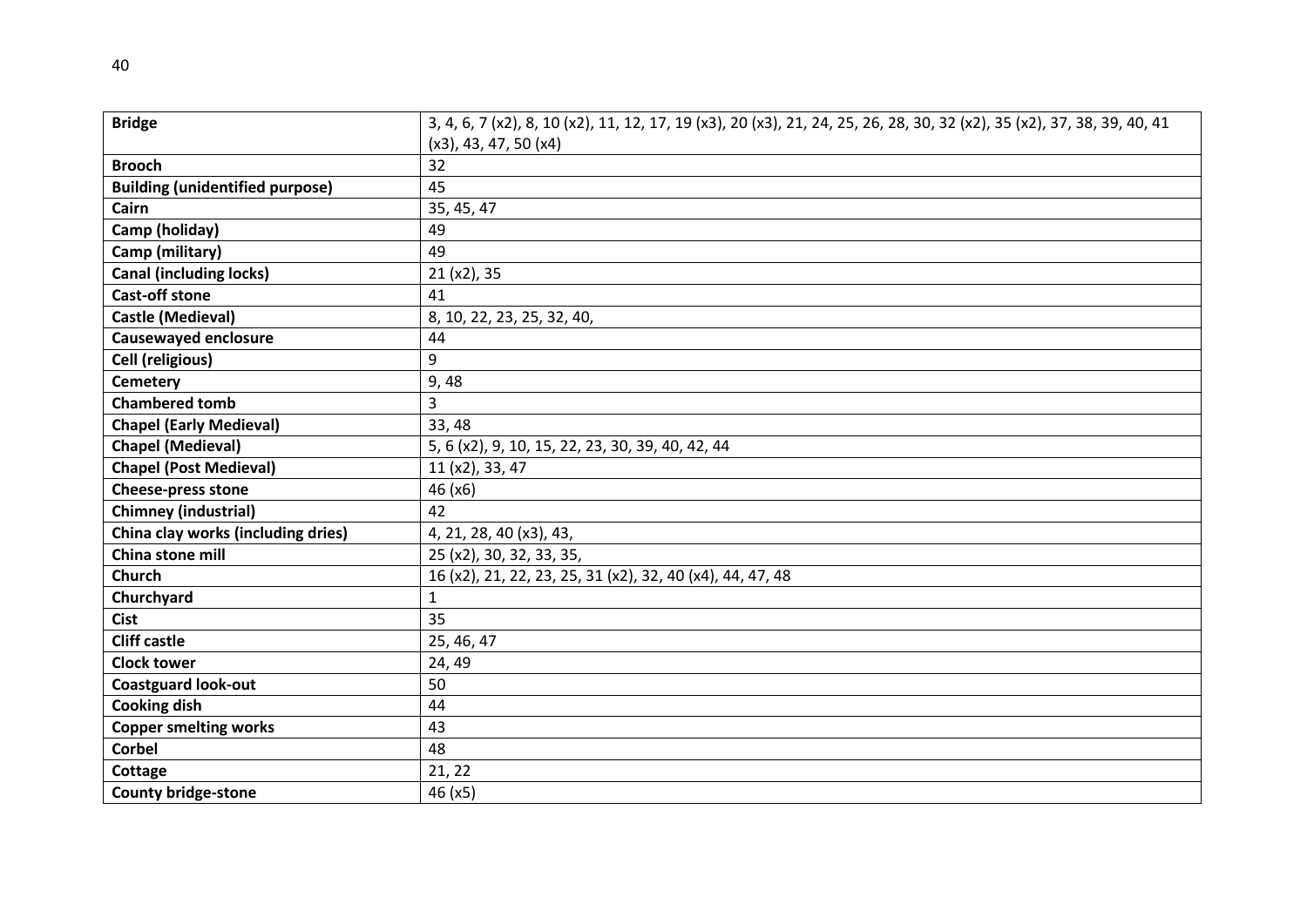| <b>Courtyard house settlement</b>           | 19, 21, 33 (x2),                                                                               |
|---------------------------------------------|------------------------------------------------------------------------------------------------|
| Crib hut                                    | 36                                                                                             |
| Cross (including cross-base & cross-shaft)  | 2, 9, 10 (x2), 13 (x3), 14 (x2), 20, 23 (x5), 26, 27 (x2), 29, 31, 37, 38, 40, 43, 44, 46, 47, |
| <b>Cultivation ridges</b>                   | $\overline{2}$                                                                                 |
| <b>Dovecote</b>                             | 49                                                                                             |
| <b>Enclosure</b>                            | 2, 24, 25, 45 (x2)                                                                             |
| <b>Estate</b>                               | See Manor                                                                                      |
| <b>Explosives works</b>                     | 36                                                                                             |
| Factory                                     | 21, 35,                                                                                        |
| <b>Field system</b>                         | 35                                                                                             |
| <b>Filling station</b>                      | 17                                                                                             |
| <b>Fish cellars</b>                         | 45                                                                                             |
| Findspot                                    | 40                                                                                             |
| <b>Flagstones</b>                           | 25                                                                                             |
| <b>Flint artefacts</b>                      | 15, 27, 34, 47                                                                                 |
| Fogou                                       | 32                                                                                             |
| Footpath                                    | 12                                                                                             |
| Fort                                        | $\overline{2}$                                                                                 |
| <b>Fortified house (Medieval)</b>           | 1, 5                                                                                           |
| <b>Fountain (drinking &amp; ornamental)</b> | 25,                                                                                            |
| Garage                                      | 17(x2)                                                                                         |
| Garden (including walled garden)            | 5, 17,                                                                                         |
| Graffiti                                    | 16                                                                                             |
| Granary                                     | 5                                                                                              |
| Grave, tomb, tombstone                      | 21, 22, 34, 46                                                                                 |
| Hedge                                       | 31                                                                                             |
| Henge                                       | 24, 27, 33,                                                                                    |
| Hilltop enclosure (including tor enclosure) | 7, 10, 16, 21, 26, 41, 42, 44, 45, 48, 49 (x2)                                                 |
| <b>Hillfort</b>                             | 9 (x2), 24, 26 (x2), 37, 39, 41, 44 (x2), 47, 49 (x3)                                          |
| Horse whim                                  | $\overline{3}$                                                                                 |
| <b>House (including terrace)</b>            | 14, 21 (x2), 22 (x4), 32, 41,                                                                  |
| Hull                                        | 28                                                                                             |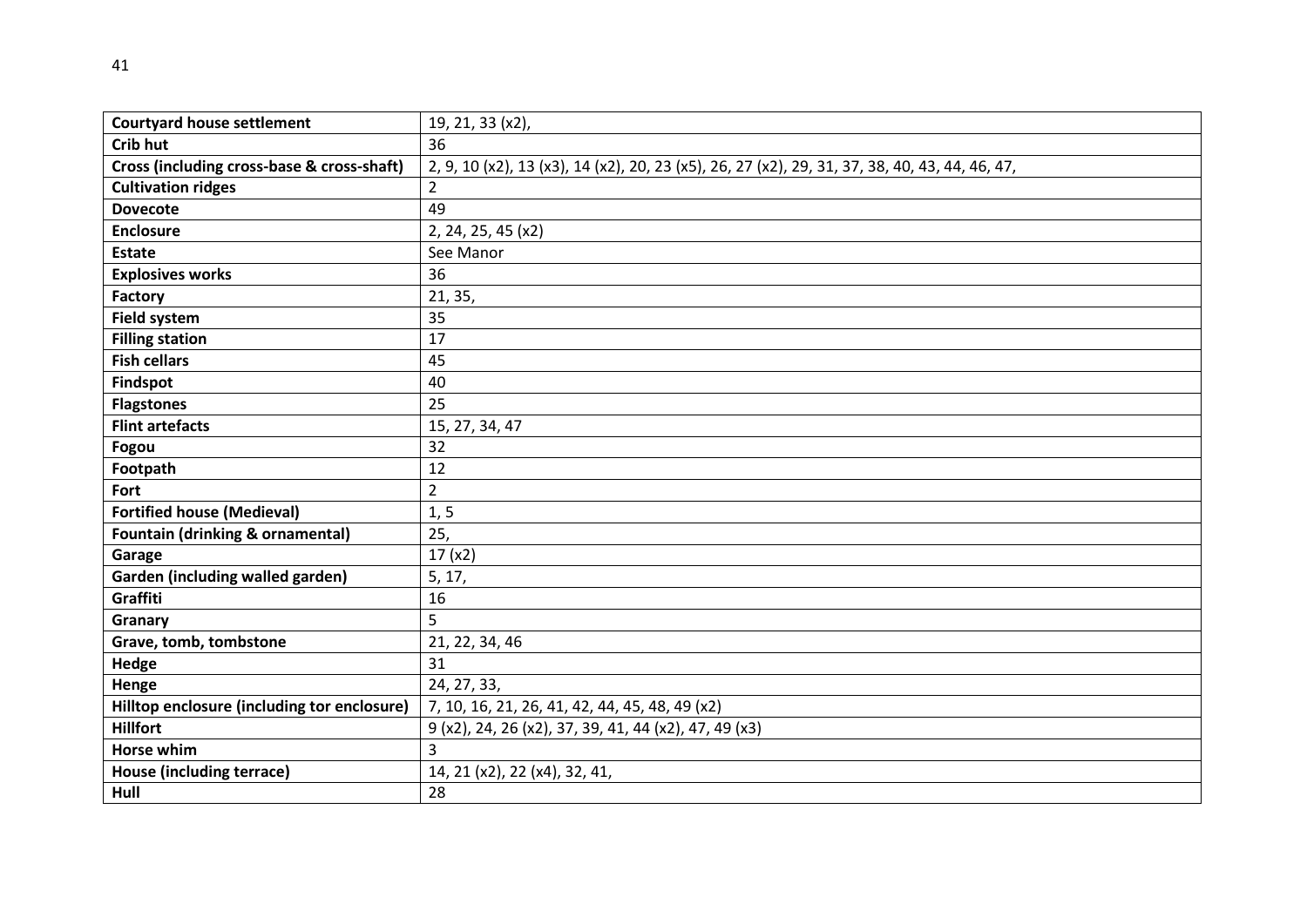| Hully (rock cut storage tank)         | 32                                                                         |
|---------------------------------------|----------------------------------------------------------------------------|
| <b>Hut circle</b>                     | 45                                                                         |
| <b>Hut platform</b>                   | 45                                                                         |
| Indigenous culture                    | 18                                                                         |
| <b>Industrial site</b>                | 8, 18, 20,                                                                 |
| Inscribed stone (including gateposts) | 14, 15, 17, 21, 23 (x2), 33, 43, 48                                        |
| Landscape                             | 5, 16, 29, 31, 35                                                          |
| Lann                                  | 44                                                                         |
| Lifeboat station (including house,    | 32                                                                         |
| turntable, winch house, petrol store) |                                                                            |
| Lighthouse                            | 32                                                                         |
| Lime kiln                             | $21 (x2)$ ,                                                                |
| Lodge (masonic)                       | 22                                                                         |
| <b>Manor (including estate)</b>       | 22, 42, 49                                                                 |
| Market (including market house)       | 21                                                                         |
| <b>Mass dial</b>                      | 13                                                                         |
| <b>Meeting house</b>                  | 41                                                                         |
| <b>Menhir/standing stone</b>          | 14, 24, 40, 41                                                             |
| <b>Midden</b>                         | 40                                                                         |
| Mill (corn)                           | 33, 38                                                                     |
| Mill (woollen)                        | 21                                                                         |
| <b>Millstone</b>                      | 41                                                                         |
| <b>Mine</b>                           | 2, 18, 21, 22, 23, 30, 47, 49                                              |
| Milestone (including mileposts &      | 3, 12 (x2), 13, 22 (x2), 24, 27 (x3), 28, 34 (x2), 41, 42 (x2), 47, 48, 50 |
| guidestones on roads and railways)    |                                                                            |
| <b>Model (including figurine)</b>     | 41, 42, 48                                                                 |
| <b>Mooring bollard</b>                | 32                                                                         |
| <b>Mural</b>                          | 22                                                                         |
| <b>Obelisk</b>                        | 41                                                                         |
| Oratory                               | 19                                                                         |
| Peat deposit                          | 8                                                                          |
| Pillar                                | 40                                                                         |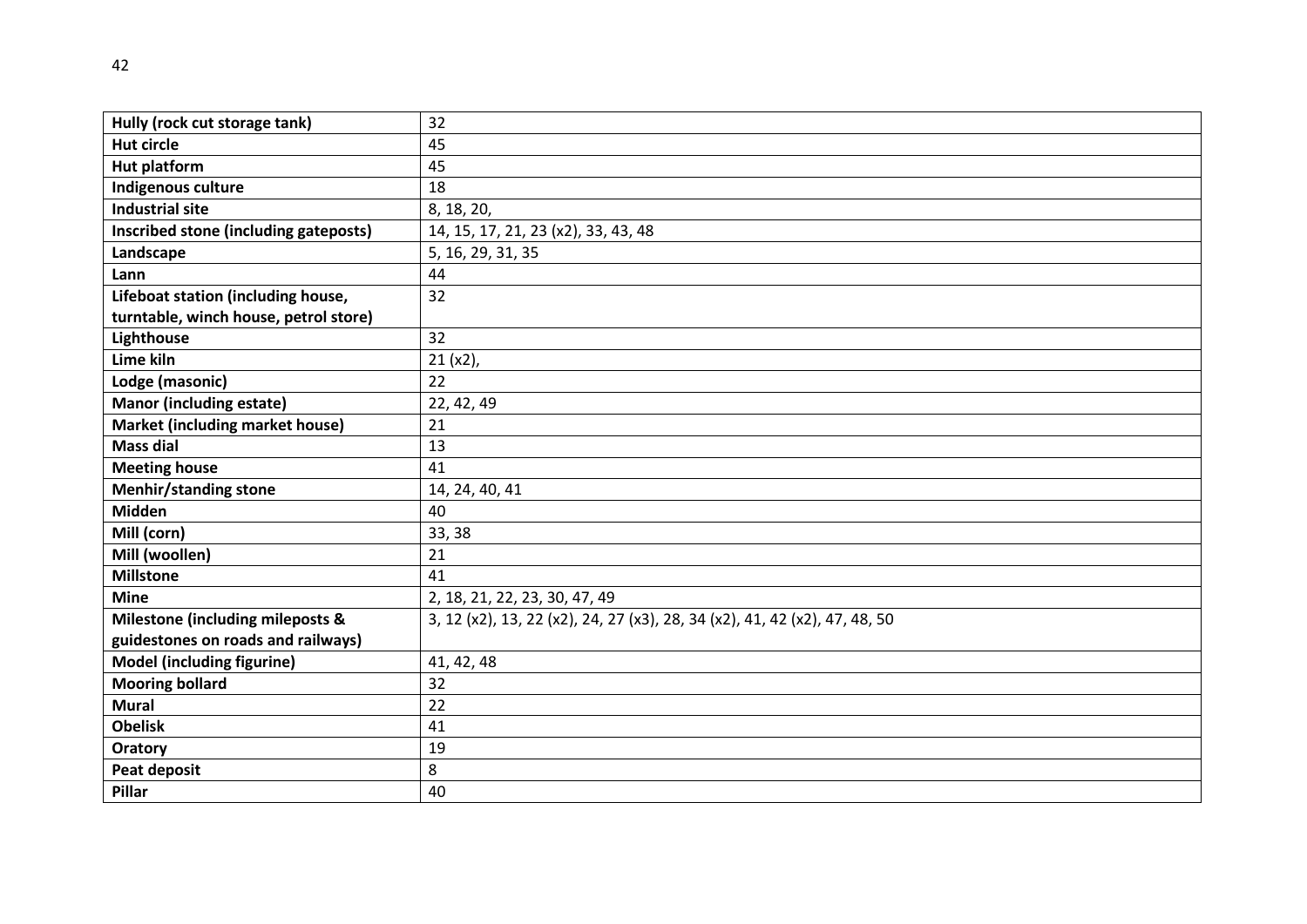| Plaque                                     | 24, 31                              |
|--------------------------------------------|-------------------------------------|
| Pond                                       | 37                                  |
| Pound                                      | 42                                  |
| <b>Priory</b>                              | 10, 14, 17,                         |
| <b>Public house</b>                        | 18, 21, 41 (x5)                     |
| Quarry                                     | 50 $(x2)$                           |
| <b>Radio station</b>                       | 31                                  |
| Railway gatekeeper's hut                   | 37                                  |
| <b>Railway station</b>                     | 21,                                 |
| Railway yard                               | 21                                  |
| <b>Reservoir</b>                           | 43                                  |
| Road                                       | 17                                  |
| Round                                      | 32, 41, 47                          |
| Roundhouse (BA, IA, RB)                    | 32                                  |
| <b>Ruined building (undefined purpose)</b> | 14                                  |
| Safety-fuse manufactory - see also         | 13, 14                              |
| <b>Explosive works</b>                     |                                     |
| <b>School</b>                              | 15, 40, 43 (x2)                     |
| <b>Settlement</b>                          | 5, 18, 24, 35 (x2), 40 (x3), 42, 49 |
| Shop                                       | 35                                  |
| <b>Signpost (including fingerposts)</b>    | 17, 26                              |
| Slipway                                    | 32(x2)                              |
| <b>Slotted gatepost</b>                    | 48 (x4)                             |
| Stone alignment (including row)            | 23, 36, 47                          |
| <b>Stone bowl</b>                          | 13                                  |
| <b>Stone (carved)</b>                      | 21, 29, 44, 48                      |
| Stone slab (including altar slab)          | 26,40                               |
| <b>Street sign</b>                         | 24                                  |
| <b>Swimming pool</b>                       | 32                                  |
| <b>Tannery</b>                             |                                     |
|                                            | 22                                  |
| Tea room                                   | 45                                  |